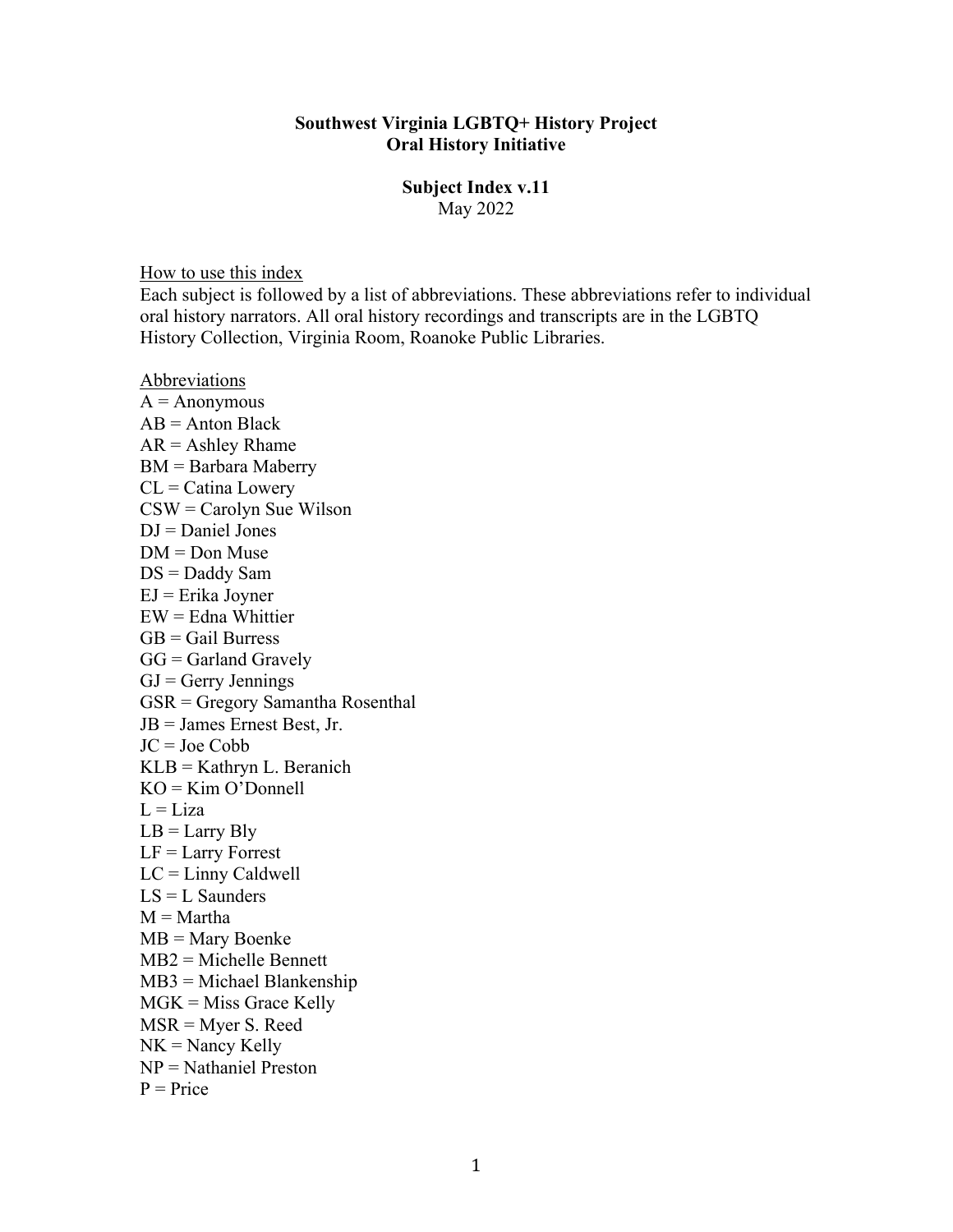PS = Peggy Shifflett PT = Peter Thornhill  $R = R$ issa  $RC =$  Riley Chattin  $RCH = Rev.$  Catherine Houchins RD = Ronald "Ron" Davidson  $RJ = R$ obin Jordan RS = Rodger Saunders RW = Rosemary Wyman SR = Shamaill Ross  $SS =$  Sally Seagraves  $TF = Tommy Feazell$  $TJ = Tova Jones$  $TV =$  Trish Valentine  $VL = Virginia$  Irene Lindsey  $WC = Whitney B. Conley$ YCS = Yodie Cleveland Swain

## Table of Contents

- 1. Organizations
	- a. LGBTQ organizations in Southwest Virginia
	- b. LGBTQ organizations outside of Southwest Virginia
	- c. Other organizations in Southwest Virginia
- 2. Places
	- a. Queer bars, clubs, and restaurants in Southwest Virginia
	- b. Queer bars, clubs, and restaurants outside of Southwest Virginia
	- c. Queer spaces, neighborhoods, and communities in Southwest Virginia
	- d. Queer spaces, neighborhoods, and communities outside of Southwest Virginia
	- e. Other places/spaces in Southwest Virginia
	- f. Other places/spaces outside of Southwest Virginia
- 3. Media
	- a. LGBTQ publications in Southwest Virginia
	- b. LGBTQ publications outside of Southwest Virginia
	- c. Other media in Southwest Virginia
	- d. Television & Film
	- e. Miscellaneous (music, poetry, radio, theater, et cetera)
- 4. Education & Work
	- a. Schools, colleges, and universities in Southwest Virginia
	- b. Schools, colleges, and universities outside of Southwest Virginia
	- c. Issues for LGBTQ students, faculty, and staff
	- d. Areas of study & research
	- e. Occupations
- 5. Religion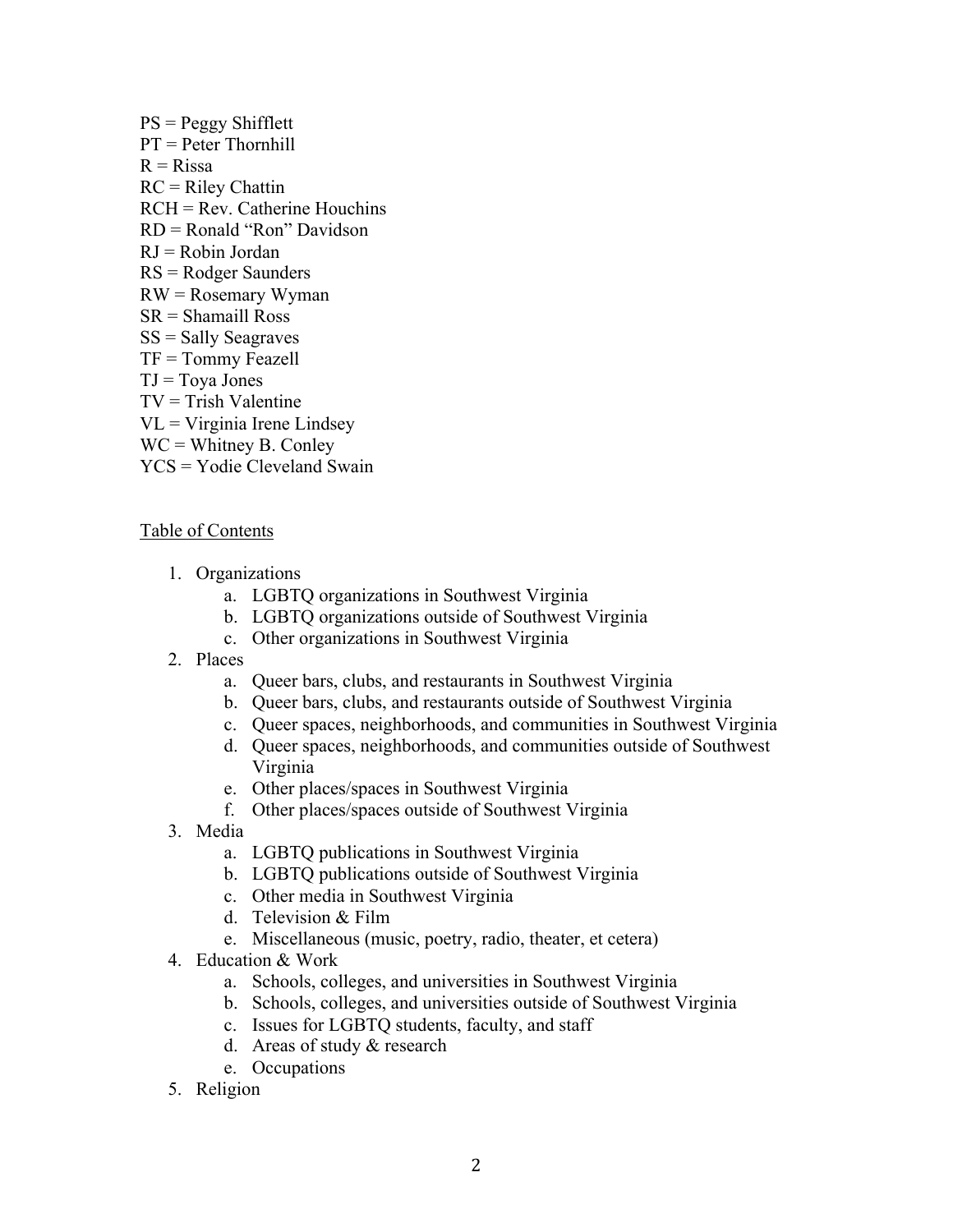- a. Religious organizations in Southwest Virginia
- b. Religious organizations outside of Southwest Virginia
- c. Religious publications and media
- d. General issues in religion
- 6. Government
	- a. Electoral politics
	- b. Crime, policing, and the judicial system
	- c. United States Armed Forces
	- d. Government institutions, legislation, and policy
- 7. Social Movements
	- a. National LGBTQ movements, events, and people
	- b. Other social movements, issues, and national events
- 8. Health / Medical
	- a. HIV / AIDS
	- b. Other health issues and conditions
- 9. Culture
	- a. Pride Festivals, Parades
	- b. Sports / Athletics
	- c. Drag Performance & Pageantry
	- d. Miscellaneous LGBTQ culture
- 10. Relationships & Encounters
	- a. Romantic and sexual relationships
	- b. Relationships with family members
	- c. Relationships within the LGBTQ community
	- d. Relationships with straight / cisgender communities
- 11. Identity
	- a. Race
	- b. Gender
	- c. Sexuality

#### Subject Index

## *1. Organizations*

*A. LGBTQ organizations in Southwest Virginia – in approximate chronological order*

Gay Alliance of the Roanoke Valley (GARV) (1971 – 1972) – GJ; DJ; - Daniel Jones – TF; Free Alliance for Individual Rights (FAIR) (1977-1978, Roanoke) – DJ; Positive Alternative Lifestyles (PALS) (1980 – 1983, Lynchburg) – GJ; TF; Blue Ridge Lambda Alliance (c. 1981 – 1986, Lynchburg) – GJ; PT; TF; - Jennings, Gerry – PS; MSR; TF; Dignity-Integrity group (Catholic/Episcopalian gay support group in Roanoke)  $(early 1980s) - GJ;$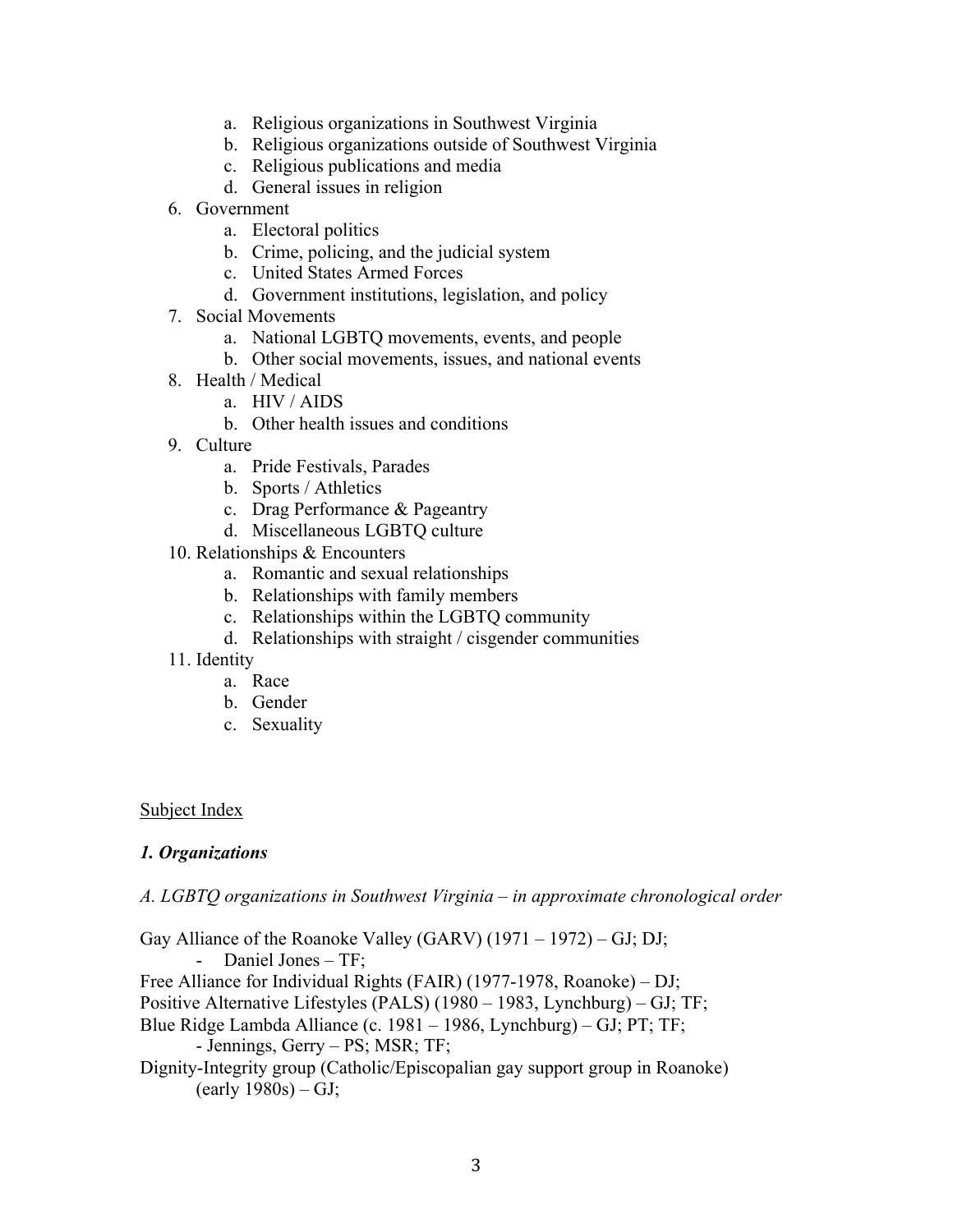The Gay Rap Group (gay support group in Roanoke) (early-1980s) – GJ; TF;

- At the Madonna House – TF;

First Friday (lesbian organization in Roanoke) (1980 – early 1990s) – GJ; PS; LC; KLB; NK; GB;

- The Fabulous February Fling (annual dress ball) KLB; GB;
- Documentary film about (*see The Unlikely Story of the Lesbians of First Friday*; 2019) – KLB; GB;
- First Friday reunions (2018; 2019) GB;

Roanoke Valley Women's Retreat (held annually 1981 – late 1980s) – PS; KLB; NK; GB;

- at Camp Carysbrook – GB

- at Camp Rim Rod (near Clifton Forge?) GB
- conflict over presence of children at the retreats GB

The Bowties (drag performance group at The Park in the 1980s) – CSW;

The Centurions (a leather social club in Roanoke) (1980s) – DS;

- The Rogues Levi/Leather Club (Roanoke) (1980s?) DS; TF;
	- Lee Cruise TF;
- Roanoke AIDS Project (c. late 1980s 1990s) GJ; MB3; TF;
- Friendship Bowling League (gay and lesbian bowling organization) TF;

Various AIDS support groups (in Roanoke) – GB; MSR;

- Roanoke Valley Gay and Lesbian Alliance (1980s) GJ;
- Gay Supper Club (Roanoke; late 1980s-early 1990s) MSR;
- Alliance of Lesbian and Gay Organizations (ALGO) (late 1980s early 1990s,
	- Roanoke) GJ;
	- ALGO Service Award GJ;
	- Garrison, Sam GJ; MB; RCH; MSR;
- Lesbian educational group (name unknown, c. 1989-1991 in Roanoke) PS;
- Blue Ridge AIDS Support Services (BRASS) (early 1990s mid-2000s) LB;
- Western Virginia AIDS Council (1990s?) BM;
- Sisters in the Name of Love (Drag queen-led AIDS support organization; 1990s?) BM; MGK;
	- AIDS benefit shows MGK;

Roanoke PFLAG (c. 1992 – 2004/2005) – MB; BM; RJ; RC; MSR;

- Mary Boenke – RCH; MSR;

The Blue Ridge Society (early transgender support group in Roanoke) (1990s) – VL; OUTRight (youth group – late  $1990s - 200s$ ) – RC;

Roanoke Pride (1997-present) – VL; BM; AB; LF; RCH; NP; GSR;

divisions in the community between pro-Pride and anti-Pride –  $LF$ ; Soulforce (Lynchburg) – RCH;

- Mel White – RCH;

Ricketson GLBT Memorial Library (Roanoke) (active 2000-2003) – MB; RCH; GSR; - Harris, Ed – MB;

Interfaith Sexual Minorities (ISM; group in Roanoke; mid-2000s) – RCH;

Ladies and Gents of the Blue Ridge (transgender support group in Roanoke)  $(mid-2000s - present) - TV$ ; VL; EJ; P;

Floyd PFLAG (c.  $2008 - present$ ) – RW; JB; KO;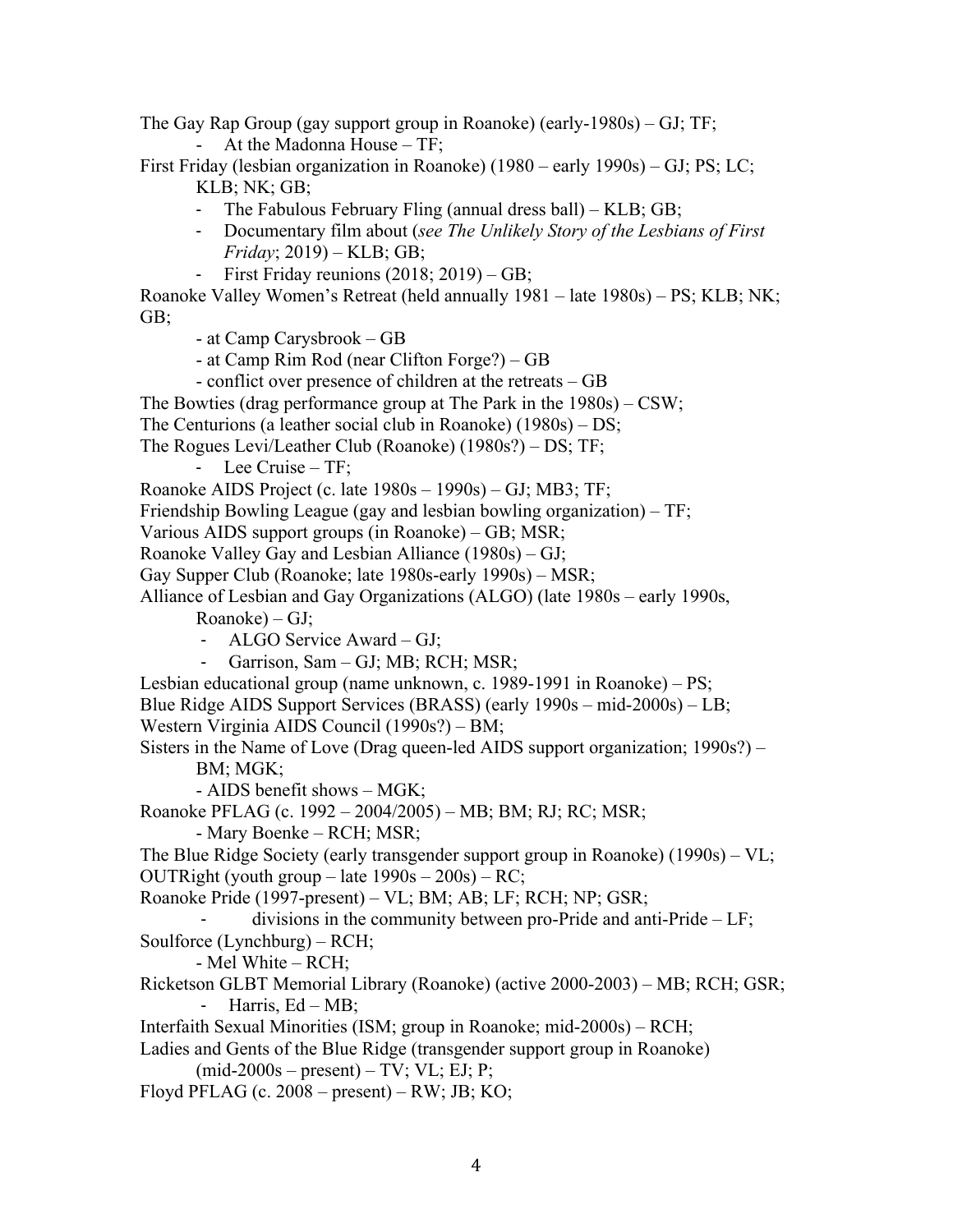Roanoke Diversity Center (2013 – present) – RS; EJ; R; GG; MB2; LC; GB; RC; RCH; NP; CL; P; GSR;

- Diversity Camp (2014-present) RS; LC;
- Frank House (co-founder) GSR;
- Rainbow Cinema (c. late 2010s) RS;
- Speaker's Bureau NP;

PRISM Foundation (2014 – present) – BM; AB;

- LGBTQ clothing closet project (c. 2018) – AB;

Southwest Virginia LGBTQ+ History Project (2015 – present) – VL; WC; RJ; GB; RCH; SR; GSR;

Lynchburg Diversity Center (c. late  $2010s$ ) – L;

The House of Expression (2019-present) – SR; GSR;

*B. LGBTQ organizations outside of Southwest Virginia – in alphabetical order* 

ACT-UP (AIDS Coalition to Unleash Power) – RCH;

Affinity Community Services (Chicago) – CL;

BAGLY (Boston Alliance of Gay and Lesbian Youth) – GG;

Diversity Thrift (Richmond, VA) – NP;

Equality Virginia (statewide LGBTQ advocacy organization) – JB; NP;

- People of Faith for Equality in Virginia (subgroup) JB;
- Transgender Advocacy Speakers Bureau NP;
- Gay Activists Alliance (1969 1970s, New York City) DJ;
	- Morty Manford DJ;
	- The "Zap" (direct action tactic) DJ;
- Gay and Lesbian Chamber of Commerce (Chicago) CL;
- Gay Lesbian Straight Education Network (GLSEN) RC;

Gay Student Union (University of Virginia, Charlottesville) – GJ; M; RJ;

Gay youth groups  $-GG$ ;

Highlander Center – LS;

The History Project (Boston, Massachusetts) – GSR;

Human Rights Campaign (HRC) – MB; NP;

- Corporate Equality Index – NP;

Kappa Beta (transgender support group in Charlotte, North Carolina, founded in 1988; now known as the Carolina Transgender Society) – TV;

Lambda Legal – CL;

- Racism within the organization  $-CL$ ;
- Workplace harassment  $-CL$ ;

Leather Archives & Museum (Chicago) – DS;

Lesbian Herstory Archives (New York) – KLB; NK;

- donation of materials by First Friday members – KLB;

Lyon Street Women (lesbian women's collective in Mount Pleasant, Michigan)  $(1970s) - EW$ 

Michigan Organization for Human Rights (founded in 1977) – EW; Out and Equal (conference) – SR;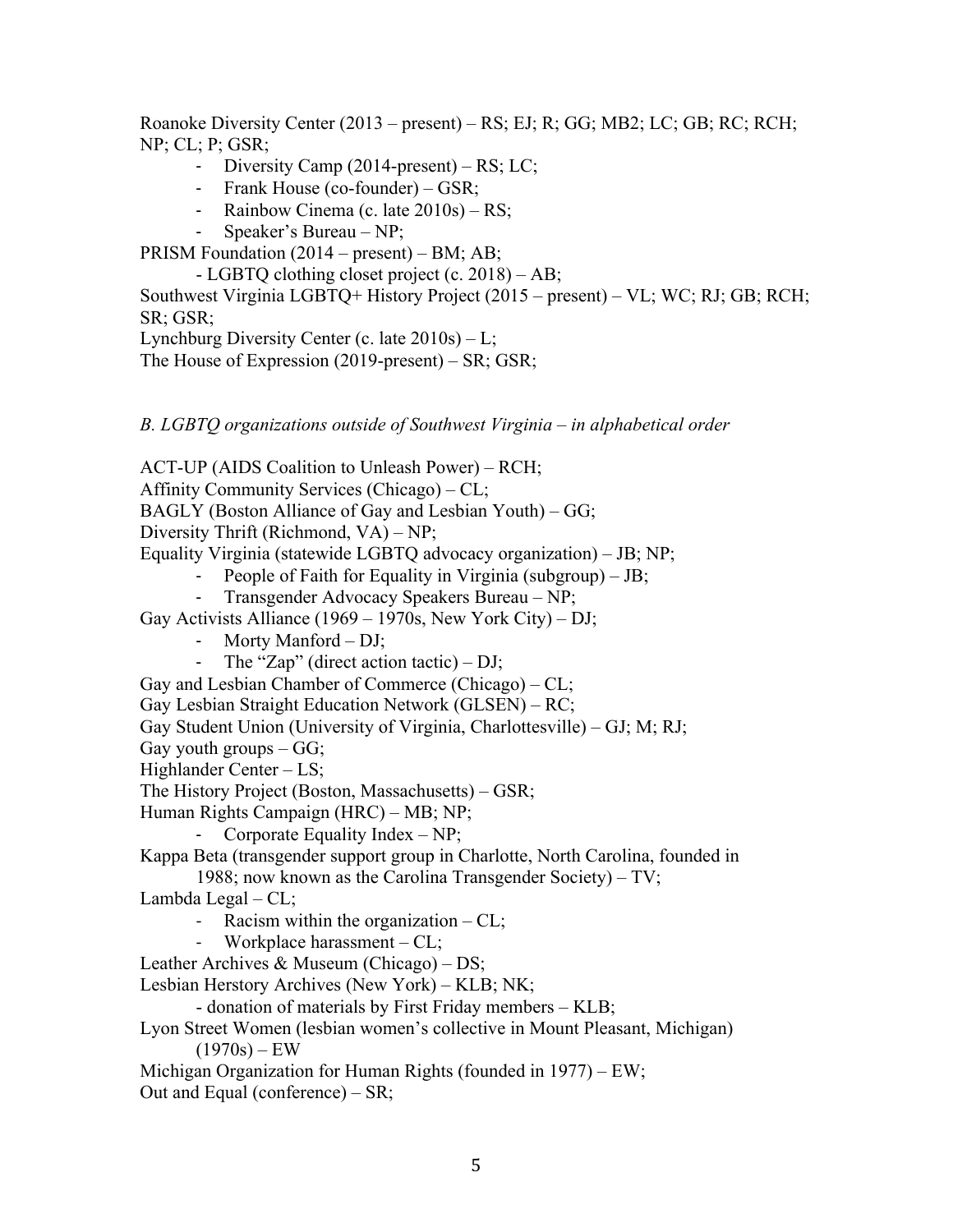PFLAG (Parents, Families, and Friends of Lesbians and Gays) – MB;

- The Transgender Network (national group within PFLAG) MB;
	- o T-Net newsletter MB;
- T-Coords (Transgender Coordinators) MB;
- Positions on transgender issues MB;

Radical Faeries – LC;

- Harry Hay – LC;

Southern Comfort (annual transgender conference in Atlanta, Georgia) – TV; Tri-Ess (national heterosexual cross-dressing organization) – EJ;

*C. Other organizations in Southwest Virginia – in alphabetical order*

AmeriCorps – L; Boy Scouts – JB; Carilion (medical empire) – P; Council of Community Services (Roanoke) – LB; RJ; MGK; NP; AIDS support services – MGK; - Relationship with the LGBT community – RJ; The Drop-In Center – BM; DM; RC; SR; Gay men's support group  $-SR$ ; Fashionista Roanoke – GG; First Fridays (downtown art night in Roanoke; not to be confused with the lesbian organization First Friday) – RS; Free Masons – NP; Girl Scouts – EW; RC; Housing Connections – CL; The Humble Hustle Co. (organization in Roanoke) – AR; Local Colors – NP; Norfolk & Southern Railroad company – MSR; Plenty! (grassroots food justice organization in Floyd, Virginia) – RW; The Red Hats (social group for older women) – TV; Rescue Mission (homeless services agency) – RC; Roanoke Fine Arts Council – RD; The Ruritan Club (Meadows of Dan, Virginia) – JB; Salem Museum & Historical Society – GB; SARA Roanoke (sexual assault response organization) – P; Shriners – NP; TAP (Total Action for Progress) – BM; Trust House / ARCH – BM; Women's soccer league (Roanoke) (2011-present) – EW;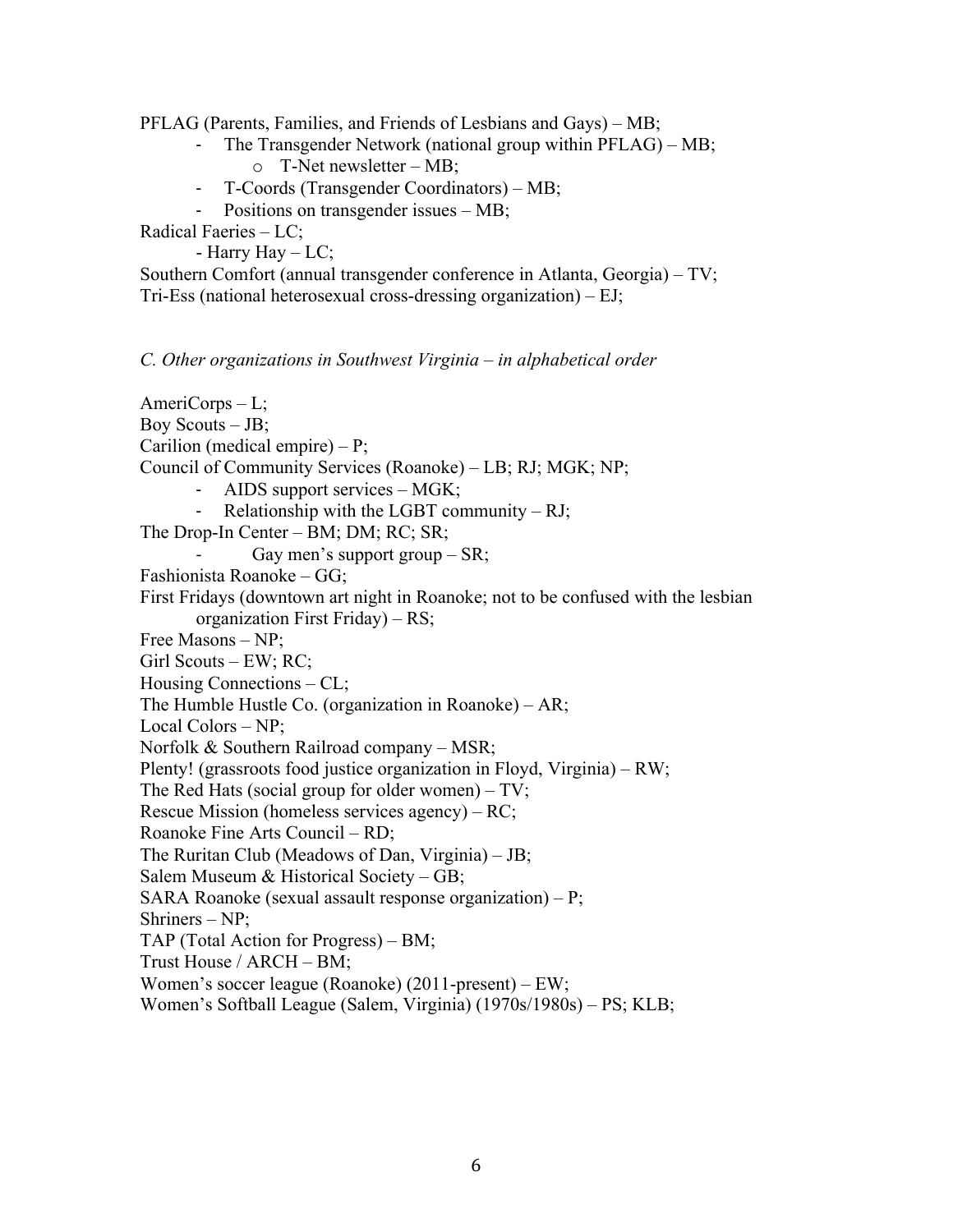## *2. Places*

## *A. Queer bars, clubs, and restaurants in Southwest Virginia – in approximate chronological order*

Elmwood Diner (mid-1920s – early 1970s, restaurant, Roanoke) – DJ; CSW; The Coffeepot (1940s/1950s, lesbian hangout, Roanoke, Virginia) – PS; The Trade Winds (c. 1953 – early 1980s, bar, Roanoke) – GJ; LB; RD; PT; DJ; MGK; CSW; LF; MSR; MB3; TF;

- "Zap" (protest) against Trade Winds (1971) DJ;
- gay owners CSW;
- drag shows and pageants there CSW;
- Bamboo Room (top floor drag performance venue) MB3;
- and Black clientele CSW;
	- o as racially integrated place in late  $1970s /$  early  $1980s LF$ ;

The Last Straw (c. 1973 – 1993, bar, Roanoke) – GJ; RD; DS; PT; DJ; DM; MGK; LF; MSR; MB3; GSR; TF;

The Horoscope (c. 1975 – 1978, dance club, Roanoke) – DJ; MGK; CSW; MSR; GSR; TF;

- and Black clientele – CSW;

Nite & Day (c. 1977 – 1979, restaurant, Roanoke) – RD; DJ; GSR;

 $Lucky - GSR;$ 

Murphy's (c. 1978 – 1979, dance club, Roanoke) – GJ; PT; DJ; MGK; CSW; MSR; MB3; GSR; TF;

- Becoming a Black straight dance club afterward (maybe early 1980s?) MB3;
- Martin's GSR;

Taylor House (late 1970s / early 1980s, lesbian hangout, Salem, Virginia) – KLB; NK; GB;

The Park (1978 – present, dance club, Roanoke)

- GJ; EW; RD; DS; WC; RS; VL; PT; DJ; BM; SS; PS; DM; GG; MB2; RJ; KLB; NK; A; MGK; AB; CSW; LF; YCS; GB; MSR; NP; MB3; SR; GSR; L; TF;

- increased security following the Orlando massacre (2016) DM;
- Gay men's opposition to drag queens during its early years MGK;
- Current hostile climate toward older, veteran drag queens MGK;
- $-$  straight people at The Park NP; L;

Backstreet Café (c. 1982 – 2017, bar, Roanoke)

– GJ; EW; DS; RS; DJ; DM; GG; MB2; A; YCS; NP; GSR;

- Backstreet Café shooting (2000) EW; DS; WC; SS; DM; MB2; A; RC; RCH; JC; P; SR; LS; TF;
	- $\circ$  Annual vigils afterwards JC;
	- o Danny Overstreet TF;
	- o Hundreds march from Elmwood Park to Backstreet Café after the shooting  $(2000) - DS$ ;
	- o MCCBR response to Backstreet shooting SS; RCH;
	- o National media response DM; TF;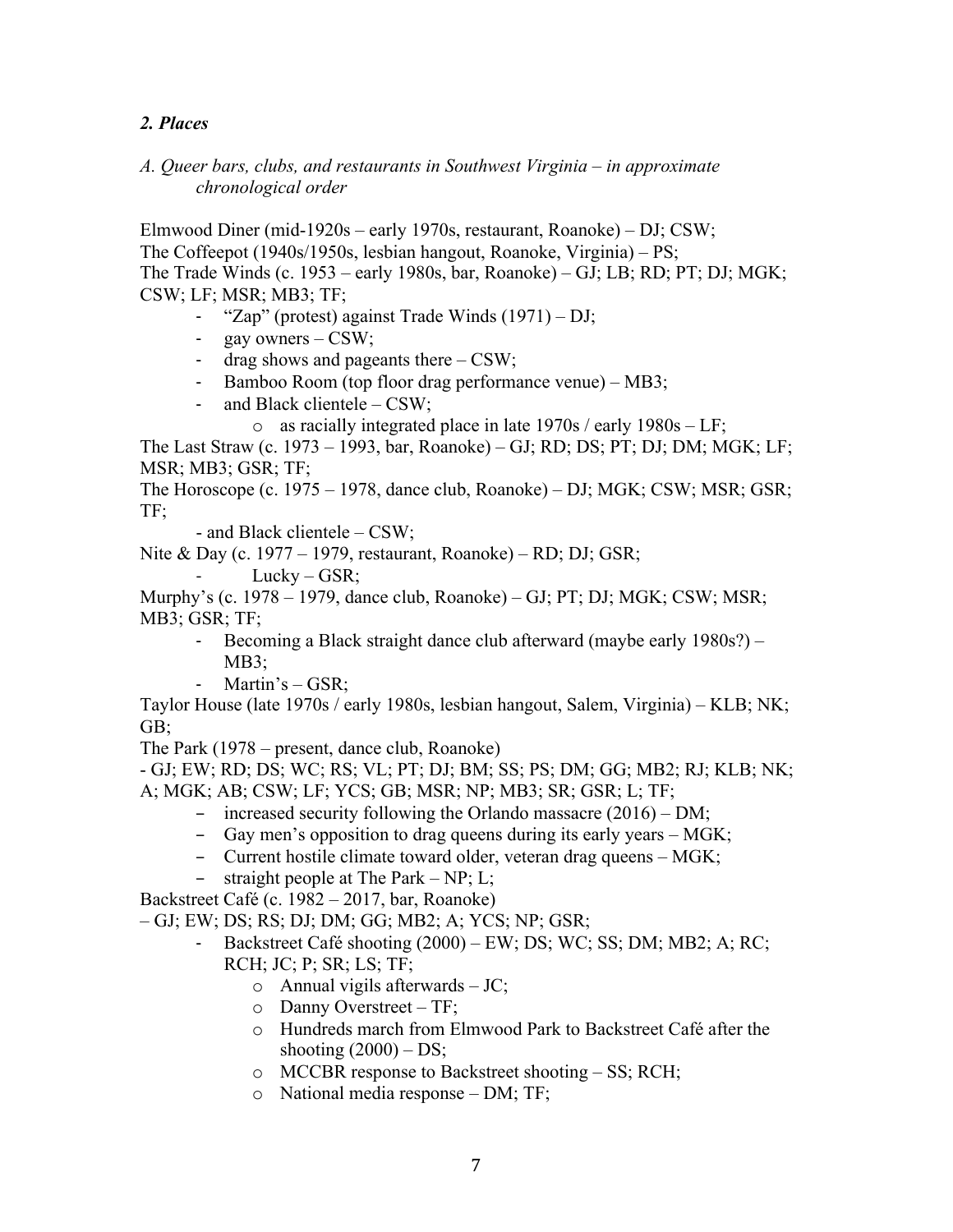- o Ronald Edward Gay DS; A; TF;
- o Response from Westboro Baptist Church DM;
- o Survivors' suicides TF;
- The Front Row  $(2017 ) GSR$ ;

Hugo's (mid-1980s) – GB;

Macado's (mid-1980s – present, restaurant, Church Avenue, Roanoke) / Cuba Pete's – RD; WC; RS; GG; KLB; A;

The Cornerstone (short-lived bar in Roanoke, mid-1980s) – KLB;

The Alternative (c. 1990-1991, dance club, Roanoke) – BM;

The Dutch Inn (Martinsville, VA; periodic drag show venue?) – NP;

Morning Brew Coffee Company (2010s – present) – TJ;

#### *B. Queer bars, clubs, and restaurants outside of Southwest Virginia – in alphabetical order*

216 (club in Charlottesville, Virginia) – MGK; Broadway Café (lesbian gathering spot in Richmond) – TF; Café Lafitte in Exile (New Orleans, LA) – MSR; The Cha Cha Club (gay bar in Richmond) – TF; Feldman's (gay bar in Richmond, Virginia) – VL; The Friend's Bar (Jacksonville, NC gay bar) – MB2; The Garden Lounge (early gay bar in North Carolina) – RD; Legends (gay bar in Raleigh, North Carolina) – MGK; Locklands (gay bar in Richmond) – TF; The Lost and Found (Washington, D.C.) – MSR; Mythos (gay bar in Charlotte, North Carolina w/ black clientele) – MGK; My-O-My Club (New Orleans, LA) – DJ; Pier 21 (dance club in Greensboro, North Carolina[?]) – JB; The Shamrock (gay bar in Bluefield, West Virginia) – MGK; Warehouse (gay bar in Greensboro, North Carolina) – MGK;

#### *C. Queer spaces, neighborhoods, and communities in Southwest Virginia – in alphabetical order*

319 Harrison Street (Lynchburg) – GJ; PT; TF; Bullitt Avenue (gay cruising site, Roanoke) – LB; DJ; CSW; LF; MSR; MB3; The Butcher Block (gay cruising site at Bullitt Avenue and  $3<sup>rd</sup>$  St SE; 1980s) – RS; LF; Campbell Avenue (sex work scene) – A; Downtowner Motel – DJ; CSW; Elmwood Park (Roanoke) – EW; RD; DS; DJ; MGK; CSW; Floyd, Virginia queer community – EW; LS; L; Oueer farming community  $- LS; L;$ Greyhound Bus Station (Bullitt Avenue, Roanoke, 1950s-1970s) – DJ; CSW; MB3;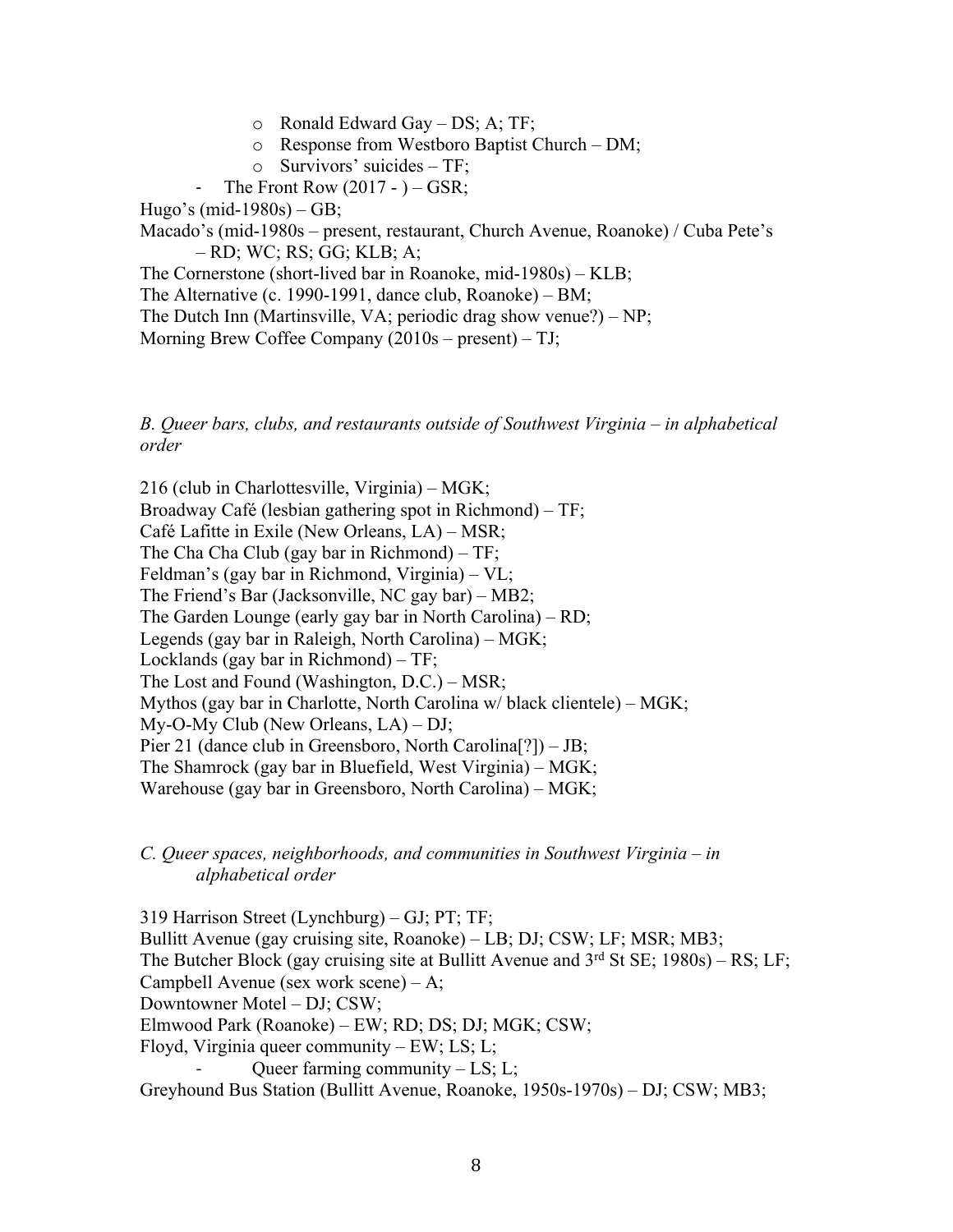- glory holes in bathroom doors – MB3; Highland Avenue brothel (early 1990s) – A; Highland Park (Roanoke) – GJ; EW; RD; RS; SS; YCS; GB; RC; RCH; as gay cruising site  $- RS$ ; Marilett Frames (lesbian-owned frame shop in Grandin Village) – PS; The 'meat market' (City Market prostitution scene) – LF; Oakey's Field (Salem) – PS; KLB; Old Southwest (Roanoke) – GJ; DJ; PS; DM; GG; MB2; KLB; YCS; GB; MSR; MB3; TF; as gay ghetto  $-$  MSR; - gay men's involvement in rehabilitating homes – MSR;

Out Word Connections (bookstore) – RC;

Roanoke City Market – DM; MGK; CSW; LF; GSR;

- as red-light district MGK;  $CSW$ ; LF;
- Gay scene around the City Market  $CSW$ ;

Roanoke, Virginia gay community – DM;

Roanoke, Virginia lesbian community – SS; PS; KLB;

- racial dynamics – KLB; GB;

Rural communities – LS; L;

- building queer community  $-L$ ;
- Experiences of queer youth in rural areas LS;
- Rural queer activism LS;
- Queer farmers LS;
- small-town economies L;
- social networks L;
- Trump Country L;
- Walmart  $-L$ ;

Salem Avenue (downtown Roanoke red light district; 1970s) – DM; A; MGK; LF; Salem, Virginia lesbian community – PS;

Tanglewood Mall – NP; MB3;

- Barnes and Noble store (gay hangout) – NP;

Wasena Park (Roanoke) – GJ; LB; RS; PS; YCS; RC; RCH;

as gay cruising site  $- RS$ ;

YMCA (gay hangout; Church Avenue in Roanoke) – CSW;

## *D. Queer spaces, neighborhoods, and communities outside of Southwest Virginia – in alphabetical order*

Atlanta, Georgia – MGK Birmingham, Alabama – P; Boston gay scene  $-GG$ ; The Castro (San Francisco) – KO; Charlotte, North Carolina – JB; CSW; RCH; - Nightlife – JB; - drag scene – CSW;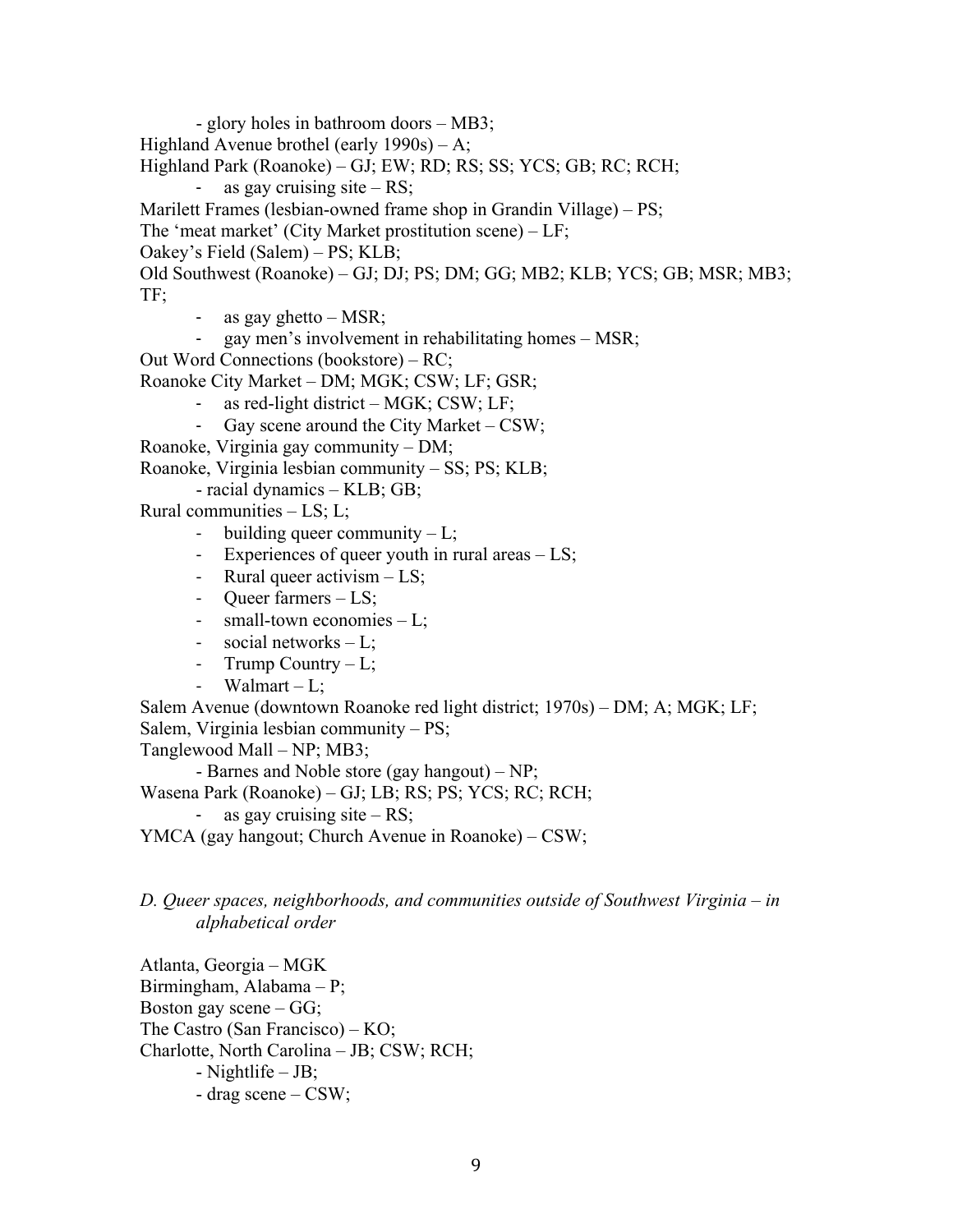- MCC church there – RCH; Chicago, Illinois – LF; CL; ; Andersonville –  $CL;$ - Boystown  $-CL$ ; College Station, Texas gay scene (late 1970s) – PS; Eureka Springs, Arkansas gay community – KLB; Fort Lauderdale, Florida gay scene – KO; Gay bathhouses – EW; RS; MSR; Gay bookstores (Roanoke; D.C.; Cleveland; &c) – RS; KO; A; LF; NP; as site for sex / cruising – RS; LF; Greensboro, North Carolina– NP; P; SR; Honolulu, Hawaiʻi – GSR; Jacksonville, North Carolina– MB2; Lansing, Michigan gay scene (1980s-1990s) – EW; Los Angeles, California, lesbian scene – KLB; Miami gay scene – GG; South Beach –  $GG$ ; New Orleans – MSR; gay bar scene – MSR; - French Quarter – MSR; New York City – DM; KLB; MB3; GSR; - Brooklyn, New York – GSR; - Greenwich Village – NP; Norfolk, Virginia – RD; KLB; CSW; AR; gay bar scene  $-$  DJ; - drag scene – CSW; North Carolina drag scene – CSW; Raleigh, North Carolina drag performance scene – MGK; Richmond, Virginia gay scene – RS; GG; TF; Virginia War Memorial Carillon (gay cruising site in Richmond) –  $RS$ ; Saginaw, Michigan gay scene (1980s) – EW; Southern California gay scene (1980s) – LC; Timberfell (gay men's resort in Tennessee) – RD; Washington, D.C. – GG; CSW; MSR; TJ; - DuPont Circle – KO; TJ; - as Roanoke folks' gay stomping ground – MSR; - Gay bathhouses – MSR; Wow Café (lesbian theater space in NYC) – KLB; "Wrinkle room" – a gay bar or establishment that caters mostly to older men – RD;

#### *E. Other places/spaces in Southwest Virginia*

7-11 (convenience store) – MB2; Abingdon, Virginia – KLB; Appalachian Mountains – RJ;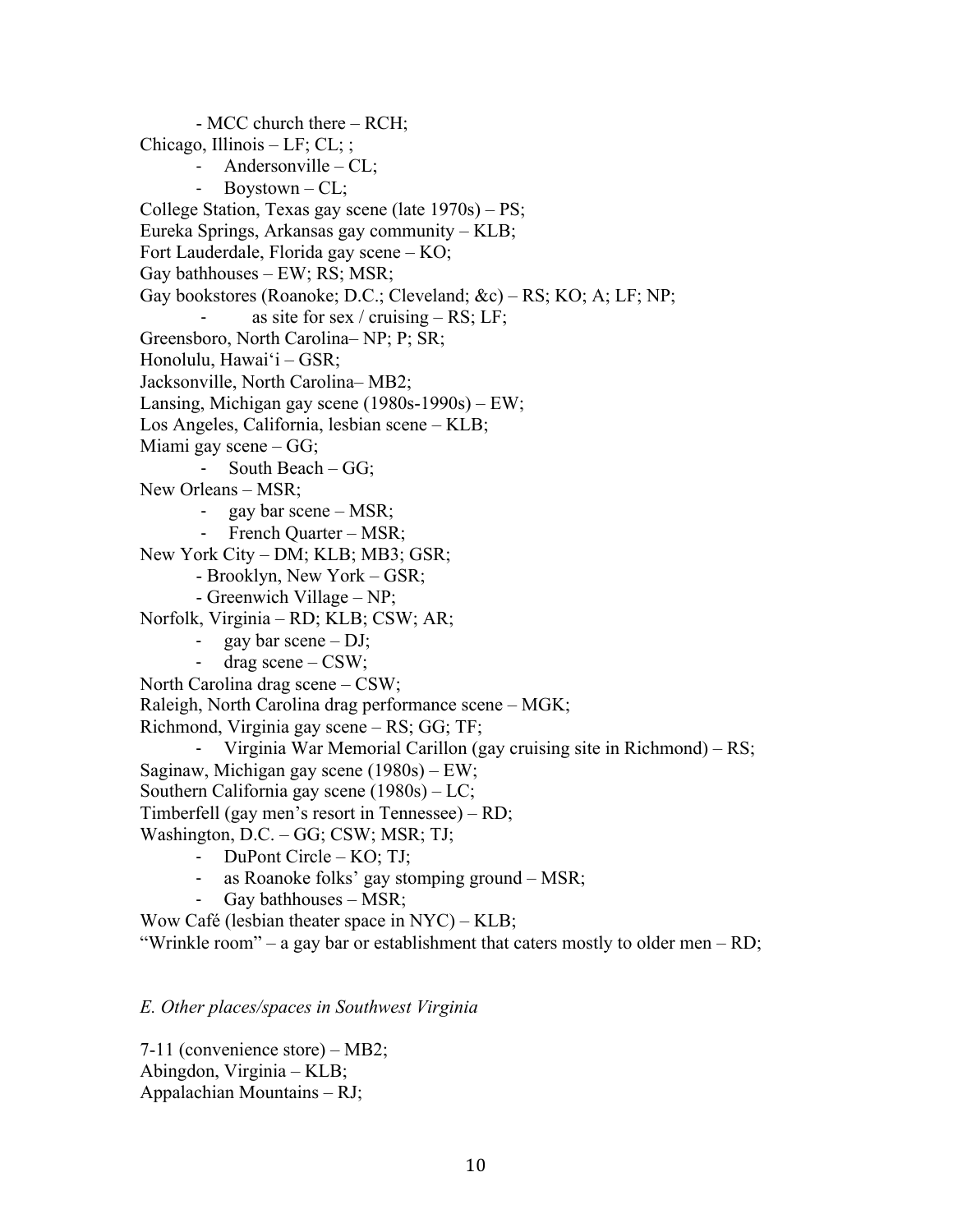Appalachian Power Company – M; Ararat (Patrick County), Virginia – JB; Avenham (Roanoke neighborhood) – DM; Beamer's – GSR; Bedford, Virginia – PT; CSW; Bedford Lake (swimming park in Bedford, VA) – MB3; Billy's (formerly known as Billy's Ritz) (bar in Roanoke) – DS; RS; A; MGK; GSR; Black-owned businesses – AR; Blacksburg, Virginia – MSR; LS; Blue Ridge Parkway – RJ; Buchanan, Virginia – TF; The Cascades (hiking trail in Giles County) – KO; Catawba, Virginia – PS; The Capitol (downtown Roanoke bar in the 1970s?) – DM; MGK;  $Chick-Fil-A-MB2;$ The Chili Shop (bar/restaurant in Roanoke in the 1960s) – DJ; Christiansburg, Virginia – RCH; CL; CoLab (co-working space in Roanoke, Virginia) – GSR; Community Hospital – KLB; A; Community Inn (Grandin Village, Roanoke) – WC; Corned Beef & Co. (bar in Roanoke) – MB2; GSR; CUPS (coffeehouse) – MB2; Douthat State Park – PS; Dress Barn (clothing store in Roanoke) – TV; El Ray apartments (Raleigh Court) – A; Fagg, Virginia – NK; Floyd, Virginia – JB; LS; - Mardi Gras celebration – JB; - Artist community – LS; FloydFest – MB2; Franklin County, Virginia – SR; Gainsboro (neighborhood in Northwest Roanoke) – AR; - Henry Street (Gainsboro) – LF; Giles County, VA – MB3; Goodwill (thrift store)  $-GB$ ; Grand Home Furnishings – M; Grandin Theater – TF; Miss Grandin Theater competition – TF; Grandin Village – MB2; Harrisonburg, Virginia – PS; - lack of gay community in the 1960s and 1970s – PS; Heironimus (department store in Roanoke, Virginia) – RD; TF; Henry County, Virginia – NP; Hermitage Roanoke (senior living community) – JC; Holiday Inn at Tanglewood Mall (Roanoke) – VL; MGK; The Elephant Walk (bar and restaurant inside the Holiday Inn)  $-VL$ ; Hopkins Gap, Virginia – PS;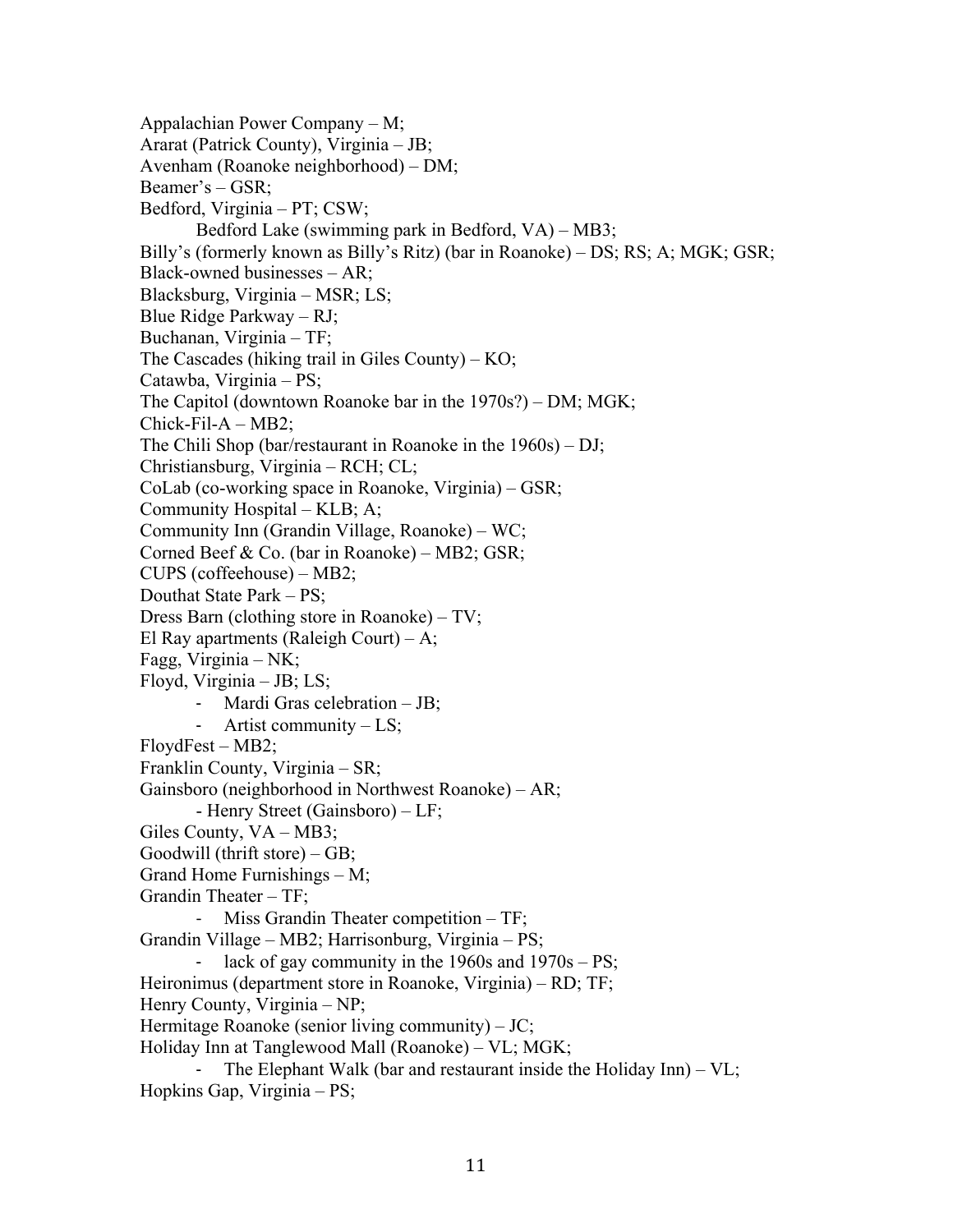- attitudes towards homosexuality – PS; Hotel Roanoke – RD; Hunting Hills (Roanoke neighborhood) – DM; The Iroquois (bar in Roanoke)  $-A$ ; The Jefferson Center (performing arts venue, Roanoke) – MGK; CSW; LF; Kroger – CSW; Lakeside Amusement Park (Salem) – A; - racism at Lakeside – A; Lewis Gale Hospital – A; Lincoln Terrace housing project (Roanoke, Virginia) – DM; Lynchburg, Virginia – PT; R; RJ; TF; - LGBT community (or lack thereof)  $-R$ ; - Conservatism of the city, and influence of Jerry Falwell – R; Lynchburg Public Library – M; Martinsville, Virginia – MGK; NP; - Furniture manufacturing history – NP; Maysville, Kentucky – L; McAlister's Deli (restaurant at Towers, Roanoke) – BM; Miller & Rhoads (department store)  $-TF$ ; Mill Mountain Coffee & Tea – MB2; Mill Mountain Theater – MB2; Miss Tonies (downtown Roanoke bar in the 1970s?) – DM; MGK; Monument Avenue (Richmond) – TF; Removal of Confederate monuments – TF; Natural Bridge – MB3; O'Charleys (chain restaurant at Valley View Mall, Roanoke) – RD; The Ole Belmont (downtown Roanoke bar in the 1970s?) – DM; Our Lady of Nazareth Church buildings (Campbell Avenue, Roanoke) – GJ; The Manhattan (downtown Roanoke bar in the 1970s?) – DM; MGK; The New Market (downtown Roanoke bar) – MGK; The New Wood (former bar in Roanoke in the 1970s) – RD; Northwest Roanoke – DM; AR; - Melrose neighborhood – AR; The Patrick Henry Hotel (Roanoke) – LB; DS; A; MGK; MB3; Pulaski, Virginia – CL; Radford, Virginia – SS; MSR; Raleigh Court (Roanoke neighborhood) – A; Restaurant industry – MB2; Roanoke County – GG; Roanoke County Women's Club building – GB; Roanoke Memorial Hospital – A; Roanoke Public Libraries – DJ; PS; AR; GSR; Roanoke Regional Airport – TV; Roanoke Rescue Mission – LB; The Roanoke Theater – RD; Roanoke County Women's Club – KLB; NK;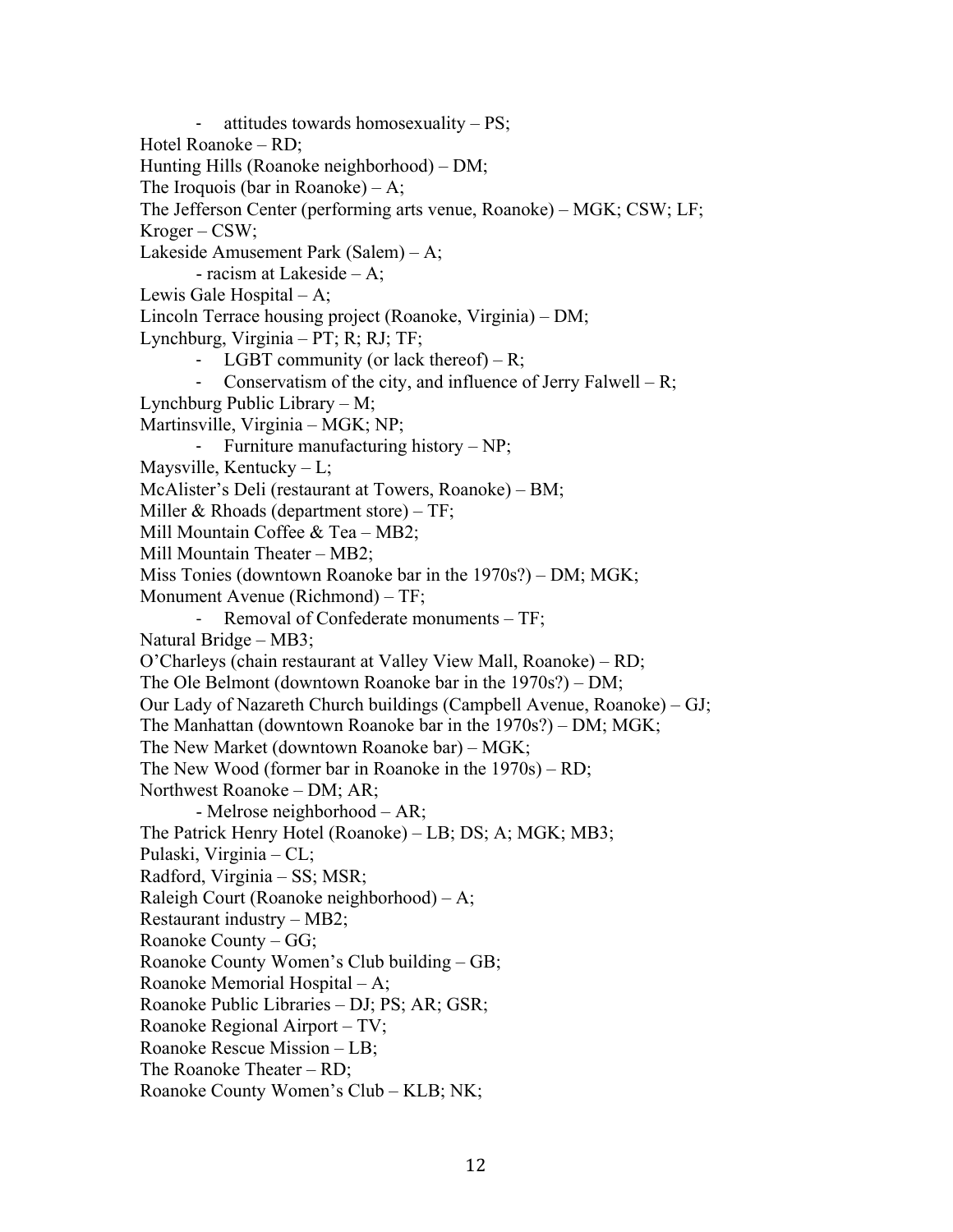Salem, Virginia – BM; RC; MB3; TF; The Samaritan Inn (on Salem Avenue) – AB; Shawsville, Virginia – JC; Sheraton Inn (Roanoke) – VL; Southeast Roanoke – DM; RCH; as food desert –  $RCH$ ; Starkey, Virginia (Roanoke County) – MB3; Stritesky's Florist (Roanoke) – TF; Taubman Art Museum – TJ; Thalhimers (department store) – TF; Thrifty Inn (Roanoke)  $-A$ ; VA hospital in Salem, Virginia – MSR; - HIV/AIDS care in the 1980s – MSR; Valley Country (country music bar in Roanoke in the 1980s) – BM; Valley View Mall – WC; MGK; Vinton, Virginia – YCS;

*F. Other places/spaces outside of Southwest Virginia*

Alabama – P; Atlanta, Georgia – AR; JC; TJ; Charlottesville, Virginia – TJ; Cleveland Heights, Ohio – MB; Colonial Williamsburg – MSR; Durham, North Carolina – SS; Florida – AR; Gary, West Virginia – CSW; Georgetown (Washington, D.C.) – YCS; Greensboro, North Carolina – MGK; King's Dominion (theme park outside of Richmond, Virginia) – RS; London, England – LS; Los Angeles, California – KLB; Mount Airy, North Carolina – NP; New Jersey – AR; Pittsburgh, Pennsylvania – NP; The Philippines – SR; Phoenix, Arizona – MSR; Portsmouth, Virginia – RCH; Raleigh, North Carolina – WC; Rex hospital (Raleigh, North Carolina) – A; Rock Creek, North Carolina – A; - history of the Township of Patterson  $-A$ ; San Diego, California – SR; Sanford, North Carolina – SS; presence of  $KKK - SS$ ;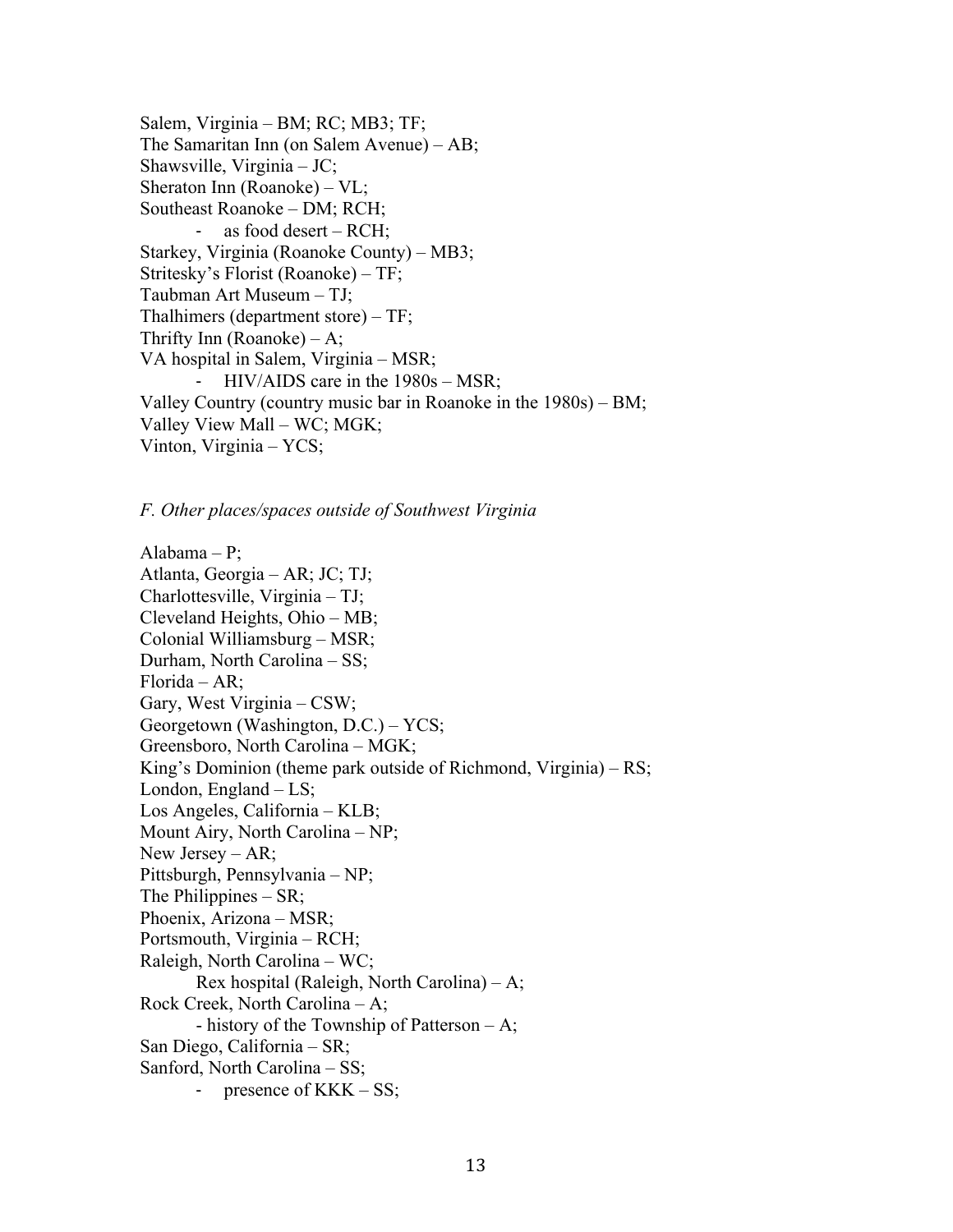Schenectady, New York – GSR; Southside Virginia – MSR; - La Crosse, Virginia – MSR; - Marengo, Virginia – MSR; Toronto, Canada – YCS; Tucson, Arizona – LS; Ventura, California – RCH; Virginia Beach, Virginia – TJ; Walt Disney World – AR; Winchester, Virginia – R; Wichita, Kansas – JC;

### *3. Media*

*A. LGBTQ publications in Southwest Virginia – in approximate chronological order*

Big Lick Gayzette (Roanoke, 1971) – GJ; DJ; Virginia Gayzette (Roanoke, 1972, 1978) – DJ; PALS Newsletter (1980-1983) - TF; Blue Ridge Lambda Press (Lynchburg, then Roanoke, 1983 – 2008) – GJ; PT; RCH; MSR; TF; - "pink pages" – TF;

- Willy Waltzer (pseudonymous column in the *Blue Ridge Lambda Press*) – TF; Skip Two Periods (lesbian newspaper in Roanoke, 1983 - 1988) – PS; KLB; NK; GB;

- the "Condor Sisters" (column in newspaper) KLB;
- "Lez Fun" (column in newspaper) NK;

Shout (gay newspaper in Roanoke in the 1980s) – DS;

*The Unlikely Story of the Lesbians of First Friday* (film; 2019) – KLB; GB;

- Kathryn L. Beranich (director) – GB;

*B. LGBTQ publications outside of Southwest Virginia – in alphabetical order*

The Advocate (gay magazine) – KO; NP; TF; Alex Sanchez (writer) – RC; *Amazon* (feminist newspaper in Milwaukee in the 1970s) – KLB; *Beebo Brinker* book series – PS; The Blade (Washington, D.C. newspaper) – DM; *Curve* (lesbian magazine) – NP; Fitness magazines – RC; Gay Community News (Boston newspaper) – GJ;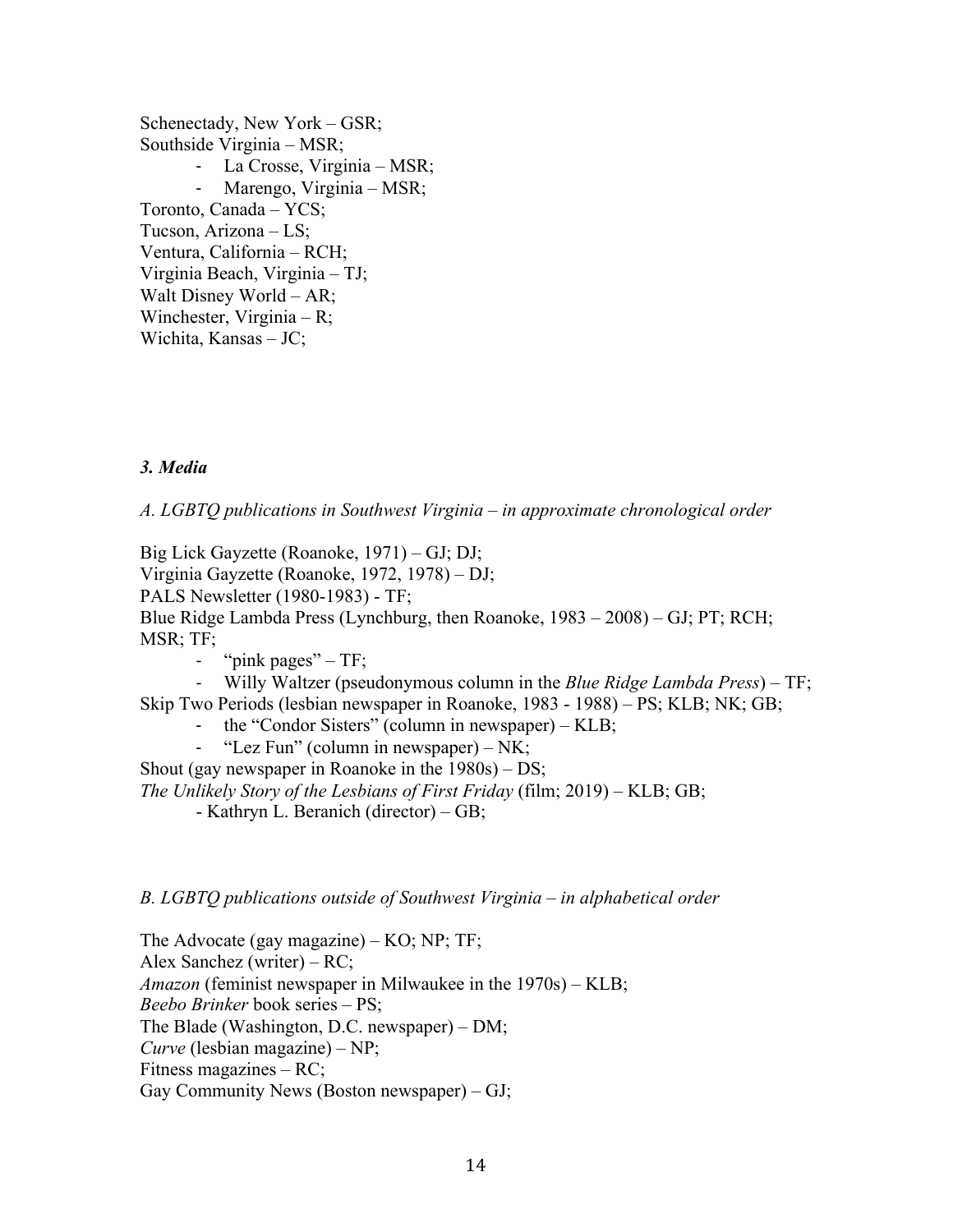Gay newspapers  $- M$ ; RJ; - lesbian newspapers – RJ; Gay Yellow Pages – JB; James Howe (children's books author) – NP; John Francis Hunter, *The Gay Insider: USA* (national gay guidebook, 1972) – DJ; *Invisible Lives* (book) – RC; The Lesbian Connection (magazine published in Michigan, 1974 – present) – EW; Lesbian pulp fiction – PS; *Lesbian Woman* (book) – M; David Levitahn (YA books author) – NP; *The Newsletter* (Durham, NC gay newspaper?) – NK; *Our Trans Children* (publication of PFLAG) – MB; *Out* (gay magazine) – NP; TJ; Patricia Nell Warren – RC; RCH; - *Front Runner* (novel) – RCH; *Playgirl* (magazine) – MB3; *QNotes* (LGBTQ publication in Charlotte, NC) – RCH; Rita Mae Brown – MB2; RC; - *Rubyfruit Jungle* (novel) – MB2;

- *Sneaky Pie* series RC;
- *Trans Forming Families (*publication of PFLAG) MB;

#### *C. Other media in Southwest Virginia*

102 Jamz (Greensboro, NC radio station) – SR; "Cooking Cheap" (nationally-syndicated television show produced in Roanoke)  $(1981-2002) - LB;$ - the 'Cook Sisters' (a segment performed in drag on the show) – LB; Journalism – LS; The place of women and femmes in journalism  $-$  LS; Rare Press (Roanoke-based publisher) – AR; Soul Sessions (poetry event in Roanoke) – AR; Harvest Blaque (performing artist in Roanoke) – AR; The Daily Advance (Lynchburg newspaper) – PT; The Roanoke Times *–* DJ; NK; RCH; *The Roanoke Tribune* (newspaper) – AR; The Roanoker (magazine) – MGK; The Speakeasy on  $11<sup>th</sup>$  Street (poetry event in Roanoke, 2019-2020) – AR; Uncle Looney (local television personality) – MSR; WBRA (Blue Ridge Public Television) – NK; WDBJ-7 (television station in Roanoke) – KLB; RCH; - Keith Humphry (reporter) – KLB; WROV (radio station in Roanoke) – LB; WSLS (television station in Roanoke) – KLB;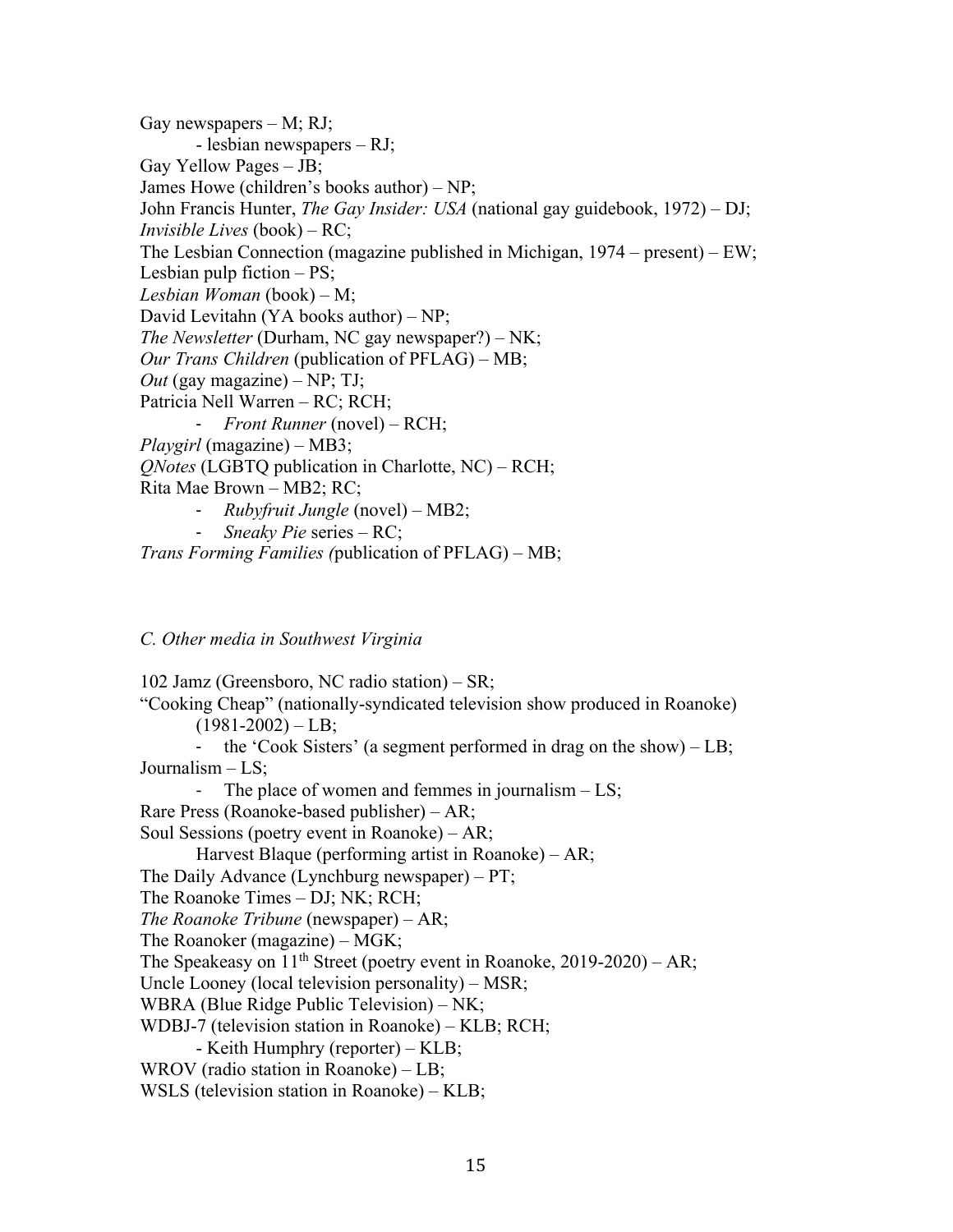WTOY (radio station) – MB3; WVTF (radio station) – MB2; - controversy over airing the program "Fresh Air" (c. 1990) – MB2;

#### *D. Television & Film*

Angelina Jolie – LS; Anna Nicole (television personality) – KLB; Bette Midler – KLB; *Beverly Hillbillies* (television show) – DM; Caitlyn Jenner – R;  $GG$ ; *Chicago MD* (Television show) – YCS; Daniel Boone – P; *The Danish Girl* (film, 2015) – RW; *Dark Shadows* (television show, 1966-1971) – PT; *David Susskind Show* (television show) – NK; Dyke TV (NYC television station) – KLB; E Entertainment Television – KLB; Ellen DeGeneres – DS; KO; MB; NK; LS; Ethel Merman – DM; *Family Ties* (television show) – AB; Filmmaking  $-$  LS; - Documentary filmmaking – LS; *Genderqueer* (documentary film) – RC; *Gone with the Wind* (film, 1939) – DS; *I Dream of Genie* (television show) – KLB; Judith Light – KLB; Katy Perry – LS; - "I Kissed a Girl" (song) – LS; *Lara Croft: Tomb Raider* (film) – LS; Laverne  $\text{Cox} - \text{R}$ ; GG; NP; Lesbian themes in motion pictures / films  $- NK$ ; Mary Tyler Moore – KLB; *M.A.S.H.* – RC; Michael J. Fox – AB; *Modern Family* (television show) – NP; Mr.  $T - AB$ ; The *Music Man* –RC; Neil Patrick Harris – NP; *Nightline* (television show) – TF; Oprah Winfrey – YCS; *Orange is the New Black* (television show) – NP; Representation of LGBT people on TV / in films – DM; NP; "Rowan & Martin's Laugh-In" (television show) – JC; *RuPaul's Drag Race* – MGK; LF;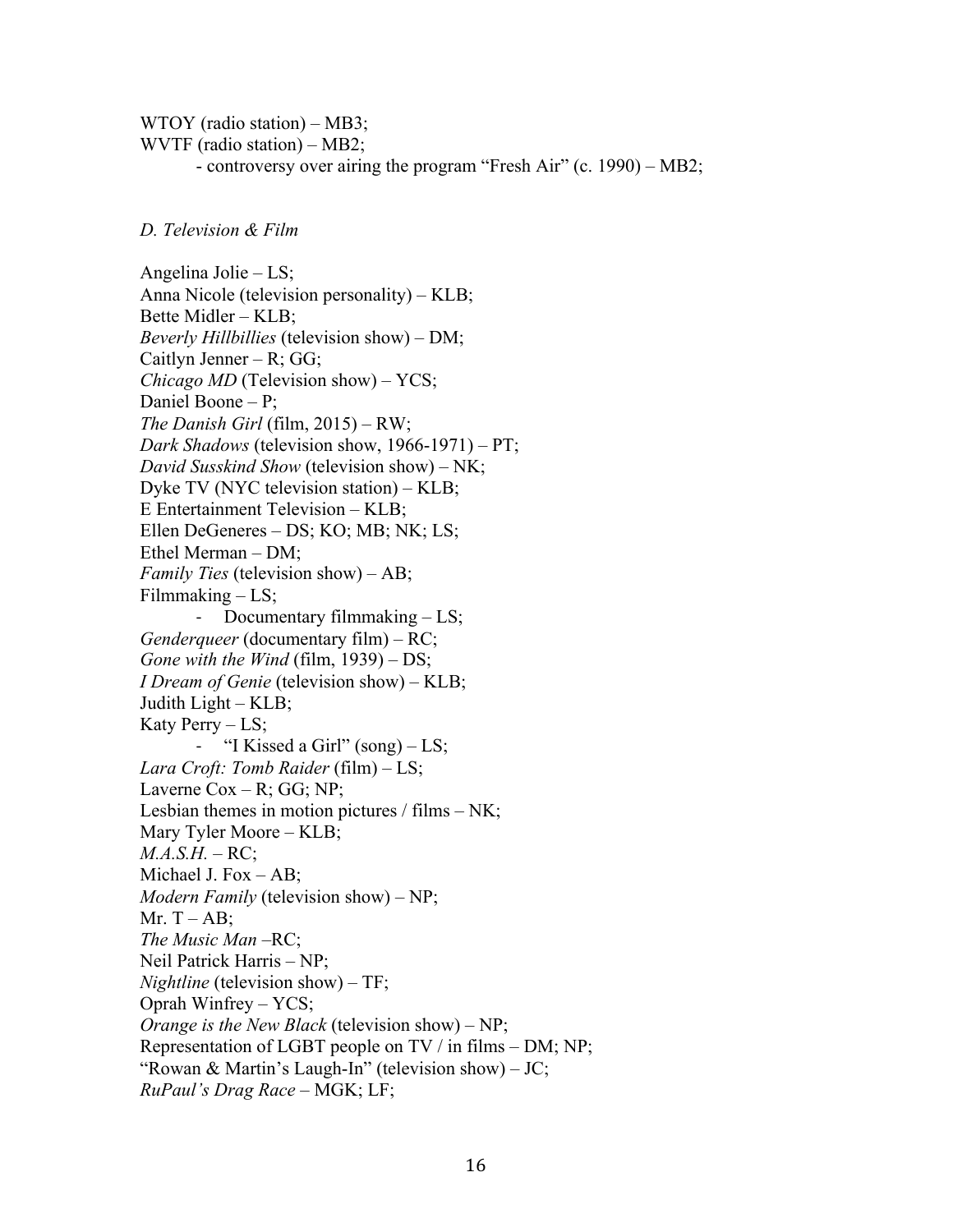Sexism in the television industry – KLB; *Sordid Lives* (film, 2000) – RD; *Star Trek* (television series) – P; Television industry – KLB; Television commercials  $-$  LS; *To Wong Foo, Thanks for Everything! Julie Newmar* (film) – TF; *Transparent* (television show) – KLB; *True Hollywood Story* (television show) – KLB; *Queer as Folk* (television show) – NP;

*E. Visual arts*  Costume design (for drag pageantry) – TF; Gay art / erotic art –  $TF$ ; Photography  $-$  LS;

- Appalachian photography  $-$  LS;
- Documentary photography LS;
- Gilles Peress (photographer) LS;
- Julie Rae Powers (photographer) LS;
- Roger May (photographer) LS;

#### *F. Music & Performing Arts & Literary Arts*

African American LGBTQ people in media, representations of – YCS; Alok Vaid-Menon – L; American Croatian Silver Strings Tamberitsa Orchestra (Milwaukee) – KLB; Aretha Franklin – AB; CSW; *Billboard* (magazine) – DM; Border's bookstore – JC; Blues music – RJ; Broadway music – CSW; Carol Burnett (comedian) – MB3; Celebrities – R; GG; - African American LGBT celebrities – GG;  $Cher - MB$ ; Cris Williamson – GB; Culture Club (musical group) – AB; Debby Boone (singer) – NK; Deniece Williams – MGK; Diana Ross – MGK; CSW; MB3; Disco – PT; DJ; MSR; Donna Summer – PT; DJ; Elizabeth Acevedo (poet) – AR; Emily Dickenson (poet) – JC; Elton John – R; MB3;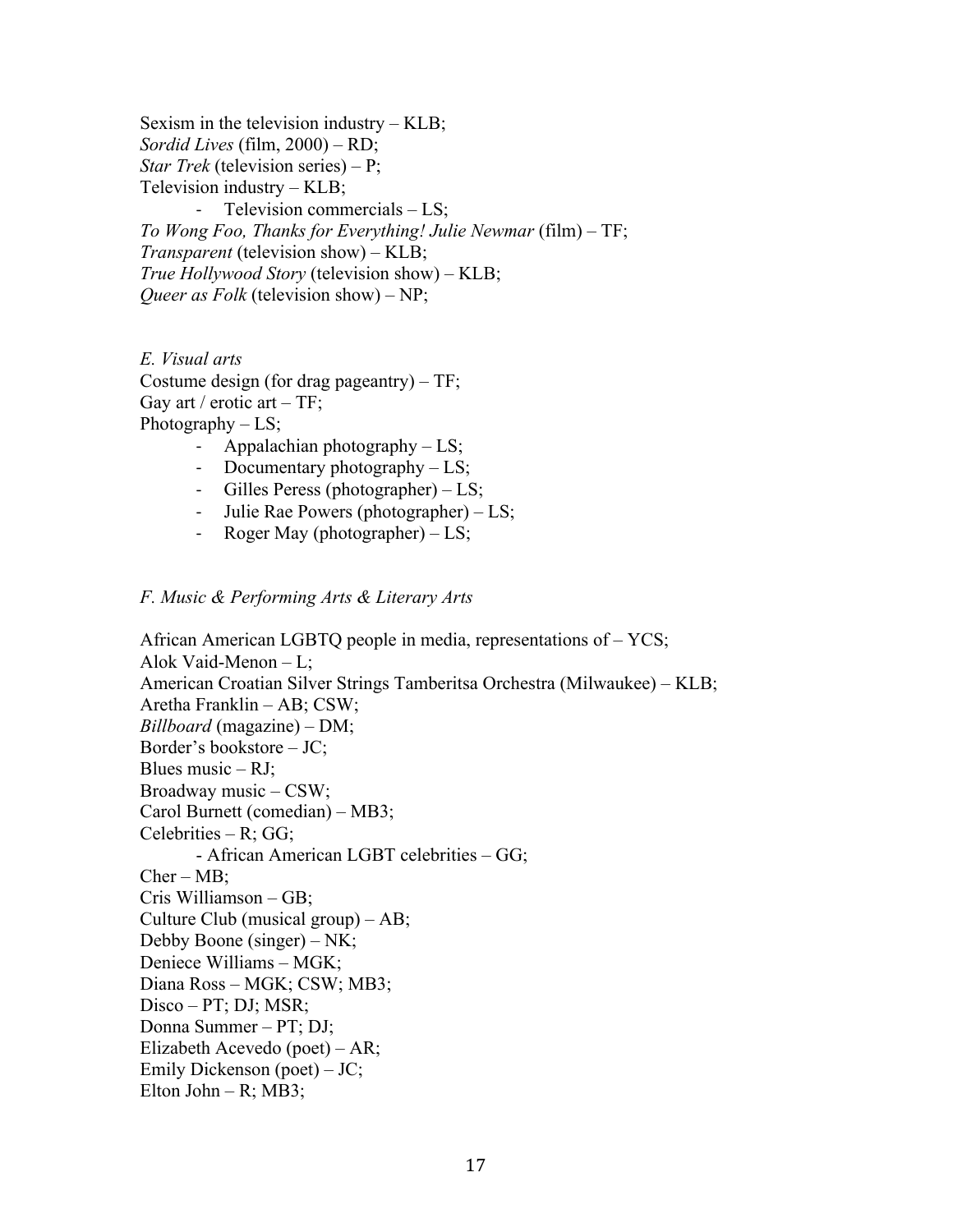Elvis Presley – RJ; Eminen – AB; Fashion industry  $-GG$ ; Frank Zappa and the Mothers of Invention – KLB; "Fresh Air" (radio program) – MB2; - interviews with gay people – MB2; - the show's lesbian audience – MB2; - Terry Gross (host) – MB2; Gays in the media – DS; DM; "The Great American Trailer Park Show" (off-broadway show) – AB; *Harper's Bazaar* (fashion magazine) – GG; Jennifer Holliday – MGK; *Hustler* (magazine) – A; Indigo Girls – RC; Jackson 5 – MGK; James Kirkup – DJ; Janet Jackson – CSW; June Millington – GB; Kate Clinton (lesbian comedian) – KLB; NK; Lady Bunny (famous drag performer) – MGK; Lesbian music scene – GB; Liberace – R; Linda Tillery (musician) – GB; Little Richard – AB; Martha Reeves & the Vandellas (musical group) – MB3; Michael Jackson – AB; Music industry – DM; National Public Radio (NPR) – MB2; RCH; Olivia Records – NK; Opera Roanoke – TF; Patti LaBelle – MGK; CSW; Plaveryavda (Croatian dance group in Milwaukee) – KLB; *Playboy* (magazine) – KLB; Publishing – AR; Ravinia (music festival in Chicago) – KLB; Ray Charles – AB; Roberta Flack – AB; Rock Hudson – R Rock & Roll (music) – RJ; Role of women in media – KLB; The Roots (musical group) – SR; Rosie O'Donnell – GB; RuPaul – MGK; Split Britches (lesbian theater group) – KLB; NK; Stevie Wonder – AB; Theater – DM;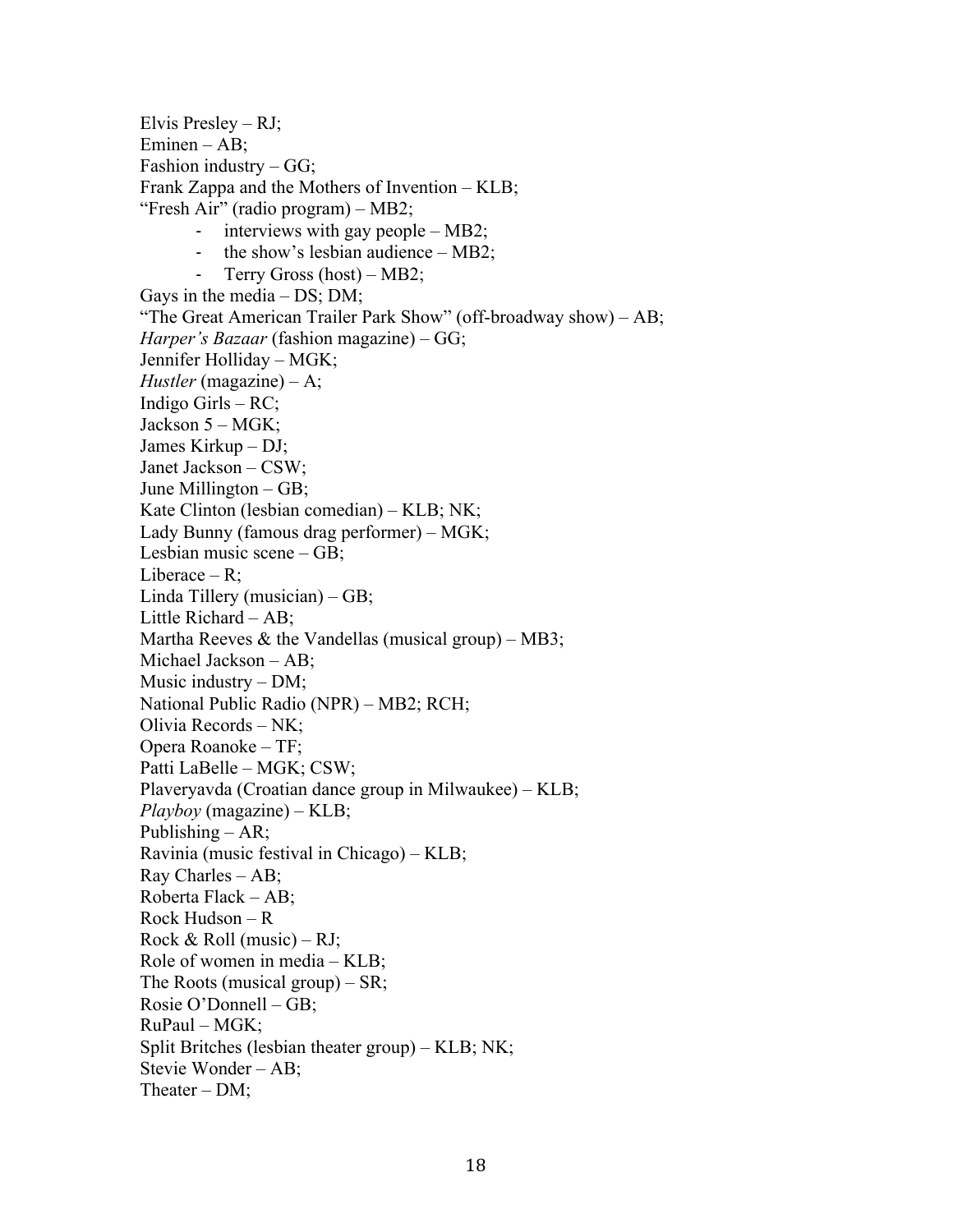Women's theater – KLB;  $U2$  (band) – AB; Bobby Vee (musician) – MB3; The Village People (musical group) – MB3; *Village Voice* (NYC newspaper) – KLB; - Michael Musto (gossip columnist) – KLB; *Vogue* (fashion magazine) – GG; Women's music industry – KLB; NK; Writing (fiction)  $-AB$ ; - Science fiction – AB;

### *4. Education & Work*

*A. Schools, colleges, and universities in Southwest Virginia*

Averett University (Danville, Virginia) – NP; Blacksburg High School – LC; Bluefield College (Baptist college) – RCH; Carson Newman (Baptist college) – RCH; Cave Spring Elementary School – MB3; Cave Spring High School – GJ; MB3; Christiansburg Industrial Institute – CL; Dearington Elementary School (Lynchburg) – PT; Dunbar High School (Lynchburg) – PT; Fairview Elementary school – SR; Ferrum College – PT; R; DM; LF; SR; - lack of diversity – SR; Floyd County High School – RW; JB; KO; - Diversity Club – JB; KO; - Rate of suicide attempts – JB; - Teacher-student sexual assault – KO; Failure of administration to protect LGBTQ students  $-$  KO; Glenvar High School – MB3; Green Valley Elementary School – MB3; Highland Park Elementary School – JC; Hollins University – MB; KLB; RC; - Women's Center – MB; Huff Lane Intermediate School (Roanoke) – TJ; Jefferson High School – DJ; DM; Lakewood Junior High School (Lynchburg, Virginia) – PT; Liberty University – R; TF; Lincoln Terrace Elementary School – DM; Lucy Addison Middle School – SR;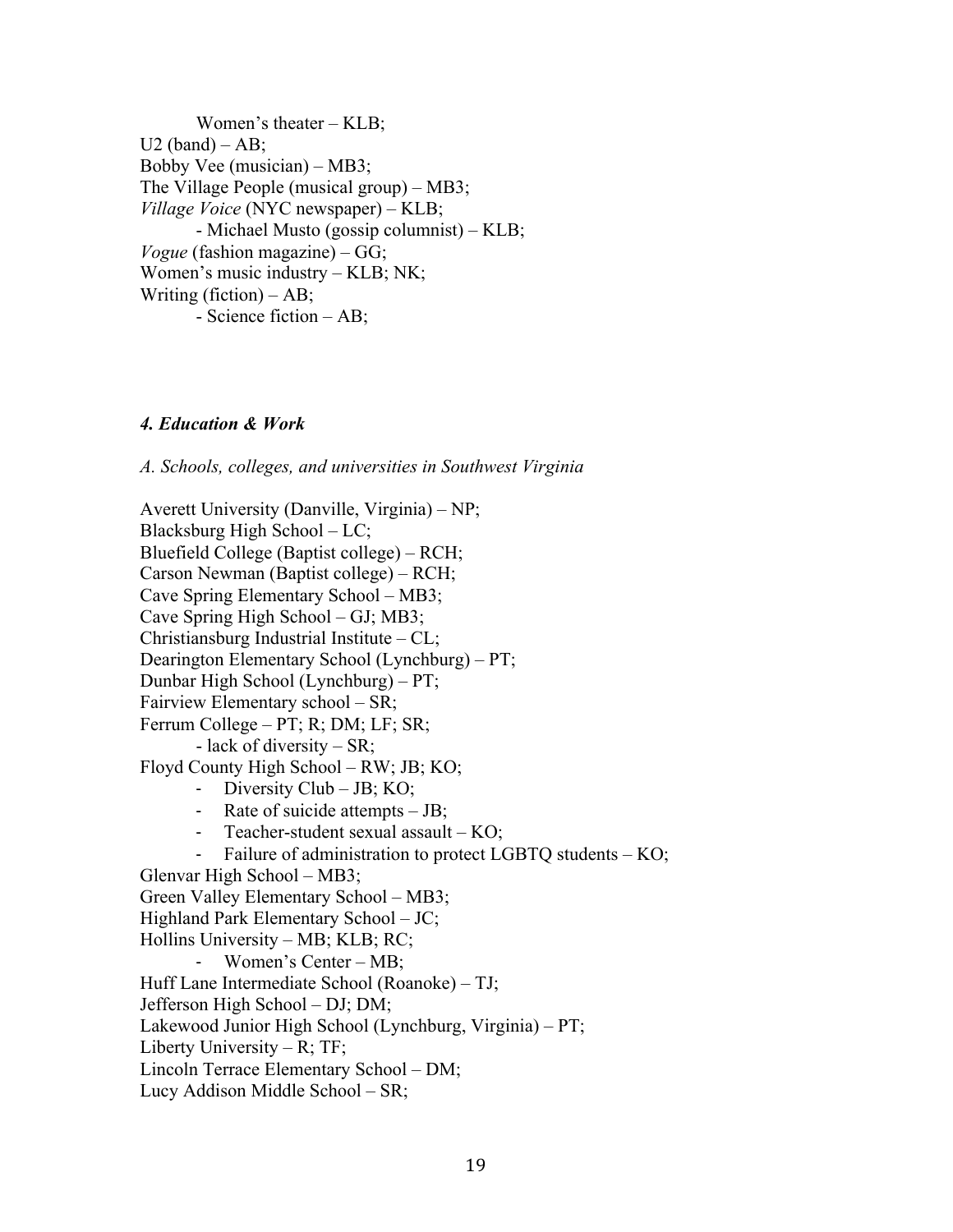Montgomery County school district – EJ; CL;

policy on transgender students  $- EJ$ ;

North Cross school (Roanoke) – A;

Patrick Henry High School – DM; GG; A; SR;

Radford University – SS; PS; LC; MSR; SR;

- co-education MSR;
- homophobia SS; MSR;
- lesbian student life in the late 1970s, early 1980s SS;
- P.E. [physical education] club SS;
- Randolph College GB;

Raleigh Court elementary school (Roanoke) – A;

Roanoke College – DJ; BM; MB2; KLB; NK; GB; GSR:

- Fintel Library MB2;
- CUPS coffeeshop on campus MB2;
- Salem High School TF;

School integration (in Southwest Virginia in the 1960s and 1970s) – GJ; PT; DJ; DM; CSW; CL; TF;

- busing  $- PT$ ; SR;

Virginia Episcopal School (college preparatory school in Lynchburg) – PT;

homosexuality among the students  $- PT$ ;

Virginia Heights elementary school (Roanoke) – A; TJ;

Virginia Tech – PS; LC; NK; GB; MSR; NP; MB3; CL; SR; L;

- Christian Youth Group (late 1960s early 1970s) LC;
	- Gay Student Alliance / Gay Student Union (late  $1970s ?$ ) NK; MB3;
		- o Gay Awareness Week / Denim Day (1979 event) NK; GB;
			- Denim Day  $40<sup>th</sup>$  anniversary commemoration at Virginia Tech  $(2019) - GB;$
		- o Administration's response to Gay Student Alliance NK;
		- $\circ$  Governor's response to Gay Student Alliance NK;
	- Homophobia NK;
	- Lambda Horizons (Virginia Tech gay student group, 1980s) TF;
	- LGBTQ at Virginia Tech (organization) L;
	- Sociology Department PS;
	- Squires Student Center NK;
	- War Memorial Gym NK;
	- West Eggleston (dormitory) NK;
	- the Women's Collective (student group in late 1970s) NK; o Women's Week (December 1977 event) – NK;
	- Women's reading group (early 1990s) LC;

Virginia Western Community College – EW; BM; GG; YCS; RC; MB3; William Fleming High School (Roanoke) – A; YCS; AR; SR; Woodrow Wilson Junior High School (Roanoke) – AB; Wytheville High School – CL;

*B. Schools, college, and universities outside of Southwest Virginia*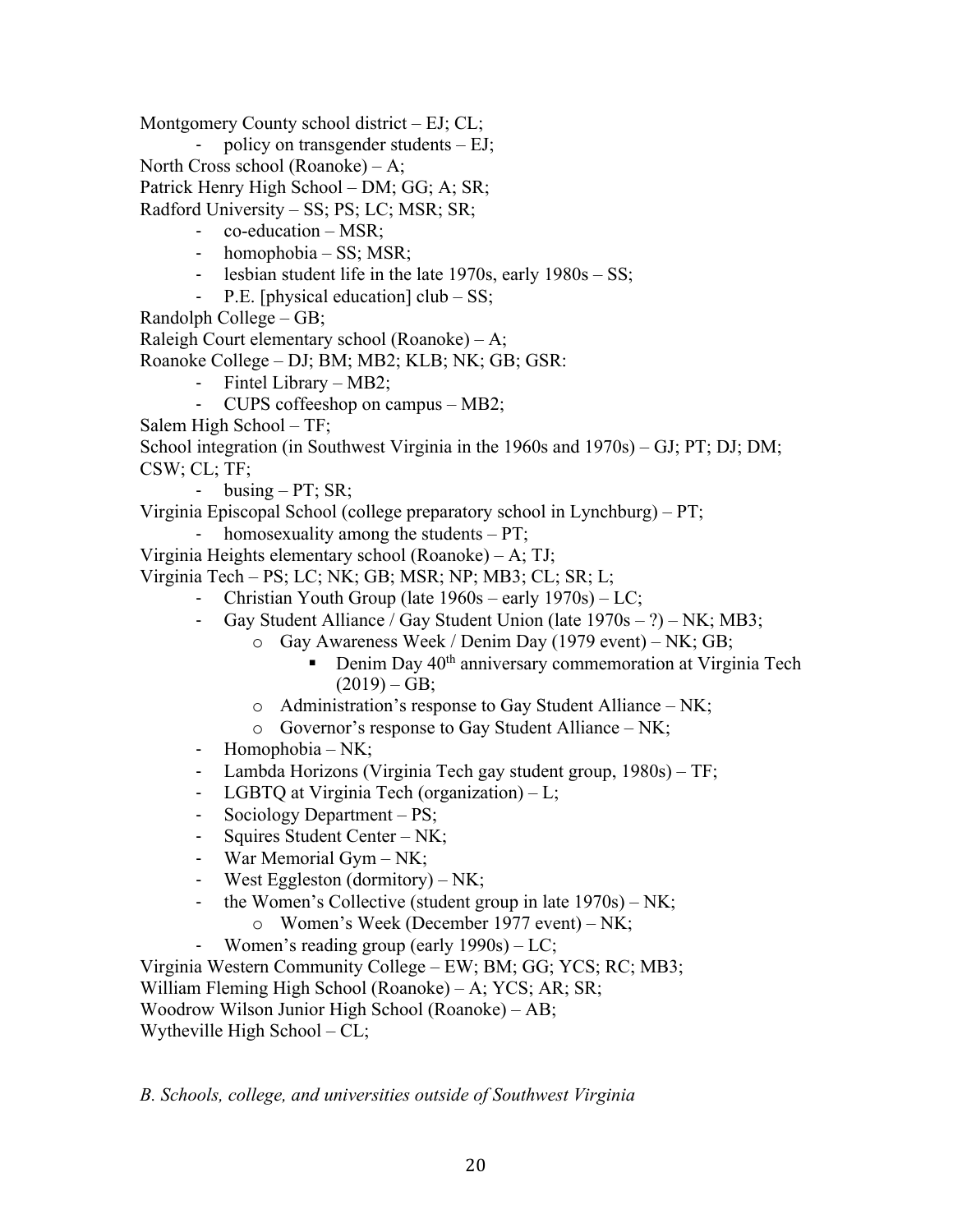Bates College (Lewiston, Maine) – GSR; Bridgewater College – M; RJ; Pride Week celebration  $(2010s) - M$ ; - Gay student union  $(2010s) - M$ ; Bristol High School (Bristol, Tennessee) – VL; CalArts (the California Institute for the Arts) – GSR; Case Western Reserve University (Cleveland, Ohio) – MB; DePaul University (Chicago) – CL; Divine Savior High School (Milwaukee) – KLB; Duquesne University (Pittsburgh, PA) – SR; East Carolina University – SS; MB2; Fashion Institute of Technology (FIT; New York) – GG; Fork Union Military Academy (private military school in Fork Union, Virginia) – VL; Hampden-Sydney College (all-men's college) – PT; A; James Madison University – PT; PS; M; RJ; James Woods High School (Frederick County, Virginia) – R; John Hanley High School (Winchester, Virginia) – R; Longwood University – AR; Mary Baldwin College (all-women's college) – KO; Michigan State University – EW; Milwaukee Area Technical College – KLB; Milwaukee Independent School – KLB; New Bern Senior High School (New Bern, North Carolina – MB2; North Carolina State University – TV; North Park University (Chicago) – CL; Oberlin College – MB; Old Dominion University – LC; Perkins School of Theology (Dallas, Texas) – JC; Phillips Business College – M; Shenandoah University (formerly Shenandoah Conservatory of Music) – BM; South Gwinnett High School (Atlanta, Georgia) – AR; Southwestern College (Winfield, Kansas) – JC; Tennessee Technological University – VL; Texas A & M University – PS; Texas Tech University – PS; Tulane University – MSR; Union College (Schenectady, New York) – GSR; University of Virginia, state system – RJ; University of Virginia, Charlottesville – GJ; M; RJ; MSR; Gay Student Union (early  $1970s$ ) – M; RJ; University of North Carolina, Chapel Hill – RD; DJ; University of North Carolina, Greensboro – JB; MB2; University of Pittsburgh – NP; University of Richmond – KO; University of South Carolina – RJ;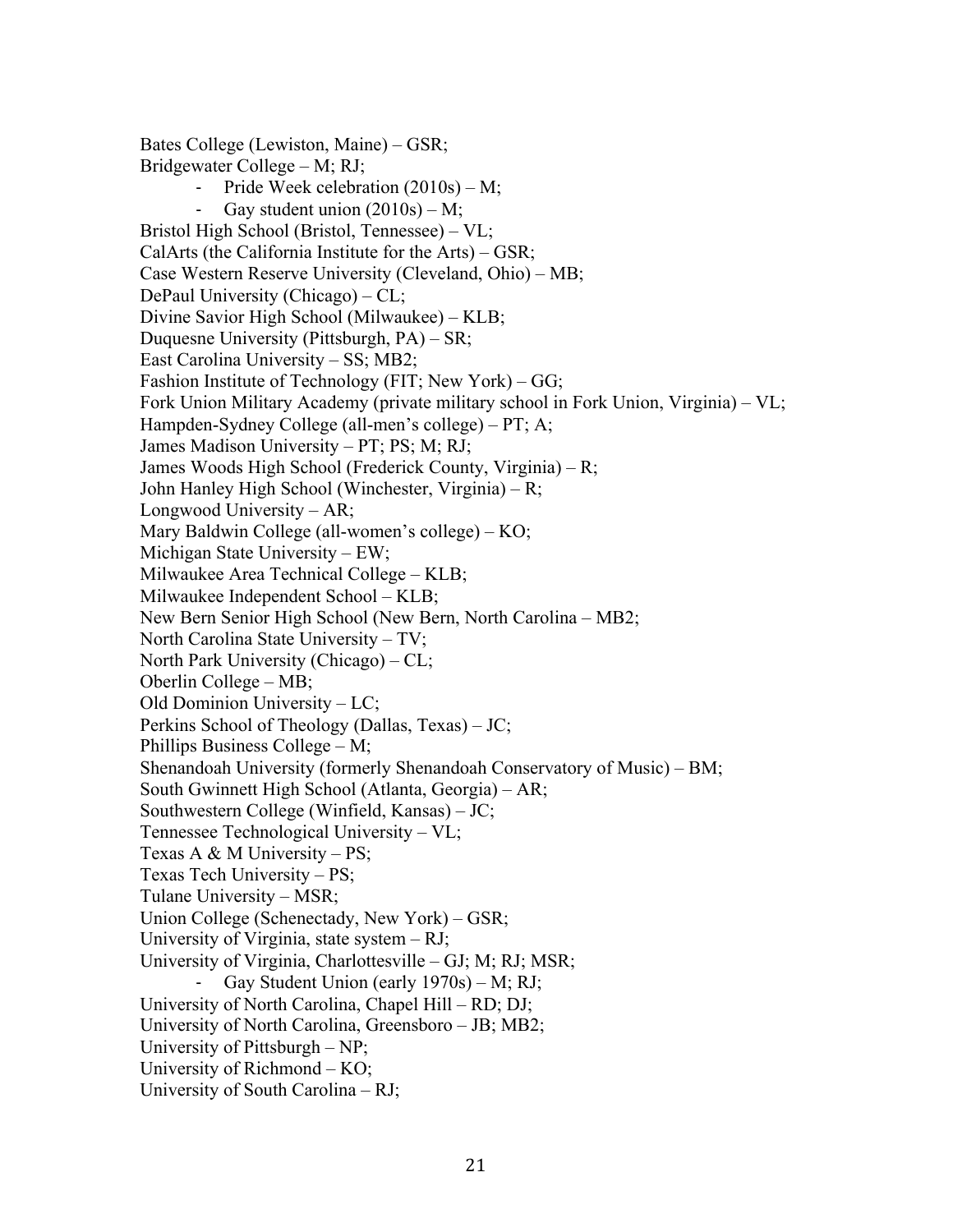Virginia Commonwealth University (VCU) – RW; GG; TF; Queerness among the student body  $-$  TF; Walatosa East High School (Milwaukee) – KLB; Wayne State University (Detroit, Michigan) – EJ; Wellesley College – MB; William & Mary College – MSR; - gay community in the 1960s – MSR;

*C. Issues for LGBTQ students, faculty, and staff* Academia – PS; MSR; - sexism / patriarchy within – PS;

- homophobia within PS;
- tenure and promotion  $PS$ ; MSR;

Boys homes / boarding schools  $- R$ ; Bullying and harassment – RW; KO; R; DM; A; MGK; NP; MB3; P; Children coming out in schools – YCS; Discussion of gay issues in class – LS; L; Dorm mothers  $- M$ ; Drum majorette / marching band – MGK; Gay teachers in public schools  $- NP$ ; Gender-segregated facilities – M; High school gay and lesbian student clubs – RD; Gay-Straight Alliances (GSAs) – NP; High school reunions – RCH; LGBT school teachers – MB2; Libraries, accessibility of LGBT books – M; MB2; P.E. class – MGK; Prom – MGK; Racism in public schools in Virginia – CL; Student loan debt – YCS;

*D. Areas of Study & Research* Arts management – MB2;  $Biology - RJ;$ Choir – TF; Cosmetology – YCS; Gay and Lesbian Studies – KLB; History – PS; GSR;

- Appalachian histories of resistance  $-$  LS;
	- $\circ$  Coal miners' wars LS;
- Black History MB3; CL;
	- o Black History Month MB3;
- Lesbian herstory PS; KLB; NK;
- Women's history PS;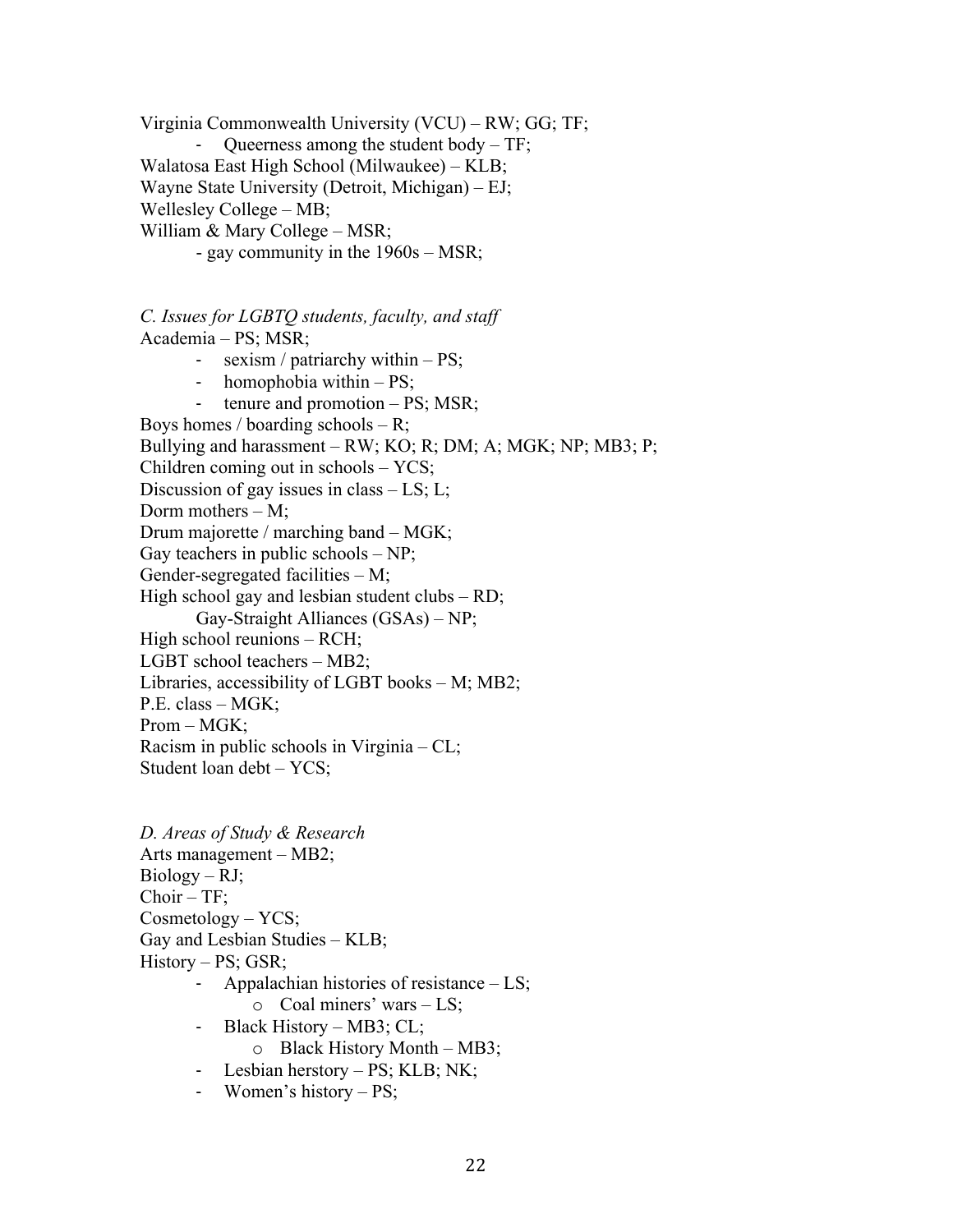- LGBTQ history RCH; NP; GSR;
	- o and whiteness GSR;
	- $\circ$  generational conflict GSR;

LGBT literature – RCH; NP;

Library Science – M;

Music – GSR;

Sociology – PS; RJ; MSR;

- Rural sociology PS;
- Sociology of food use PS;
- Sociology of religion MSR;

Student teaching – RC;

Trans studies – GSR;

Treatment of homosexuality in scholarly research – M; MB2;

Women's Studies – PS; KLB;

*E. Occupations* Custodial work – TF; Farming  $-L;$ 

- Flower farming  $-L$ ;
- $-$  Horses  $-$  L;
- Land privilege / Land sharing L;
- Farming as a queer space  $-L$ ;
- #QueerFarmers (hashtag) L;

Fashion industry – GG; TF;

- Tim Gunn  $GG$ ;
- Andre Leon Talley GG;
- LGBTQ people in the fashion industry GG;
- Modeling GG;
- Gardening  $-L$ ;
	- Home gardening  $-L$ ;
	- Food security in rural Appalachia L;
- Housekeeping CSW;

Interior decoration – RD; TF;

Types of employment available to gay men – TF;

- Window dressing TF;
- Hairdressing TF;
- Florists TF;
- Interior design TF;

Work/life balance / workaholism – GG; JC; TJ; Youth unemployment – BM;

*5. Religion*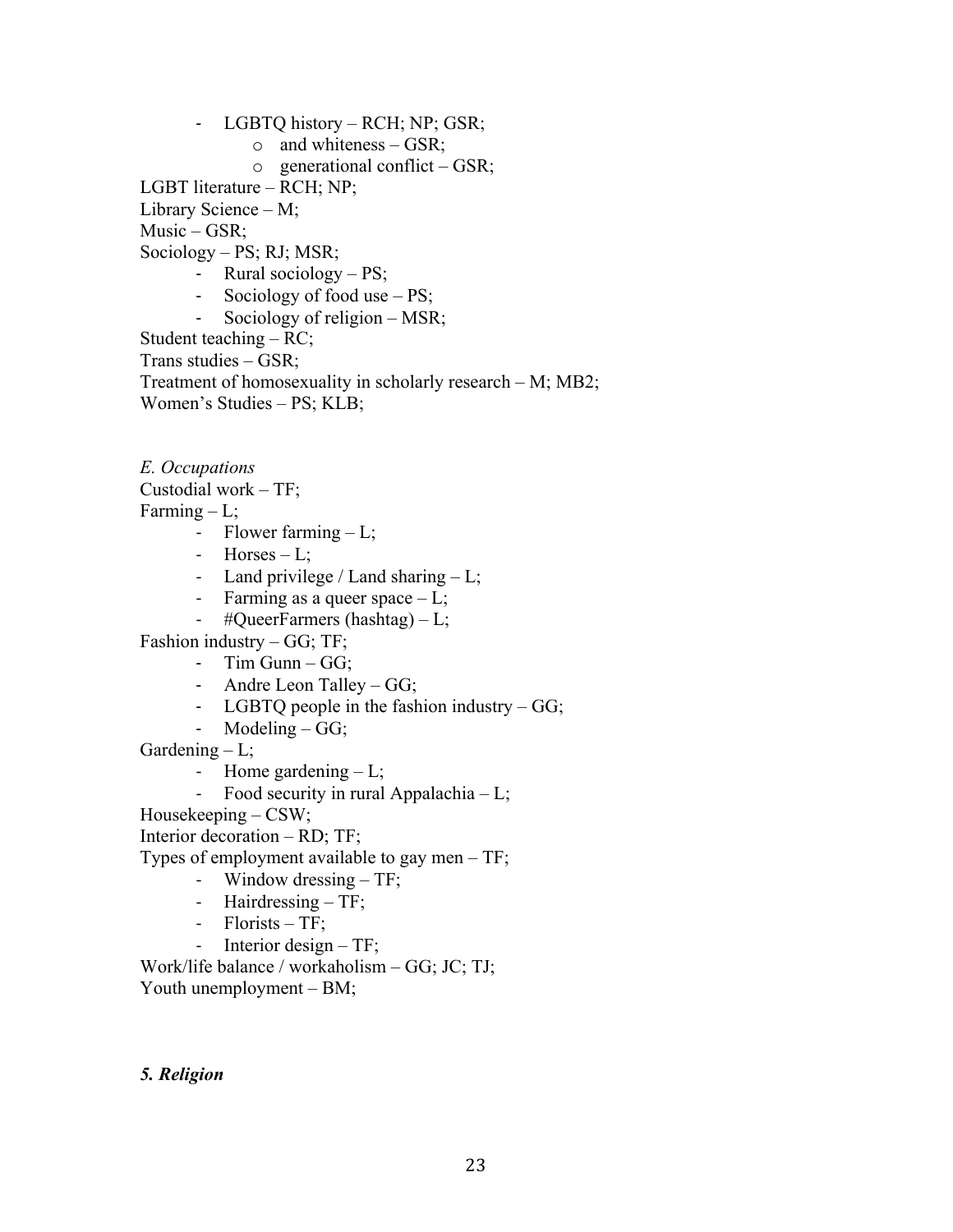African Methodist Episcopal (AME) Church (denomination) – NP; Assemblies of God – JB;

Black churches (in Southwest Virginia) – JB; GG; A; MGK; AB; LF; YCS; AR; NP;

- $\chi$ church choir A; MGK; LF;
- gay people in the church  $AR$ ;
- views on homosexuality in the Black church GG; MGK; LF; AR;

Church of the Brethren (denomination) – MB3;

First Baptist Church (downtown Roanoke) – BM;

Jerry Falwell – PT; R; MB2; RCH; TF;

- Thomas Roads Baptist Church (Falwell's church in Lynchburg) – RCH; Jehovah's Witnesses – JB; R; M;

Loudon Avenue Christian Church – YCS; MB3;

- Rev. William Lee YCS;
- acceptance of gay and lesbian congregants MB3;

Metropolitan Community Church – EW; JB; EJ; GB; RCH; JC; MB3; TF;

- Metropolitan Community Church of the Blue Ridge (Roanoke) (1986 present) – EW; TV; BM; EJ; SS; MB2; RJ; LC; CSW; GB; RC; RCH; JC; MB3; P; SR; GSR; TF;
	- $\circ$  The Skittles (house band in the 2010s) EJ; SS;
	- o storefront locations on Kirk Avenue SS;
	- o beginnings at the Unitarian Universalist Church (1986-1998) SS; RCH;
	- $\circ$  involvement in Pride in the Park SS;
	- $\circ$  response to Backstreet Café shooting (2000) SS; P;
	- $\circ$  approach to atheists / non-believers RJ;
	- o Rev. Joe Cobb MB2; LC; GSR;
	- $\circ$  Richard Ward III RCH;
	- o food pantry RCH;
- Metropolitan Community Church in Winston, North Carolina(?) JB;
- MCC congregation in Richmond, VA MB3;
- MCC congregation in Norfolk, Virginia RCH;
	- o unnamed Black lesbian pastor (early 1980s) RCH;
- Church teachings EJ;
- The Mormon Church JB;
- Neff Powell (Episcopal Archbishop) TF;
- Pentecostal Holiness Church (denomination) NP; TJ;
- Presbyterianism TF;
	- Fifth Avenue Presbyterian Church MB3;
- Seventh-Day Adventists JB; KO;
- Southern Baptist Church (denomination) NP; P; TF;
- The Society of Friends / Quakers EW; JB; KO; CL;

-in Roanoke, Virginia – EW;

-in Floyd, Virginia – JB; KO;

-Testimony of Equality – EW;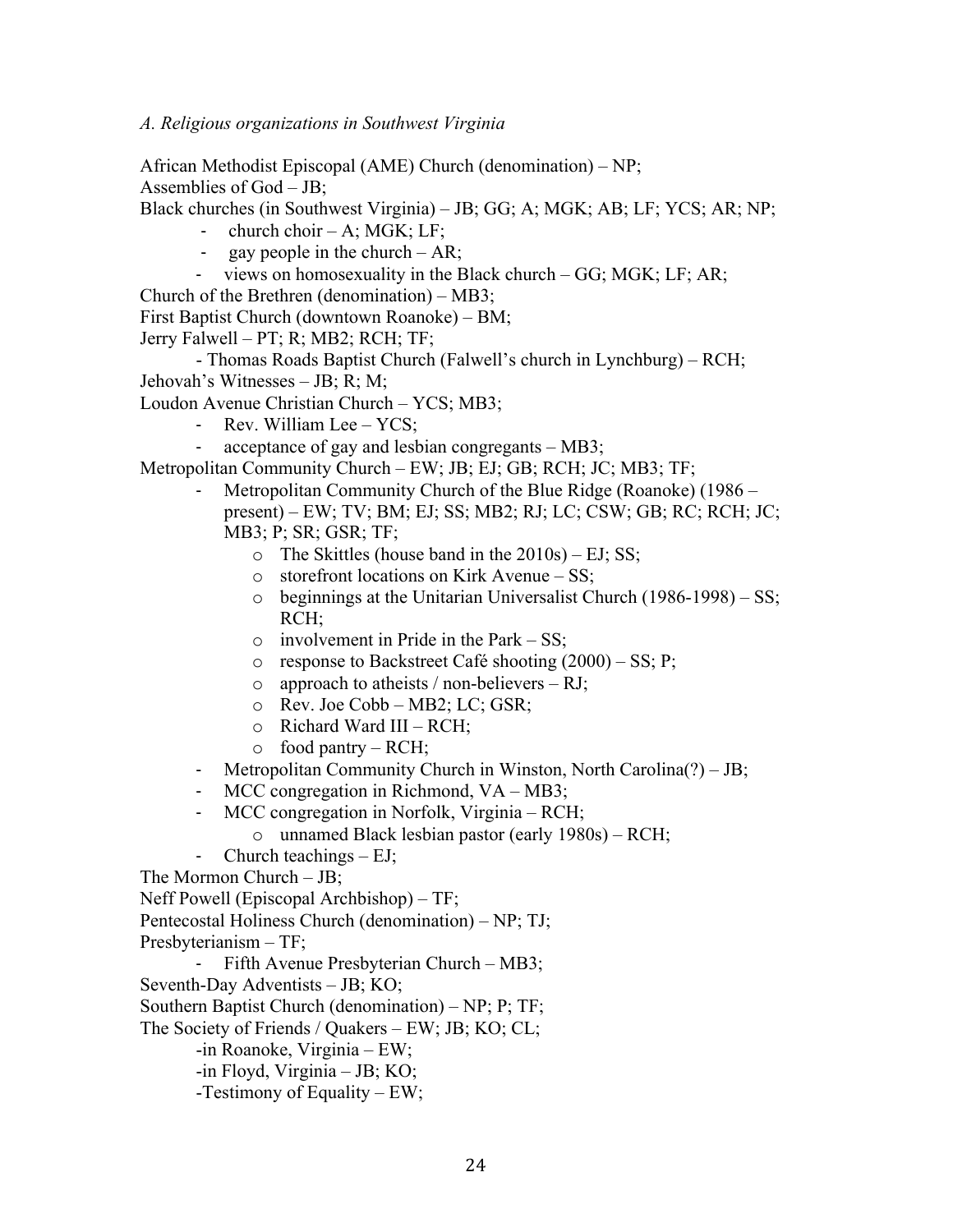St. James Episcopal Church (Roanoke) – DJ; St. John's Episcopal Church (Roanoke) – TF; Unitarian Universalists – MB; - Unitarian Universalist Church of Roanoke – VL; MB; LC; JC; GSR;

- Becoming a Welcoming Congregation – LC;

Unity Church (Roanoke) – MB3;

Valley Word Ministries (church in Roanoke) – AR;

*B. Religious organizations outside of Southwest Virginia*

Affirmation (LGBT support group for Mormons) – JB; Jimmy Creech (minister and LGBTQ advocate) – RCH; Newman House (Catholic campus organization) – MB2; United Methodist Church – JC; - position on homosexuality – JC; Westboro Baptist Church – DS; DM;

*C. Religious publications and media*

*For the Bible Tells Me So* (documentary film) – JB; Gaychurch.org  $-$  JB; *Homosexuality: A straight BYU student's perspective* (book) – JB; Jack Rogers, *The Bible and Homosexuality* (book) – JB;

## *D. General issues in religion*

Atheism  $- M$ ; RJ; P; Baptism  $- P$ ; Baptist (denomination) – RCH; - Southern Baptist – PT; RCH; NP; The Bible – TV; JB; AB; CSW; YCS; RCH; NP; TF; Bible Belt – KO; PT; GG; LC; TF; Bible Study classes – MB3; Biblical literalism  $- R$ ; Buddhism- AB; RC; Chaplains – RC; Christianity – JB; PT; GG; M; MB2; LC; A; AB; LF; YCS; RC; RCH; AR; JC; NP; MB3; P; TJ; SR; TF; - Christian saints – RC; - Evangelicalism – M;

- God PT; R; GG; RJ; LC; A; YCS; RCH; RC;
- Hell TJ;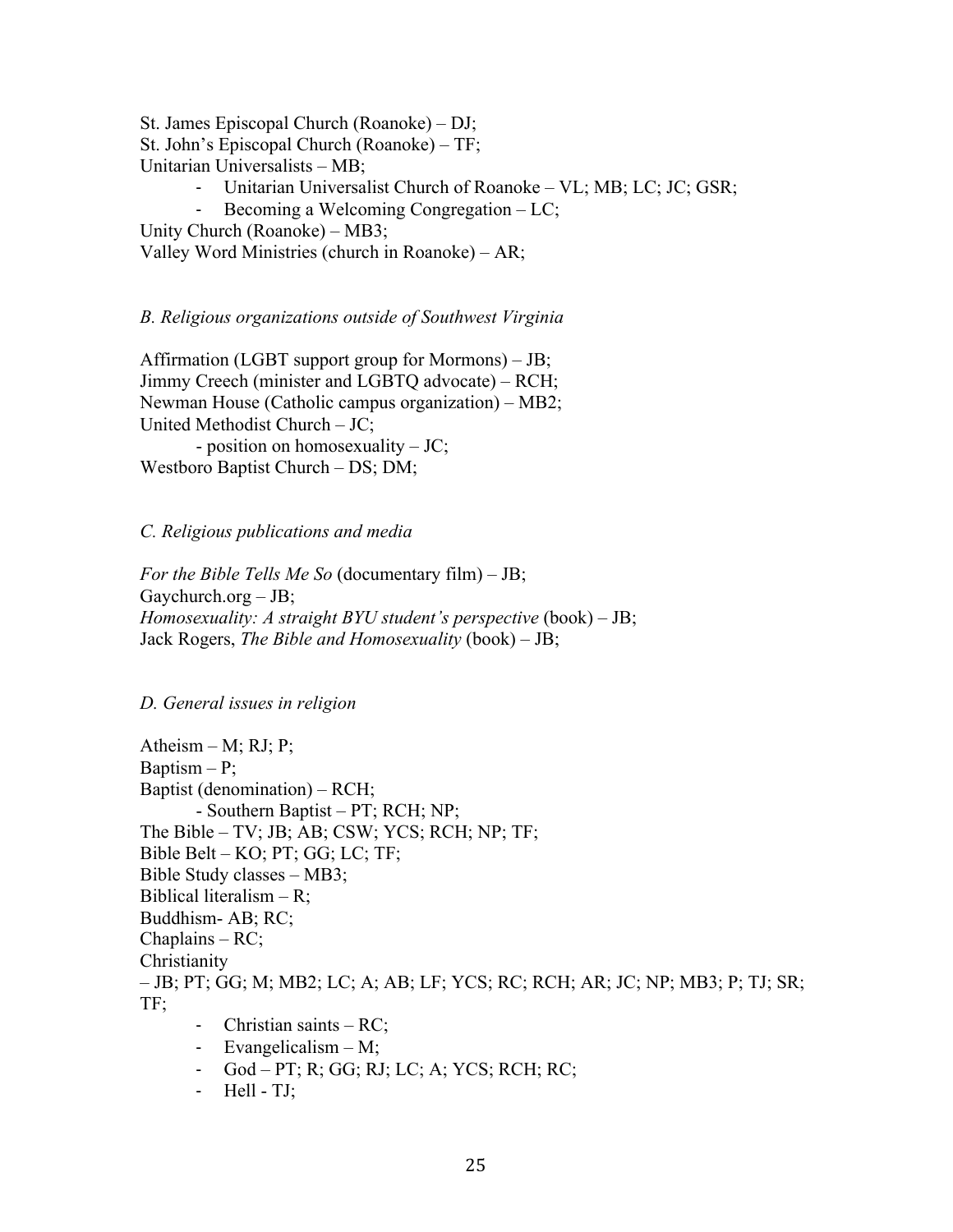- The Jesus Movement (1960s-1970s) – LC;  $Sin - YCS$ ; TF; Christianity and homosexuality – TV; PT; BM; M; LC; NK; AB; RC; MSR; AR; MB3; P; TJ; TF; Christianity and transphobia – VL; TJ; Christian education – LC; RCH; Christian summer camps – RCH; - Vacation Bible School – NP; Christian youth groups – NP; Church versus state  $- M$ ; Episcopalians – RC; TF;  $Ex$ -gay ministries  $- LC$ ; Gay churches vs. regular churches – YCS; Jesus communes – MB3; Jesus Christ – LC; A; RC; RCH; Judaism – RC; - Kabbalah – RC; Missionary work – LC; Native American religions – LC; - Naraya (Shoshone practice) – LC; "Open and affirming" churches – RCH; Puritanism – TF; The Reformation Project – JB; Relationship with nature  $- RI$ ; Religion and sexuality  $-JC$ ; Roman Catholicism – RC; Secular humanism – M; Seminary  $-JC$ ; Shamanism – RC; Spirituality / Faith – R; GG; RJ; LC; AB; John Shelby Spong (Episcopal theologian) – MB3; Sunday school – NP; TJ; Zen Buddhism – JB;

## *6. Government*

#### *A. Electoral politics*

1968 Democratic Party Convention in Chicago – EJ; - street protests – EJ; 1972 Presidential Election – GJ; DJ; - Virginia Democratic Party state convention (Roanoke, 1972) – DJ; 1980 Presidential Election – NK;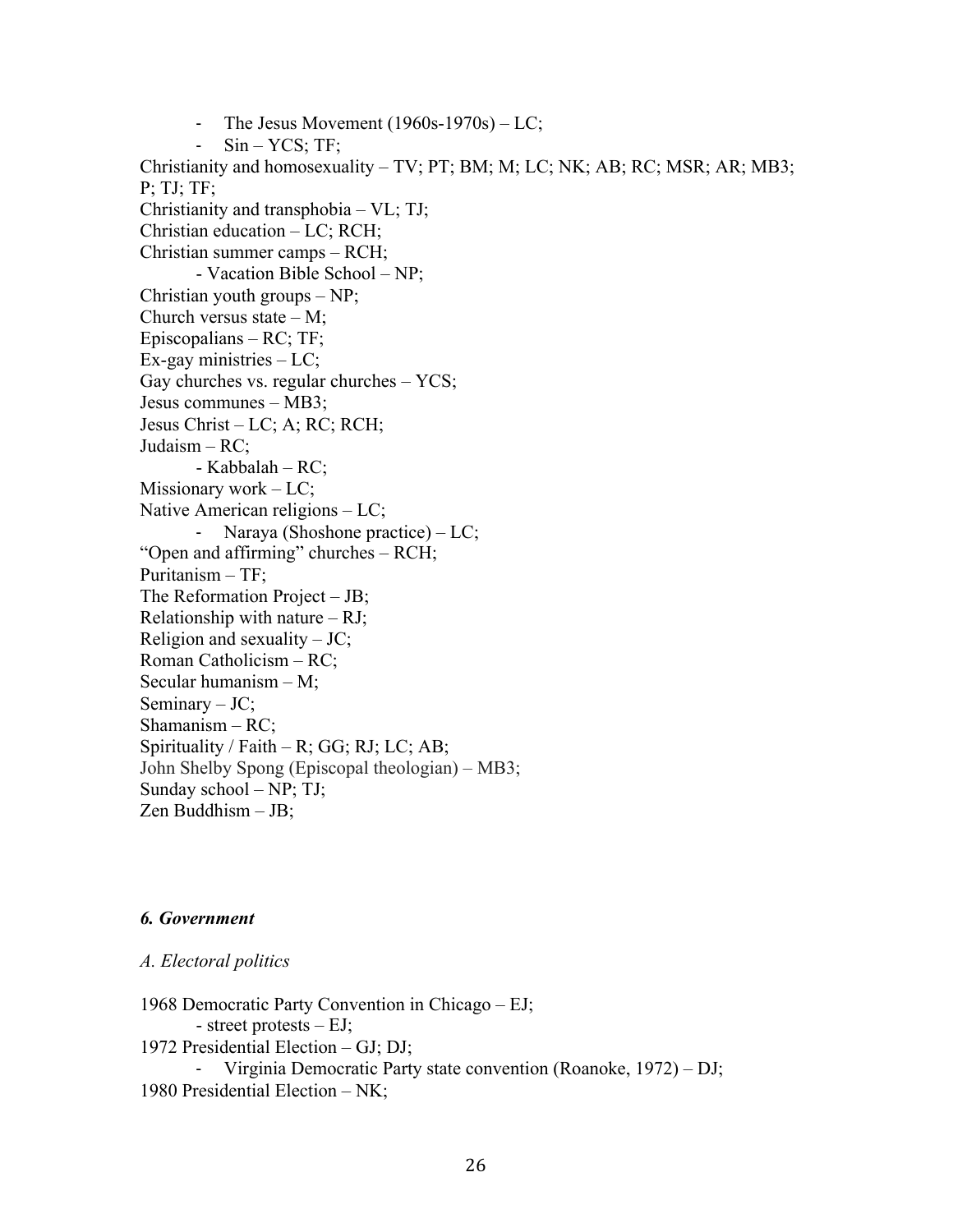- Ronald Reagan – NK; TF; 2016 Presidential Election – TV; DJ; EJ; NK; YCS; - Ted Cruz – TV; 2020 Presidential Election – YCS; U.S. Representative Michele Bachman – JB; U.S. President Joe Biden  $(2021 -) - YCS$ ; P; L; TF; Bill Bestpitch (Roanoke City Councilmember) – MB; Joel Burns (Fort Worth, Texas City Councilmember) – JB; U.S. President George W. Bush (2001 – 2009) – GSR; Pete Buttigieg – NP; Hillary Clinton – YCS; Joe Cobb (Roanoke City Councilmember, 2018 - ) – NP; SR; Mayor Richard Daly (Chicago, 1960s) – EJ; Democratic Party – DJ; DM; YCS; - liberal / progressive politics in Roanoke – RJ; Senator John Edwards (Virginia) – BM; NP; U.S. Representative Barney Frank – MB LGBT participation in electoral politics – DJ; DM; Gay bashing in Virginia politics – KO; Attorney General Mark Herring (Virginia) – MB2; U.S. Representative Virgil Goode – MB U.S. Representative Morgan Griffith – JB; U.S. Senator Jesse Helms – DJ; NK; Sherman Lea (mayor of Roanoke,  $2016 - (-1)$  BM; Governor Bob McDonald (Virginia) – MB2; U.S. Senator Mitch McConnell – TF; U.S. President Barack Obama (2009 – 2017) – MB2; LC; CSW; YCS; NP; U.S. Vice President Mike Pence (2017 – 2021) – YCS; Political campaigns – JC; Delegate Sam Rasoul (Virginia) – BM; NP; Republican Party – SS; - The Tea Party  $(2000s - 2010s) - MB2$ ; Roanoke City Council – DM; MSR; JC; Eleanor Roosevelt – KLB; U.S. Senator Bernie Sanders – YCS; Mayor Noel Taylor – MB3; U.S. President Donald Trump (2017 - 2021) – EJ; M; MB2; AB; CSW; YCS; LS; L; - Anti-LGBTQ politics under Trump administration – AB; - Family separation policy at U.S.-Mexico border – YCS; - "Make America Great Again" slogan – YCS; - border wall with Mexico – YCS; - rise in hate crimes since Trump was elected – MB2; - travel ban  $(2017) - M$ ; MB2;

- U.S. Senator John Warner MB
- U.S. Senator Mark Warner JB;
- U.S. Senator Jim Webb JB;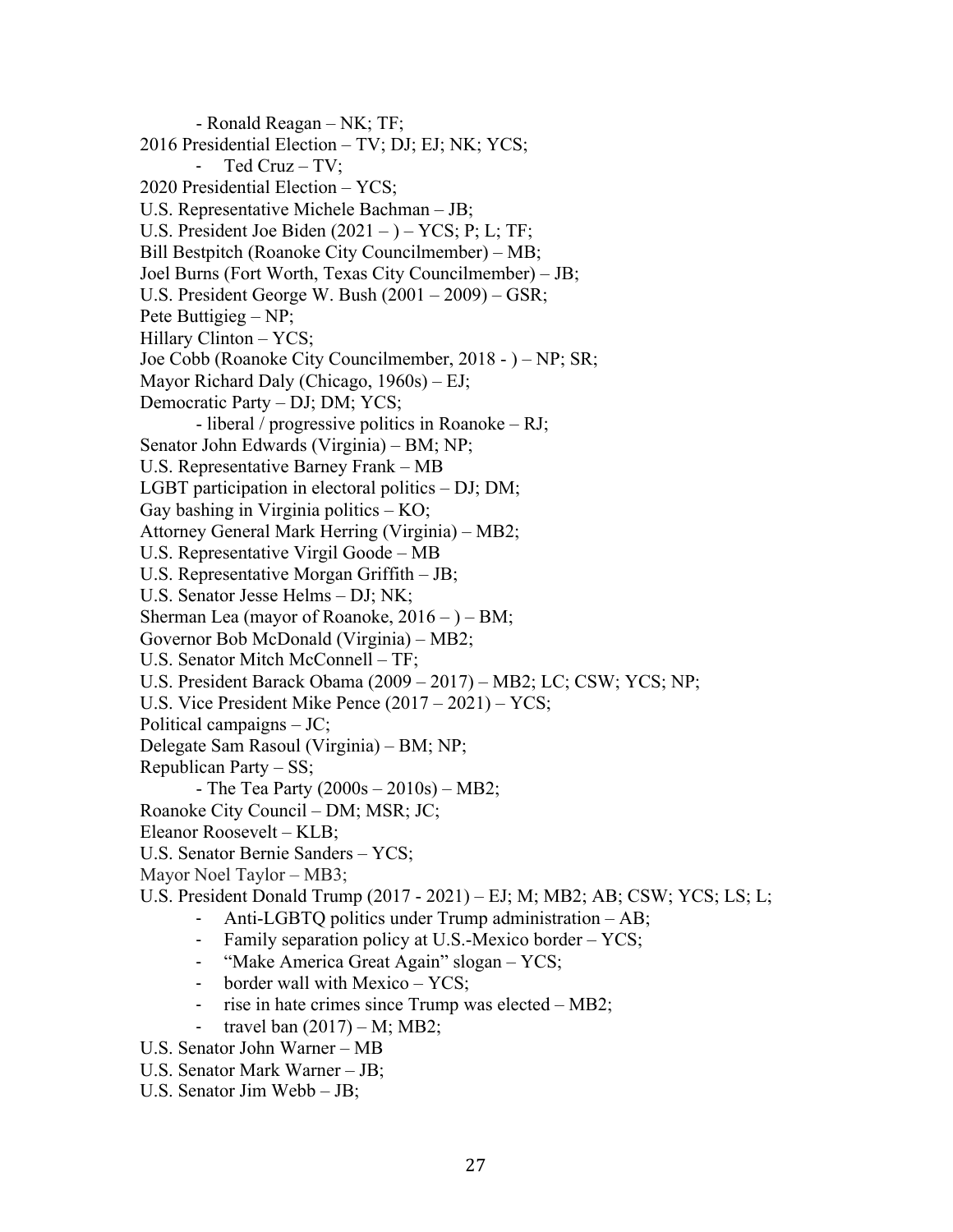Roy White (Roanoke-area candidate for U.S. Congress in 1970 and 1972) – DJ;

*B. Crime, policing, and the judicial system*

Anti-cross-dressing laws – DM; Anti-solicitation law  $- A$ ; Assault –  $R$ ; Bail collection  $-A$ ; Blackmail – RJ; JC; Bounty hunting  $-A$ ; Criminal justice system – R; A; MGK; Court system, treatment of gays – WC; - court psychologist – R;

court-appointed lawyers  $- A$ ;

Galax Police Department – A;

Judicial system in Virginia – KO;

- patriarchy and heteronormativity among judges KO;
- Public defenders A;
- Police brutality DM; A; CL;
- Police harassment of gays RS; A;
- Police repression of gay bookstores RS;
- Policing and racial justice MB;
- Prisons R; A;
	- LGBT community within prisons R;
	- Rape within prisons  $-R$ ;
	- Solitary confinement  $-A$ ;

Roanoke City Police Department – DS; RS; DJ; DM; A; MGK; MSR; JC; MB3; SR;

- entrapment of sex workers  $-A$ ;
	- o Crackdown on transvestite prostitution downtown DM; A; MGK; CSW;
- relationship with the LGBTQ community DS; JC;
- relationships with the Black community DM;
- involvement in crackdowns on gay cruising RS;
	- $\circ$  clearing out cruising locations in Highland Park RS;
	- o collecting license plates of gay cruisers at Elmwood Park DJ;
- Chief of Police (in the 1970s) MSR;
- Chief Tim Jones  $(2010s) JC;$
- Vice Squad A; MSR; TF;
	- $\circ$  sexual assault of prostitutes A;
	- o undercover cops MSR;

Salem Police Department – RC;

Stealing / theft – R;

The Wall (prison in downtown Richmond)  $- A$ ;

The War on Drugs  $- A$ ;

Wasena Park police sting (1998 – 1999) – RS; MB; RC; RCH;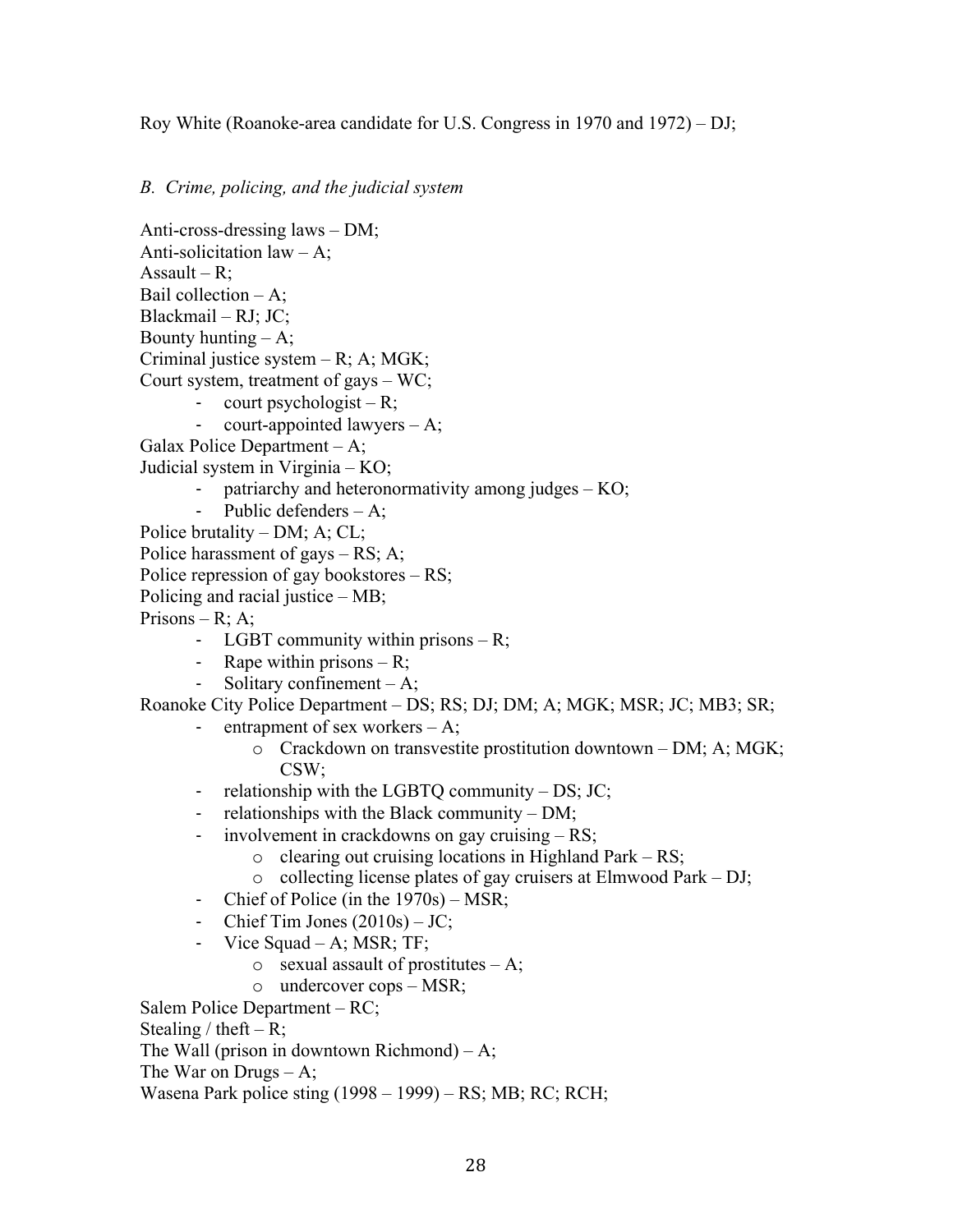#### *C. United States Armed Forces*

"Don't Ask, Don't Tell" – JB; PT; RC; Homosexuality in the military  $-$  RD; - "wrinkle room" (where military officers paid younger men for sex) – RD; ROTC (Reserve Officers' Training Corps) – A; U.S. Air Force – DS; U.S. Marines – MB2; - "WMs" (women marines) – MB2; U.S. Navy – RD; VL; SR; - service in Norfolk, Virginia – RD; The Vietnam War (1955 – 1975) – GJ; LB; GSR; Anti-war demonstrations – GJ; GSR; - Service in the U.S. army – LB; War in Afghanistan  $(2001 – 2021) – GSR;$ War in Iraq  $(2003 - 2011) - GSR$ ; The War on Terror – GSR;

*D. Government institutions, legislation, and policy*

Charlotte, North Carolina bathroom ordinance (2016) – WC; Clarence Thomas Supreme Court confirmation – TF; Comprehensive Employment and Training Act (CETA) (1973) – GJ; M; Congressional lobbying – MB; Constitutional amendment to outlaw gay marriage in Virginia  $(2006) - NP$ ; Corporation for Public Broadcasting – MB2; Defense of Marriage Act (DOMA) – M; Department of Social Services (DSS) – LC; Employment non-discrimination ordinances – RJ; Fiscal conservatism – SS; Gun control – YCS; HB2: The Public Facilities Privacy & Security Act (North Carolina's 'bathroom bill', 2016) - EJ; MB; DM; NK; Heighra House (drug program in Virginia) – A; *Lawrence v. Texas* (2003 Supreme Court decision) – CL; National Endowment for the Arts – MB2; *Roe v. Wade* (1973 Supreme Court decision) – DM; CL; TF; Social Security Administration – M; - Social Security benefits – GB; Sodomy laws / criminalization of homosexuality  $- RI$ ; Supplemental Nutrition Assistance Program (SNAP; food stamps) – L; Supplemental Security Income (SSI) – M; Transgender policies under the Obama administration – AB;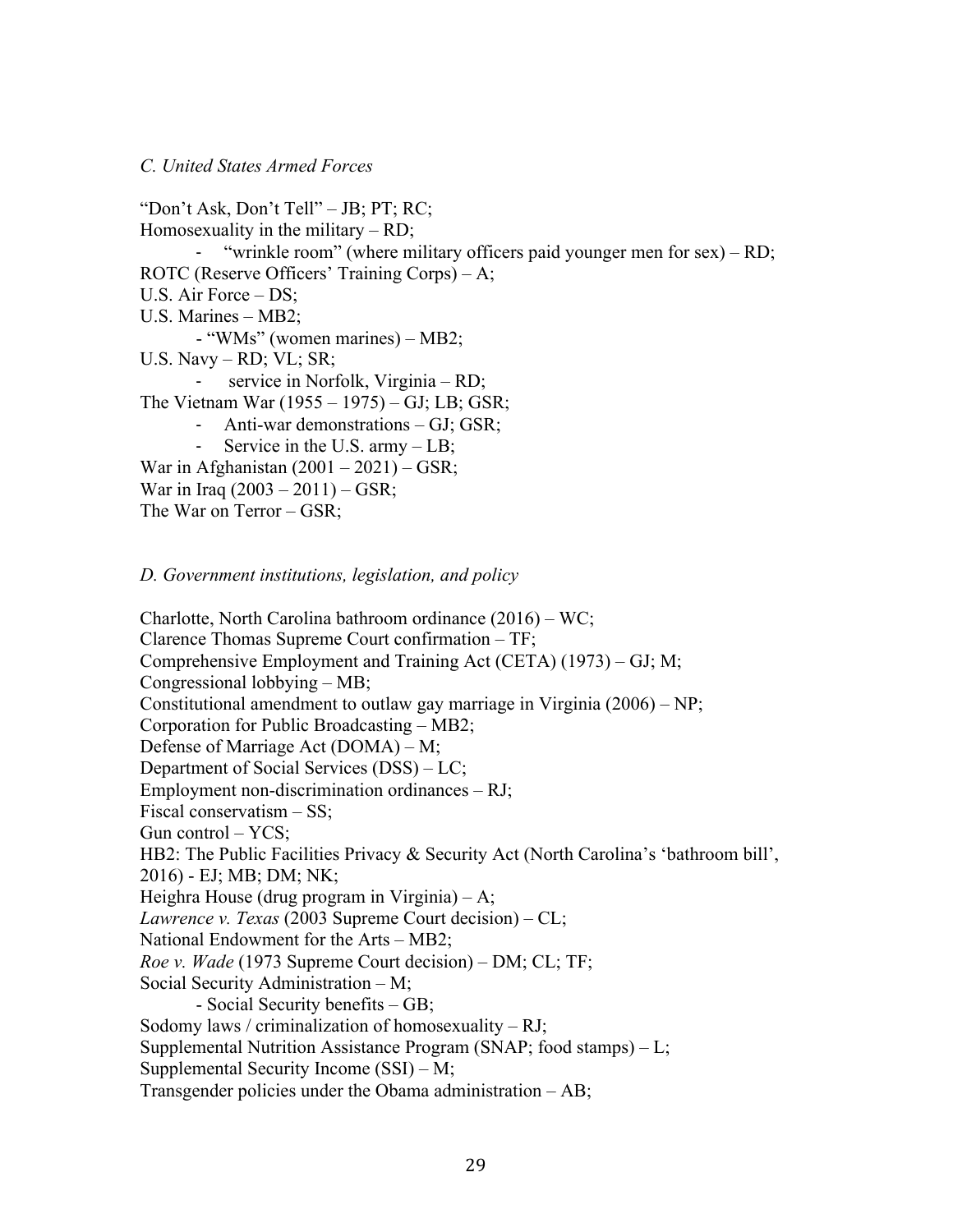U.S. Centers for Disease Control (CDC) – JB; U.S. Office of Civil Rights (OCR) – JB; *Obergefell v. Hodges* (2015 Supreme Court decision) – M; AR; Veteran Administration (VA) – MSR; Virginia Alcoholic Beverages Control (ABC) board – PT; DJ; TF; "known homosexual" language – TF; The Virginia Values Act (2020) – NP; Youth Risk Behavior Survey – JB;

### *7. Social Movements*

*A. National LGBTQ movements, events, and people*

Anita Bryant (leader of national anti-gay movement, late 1970s) – DJ; PS; KLB; NK; Boy Scouts of America – MB; A; MGK; discrimination against gays  $-MB$ ; Del Martin and Phyllis Lyon – M; Gay Liberation (1970s) – DJ; M; RJ; CSW; Lesbian feminism – M; RJ; KLB; NK; Lesbian separatism – EW; KLB; GB; LGBTQ activism – MB; MB2; AB; CSW; MSR; P; SR; - Southern queer movements – LS; - uses of violence – MB; Harvey Milk – EW; WC; RCH; Matthew Shepard – RS; AB; RCH; SR; Millennium March on Washington (2000) – MB; Pulse nightclub shooting (2016) – AB; YCS; TF; Safe spaces – AR; The Stonewall Uprising (1969, New York City) – EW; JB; DJ; MB; M; NP; CL; - and whiteness – CL;

*B. Other social movements, issues, and national events*

American Civil Liberties Union – CL; Anarchism – GSR; Animal rights – GSR; and racist literature  $-$  GSR; Anti-pipeline activism – LS; Anne Frank – M; Anti-war movement (late 1960s / early 1970s) – GJ; RW; DJ; EJ; LC; KLB; GSR;  $Banksy - JB;$ Black freedom movement / Civil Rights movement – EW; RW; MB; DM; KLB; CL; TF;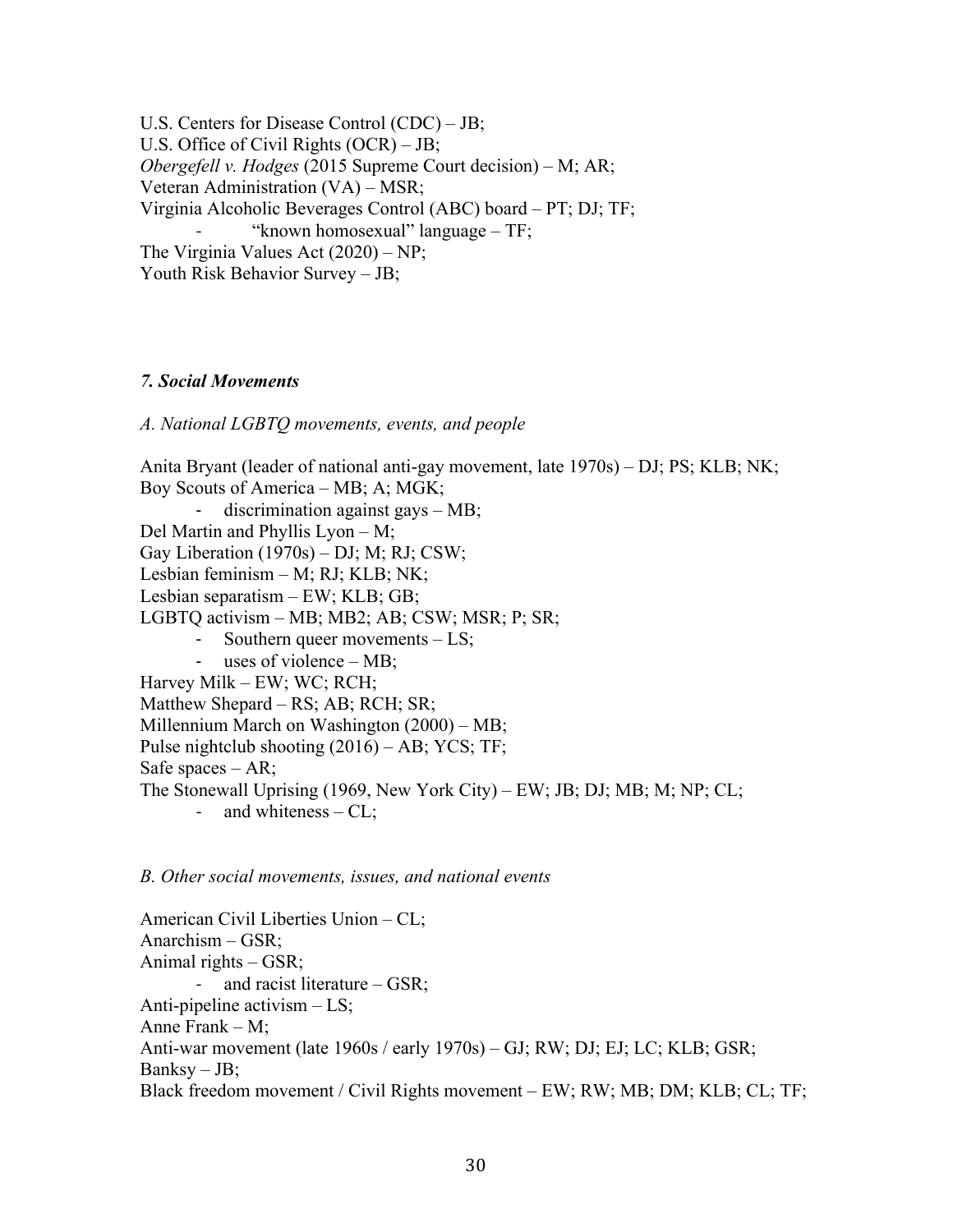- Black Power – KLB;

- Church Women United TF;
- Exclusion of gay people CL;
- police brutality against African Americans (1950s-1960s) DM;
- the Reconstruction era  $(1865-1877)$  EW;

Black Lives Matter movement (2013-2020s) – AR; CL;

- Trayvon Martin AR;
- Eric Garner AR;
- George Floyd CL; GSR;
- Boycotts MB2;

Cooperatives – EJ; KLB;

- Appalantic Federation of Co-Ops EJ;
- women's cooperatives KLB;
- The COVID-19 pandemic (2020-2021) CL; P; GSR;

Deindustrialization – NP

Detroit Committee to End the War in Vietnam (1965-1972) – EJ;

- Earth Day  $(1970) GJ$ ;
- Environmentalism MB;

Feminism – EW; M; LC; KLB; NK; YCS; RC;

- the Suffragette movement (late  $19^{th}$  century / early  $20^{th}$  century) EW;
- the women's movement  $(1960s 1970s) M$ ; KLB; CL;
	- $\circ$  Exclusion of Black women CL;
- #MeToo movement LS;

First World versus Third World – KO;

Gentrification – DM;

- The Great Depression MB; A;
- Major Hasan (Fort Hood shooter) A;
- $H$ ippies EJ; LC;
- Immigration politics M; MB2;

John Birch Society – KLB;

Kent State Massacre and national student strike (1970) – DJ;

Ku Klux Klan – SS; NK; YCS; CL;

- Leftism GSR;
	- and whiteness GSR;
- March on Washington for Jobs and Freedom (1963) MB;
- Martin Luther King, Jr. MB; TJ; TF;
- Moral Majority R;

```
NAACP - CL;
```
Native Americans / Indigenous peoples – VL; L;

- Land acknowledgement L;
- Land back movement  $-L$ ;
	- $\circ$  Land Back tax L;
- Settler colonialism L:

Tutelo people (indigenous people of Southwest Virginia)  $-L$ ;

North American Free Trade Agreement (NAFTA; 1994) – NP; The New Left  $- EJ$ ;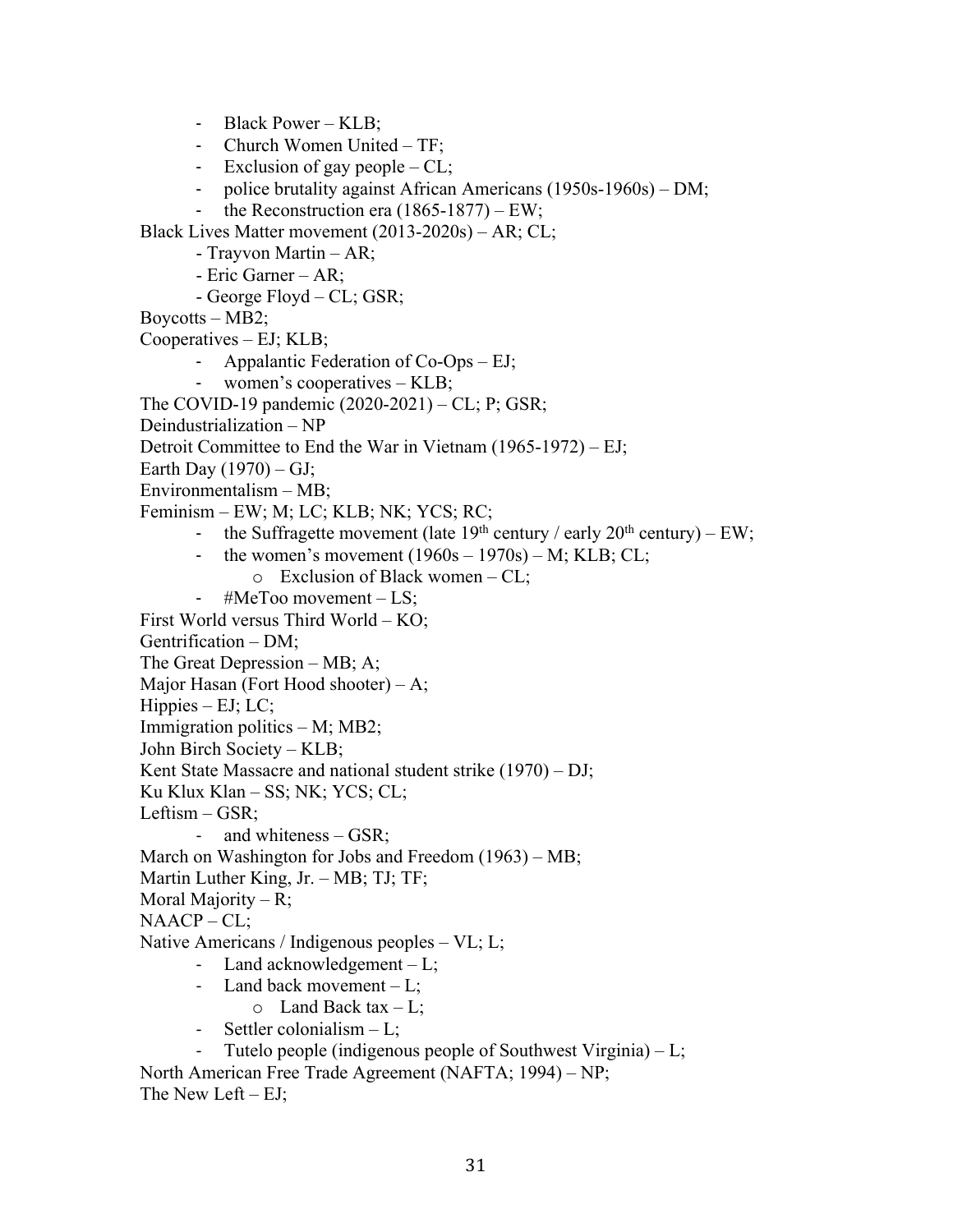Public housing – PT; People Against Racism (white anti-racist organization in Detroit, Michigan, 1960s?) – EJ; Planned Parenthood – DM; MB2; RC; Political correctness – NK; Race relations – GJ; SS; R; RJ; AR; Racism – PT; R; DM; GG; M; A; YCS; AR; CL; L; TF; Reparations  $-L$ ; For indigenous peoples  $-L$ ; Reproductive rights – DM; The Right to Die – MB; Rural gay migration to cities – MB2; Russian invasion of Ukraine (2022) – TF; Treatment of gay people in Russia - TF; Segregation / Integration – RW; MB; SS; DM; GG; M; MSR; CL; TF; - Busing – SS; SR; - Housing – SS; - Massive resistance (to integration) – CL; - Restaurants – MB; September 11, 2001 – WC; JC; MB3; P; GSR; Sexism / misogyny – RJ; - in the workplace  $- RI$ ; - wage discrimination – RJ; Slavery  $- A$ ; Students for a Democratic Society (SDS) – EJ; Tenant issues  $-RI$ ; - slumlords – RJ; Transformative justice  $-L;$ - Accountability practices – L; "Unite The Right" rally in Charlottesville, Virginia  $(2017) - \text{YCS}$ ; CL; U.S. Capitol insurrection (2021) – CL; U.S. Civil War (1861-1865) – PS; KLB; CL; - The Confederacy – TF; - Robert E. Lee – TF; White supremacy  $- R$ ; YCS; TF; - Neo-Nazis – CL; - rebel flag – R; RJ; - swastika – R; Women's liberation – KLB; The Women's March (January 2017) – NK; Women's rights – DM;

*8. Health / Medical*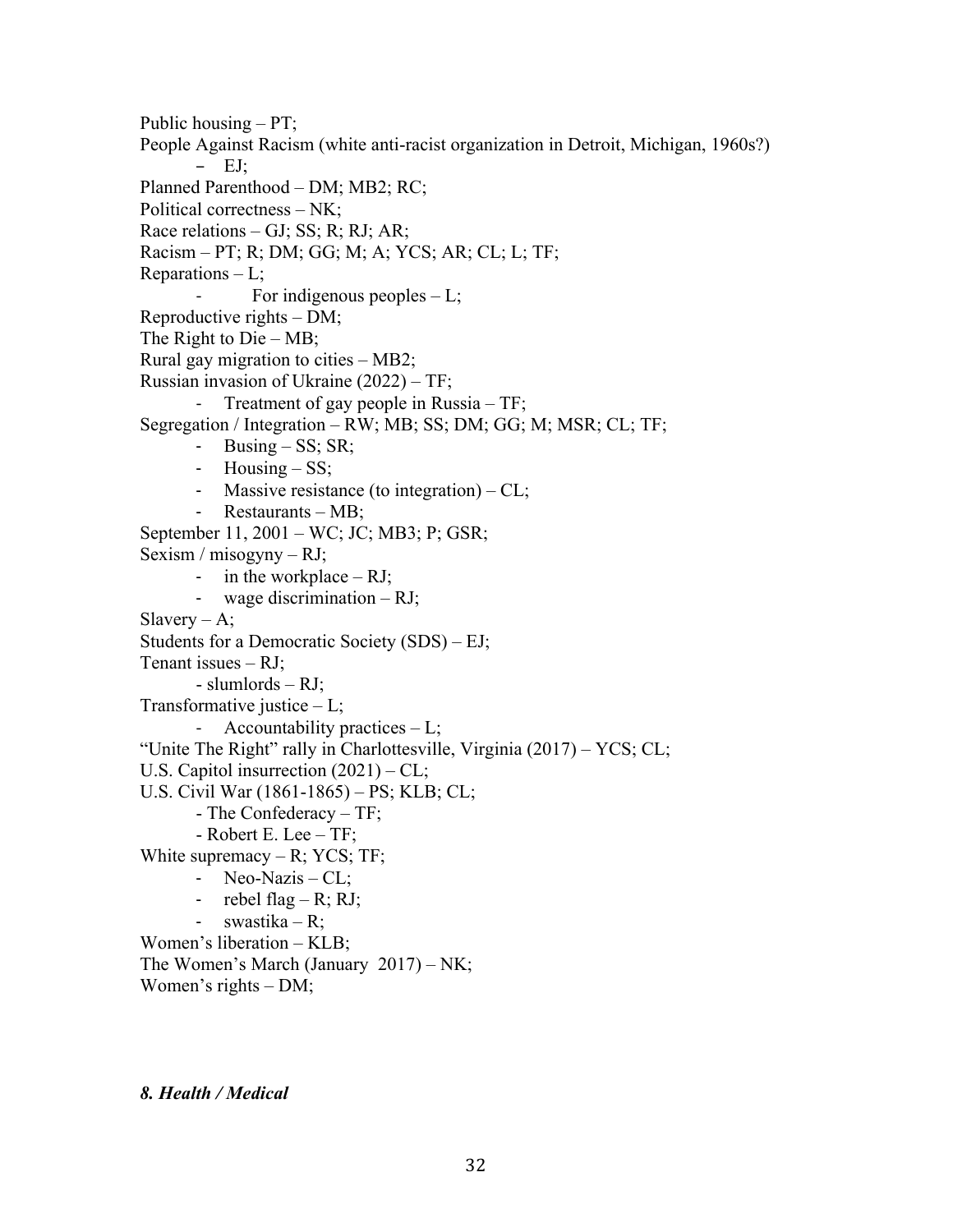### *A. HIV/AIDS*

AIDS benefit shows (drag performances) – MGK; CSW; - concerns about where the money went – MGK; AIDS buddy system – MB3; HIV/AIDS crisis (1980s – 1990s) – GJ; EW; LB; RS; PT; BM; MB; R; DM; KLB; NK; A; MGK; AB; CSW; LF; GB; RC; RCH; MSR; NP; MB3; P; LS; TF; AIDS vigils and memorials – MB3; AIDS quilt  $-MB$ ; NK; AZT (azidothymidine) (antiviral AIDS medication) – MB3; Biphobia and  $AIDS - P$ ; Generational differences in responses to AIDS – MGK; On being HIV-positive – MGK; - treatment by medical professionals – MGK; TF; treatment by others in the gay community –  $MGK$ ; Care for people living with  $HIV - RC$ ; MB3; TF;  $HIV$  testing  $- RC$ ; Lack of government response to AIDS crisis – NK; Lesbian responses to AIDS – EW; NK; GB; P; Magic Johnson – RS; Lansing, Michigan AIDS network – EW; Safe sex / Safer sex – BM; NK; MGK; RC; P; - condoms – BM; MGK; Stigma for LGBT people – R; P; The Ryan White Fund / Ryan White – LB; DS; RS; BM;

*B. Other health issues and conditions*

Abortion – DM; MB2; TF;  $A$ cne – P;  $Againg - DM; M; CSW; P;$ Agoraphobia – AB; P; Alcoholism – PS; LC; LF; GB; MB3; TF; - Alcoholics Anonymous – MB3; P;

- o Gay Alcoholics Anonymous P;
- within the lesbian community PS; GB;
- drinking culture within the group First Friday PS; KLB; NK;
- drinking culture at the Roanoke Valley Women's Retreats PS;

Assisted living – CSW;

Attention Deficit Hyperactivity Disorder (ADHD) – LS;

Cancer – AB; GB;

Childhood trauma – LC;

Depression – RC; JC; NP; MB3;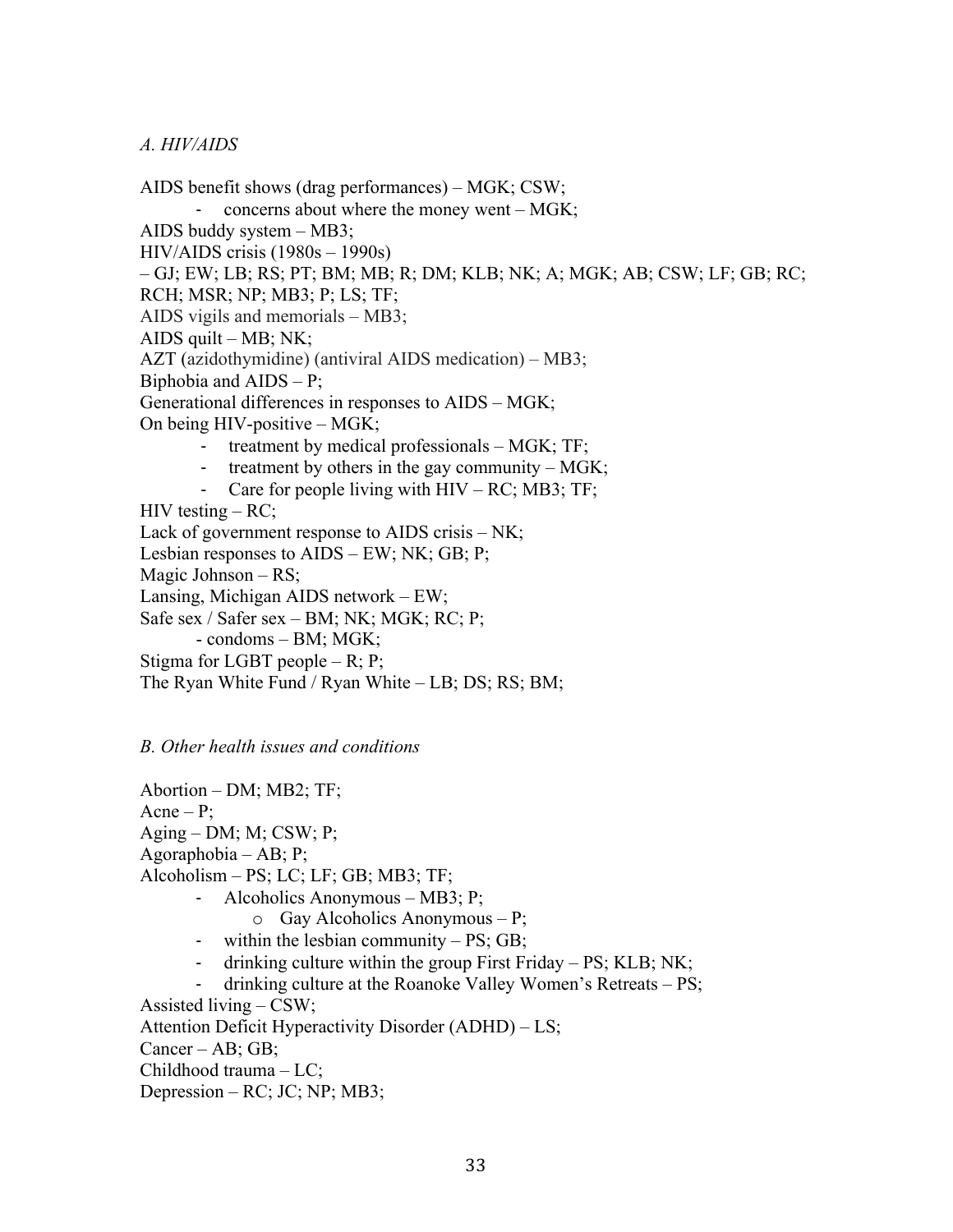Disability  $-M$ ; Domestic abuse – RW; A; MB3; Drug use  $-$  RD; BM; A; AB; P; TF; - Cocaine – BM; - Crack cocaine – MGK; - Drug rehab programs – P; - Heroin – P; - Marijuana – P; - Narcotics Anonymous – P; - Poppers (amyl nitrate) – BM; DSM (psychology manual) – GSR;  $Gambling - RD;$ The 'gay gene'  $-TF$ ; Gender confirmation surgery (sex reassignment surgery) - VL; R; RJ; CSW; RC; P; Top surgery (for trans men)  $- P$ ; Gun violence – CSW; Heart attack – MSR; Homelessness among LGBTQ people – BM; GG; AB; RC; Hormone replacement therapy  $- R$ ; CSW; RC; NP; P; - Testosterone – P; Hunger – AB; Incest – YCS; TF; Intersex conditions – TV; KO; Isolation – RC; - rural isolation – GB; JoAnn Loulan (writer and sex therapist) – NK; LGBTQ youth issues – JB; LF; GB; Lobotomy – TF; Mental Health – MB2; AB; LF; MSR; Multiple sclerosis – A; Narcotics Anonymous – RCH; Pathologization of transness – GSR; Pedophilia – YCS; Pregnancy – BM; JC; - Miscarriage – JC; Psychotherapy / Counseling – VL; BM; R; LC; JC; GB; MSR; SR; GSR; - Licensed professional counselor (LPC) certification – MSR; - Psychological treatment of homosexuality – R; LC; - Marriage, family, and child therapy – LC; MSR; JC; Psych ward  $- P$ ; PTSD – LF; Rape / Sexual assault – KO; PS; R; LC; A; YCS; MSR; P; TF; Experiences of transgender people  $- P$ ; Running away from home – CSW; Self-acceptance – GG; Self-care – TJ;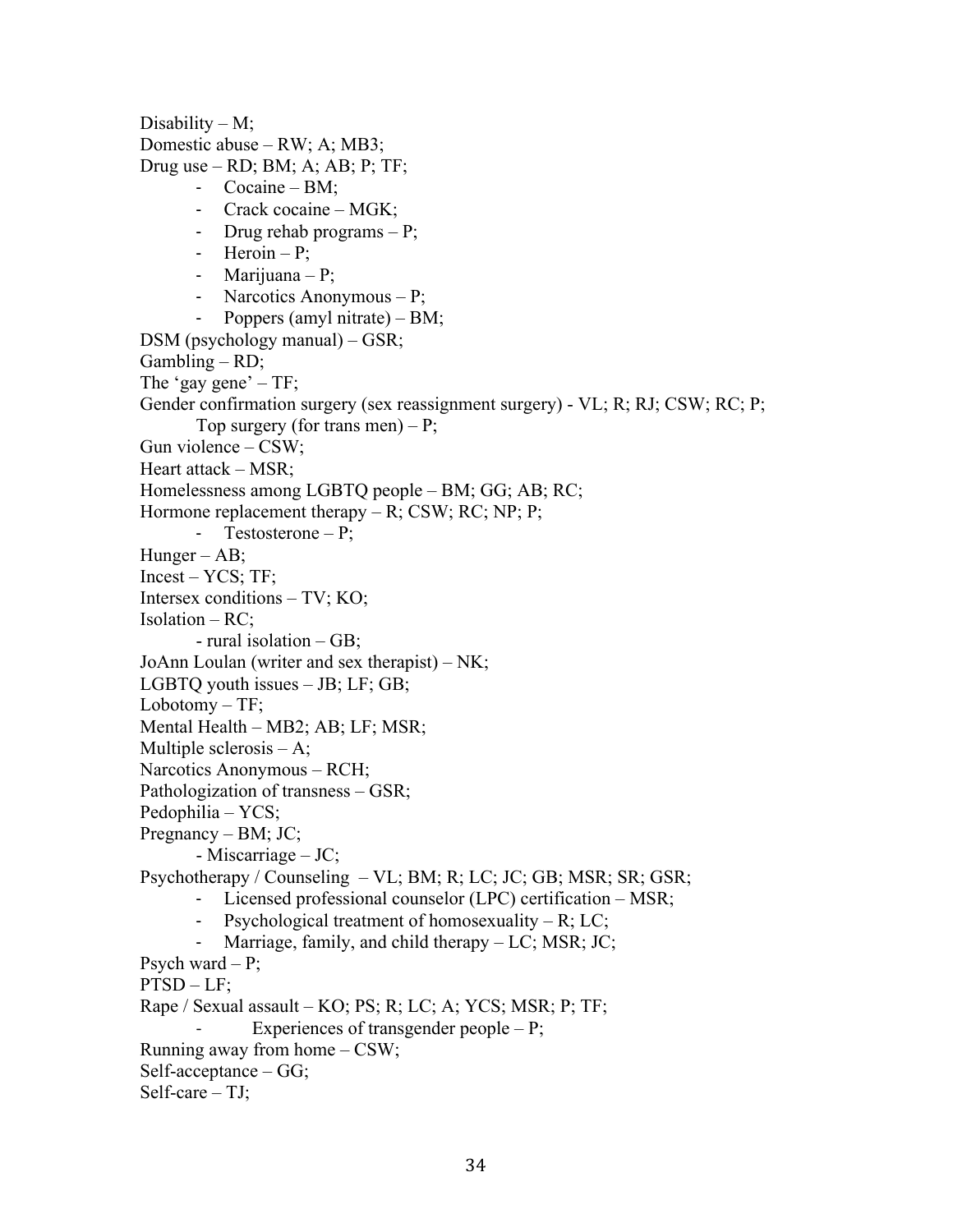Sex education – RC; Sexual Harassment – SR; Sexually Transmitted Infections (STIs) – P; TF; Syphilis – RS; Social Work – GJ; MB; LC; Stalking – JC; Stroke – AB; Suicide – TV; JB; BM; DM; AB; YCS; RC; NP; P; Transgender-affirming healthcare – NP; Veganism – GSR;

## *9. Culture*

*A. Pride Festivals, Parades*

Floyd pride parade (c.  $2014 - present$ ) – EW; RW; JB; "Gay Pride" (concept) – MGK; Hampton Roads, Virginia Pride festival – JB; Martinsville Pride festival (2019) – NP; Pride in the Park (Roanoke, 1990 – present) – GJ; EW; LB; RD; WC; TV; VL; SS; PS; DM; MB2; MGK; AB; CSW; YCS; RCH; JC; NP; TF:

- At Wasena Park (c. 1990-1996) PS; TF;
- At Highland Park (c. 1997-2003) SS; JC;
- At Elmwood Park (c. 2003-2019) NP;
- Corporate sponsorship of Pride festivals NP;
- Gay auction (to raise money for Pride) TF;
- MCC church service at Pride in the Park SS;
- Normalization / Mainstreaming of Pride over time SS; NP;

Pride flag  $-L$ ;

- Progress Pride flag (c.  $2018$ ) – L;

Pride marches / Pride festivals – EW; PT; DM; NP; TJ; SR; LS; Roanoke pride parade (2010s) – SS; San Francisco Pride Parade – RW;

## *B. Sports / Athletics*

Baseball – NP; Basketball – RC; Lesbian Olympics (program at the Roanoke Valley Women's Retreats, 1980s) – PS; KLB; NK; GB; Horseback riding – PS; Soccer – EW;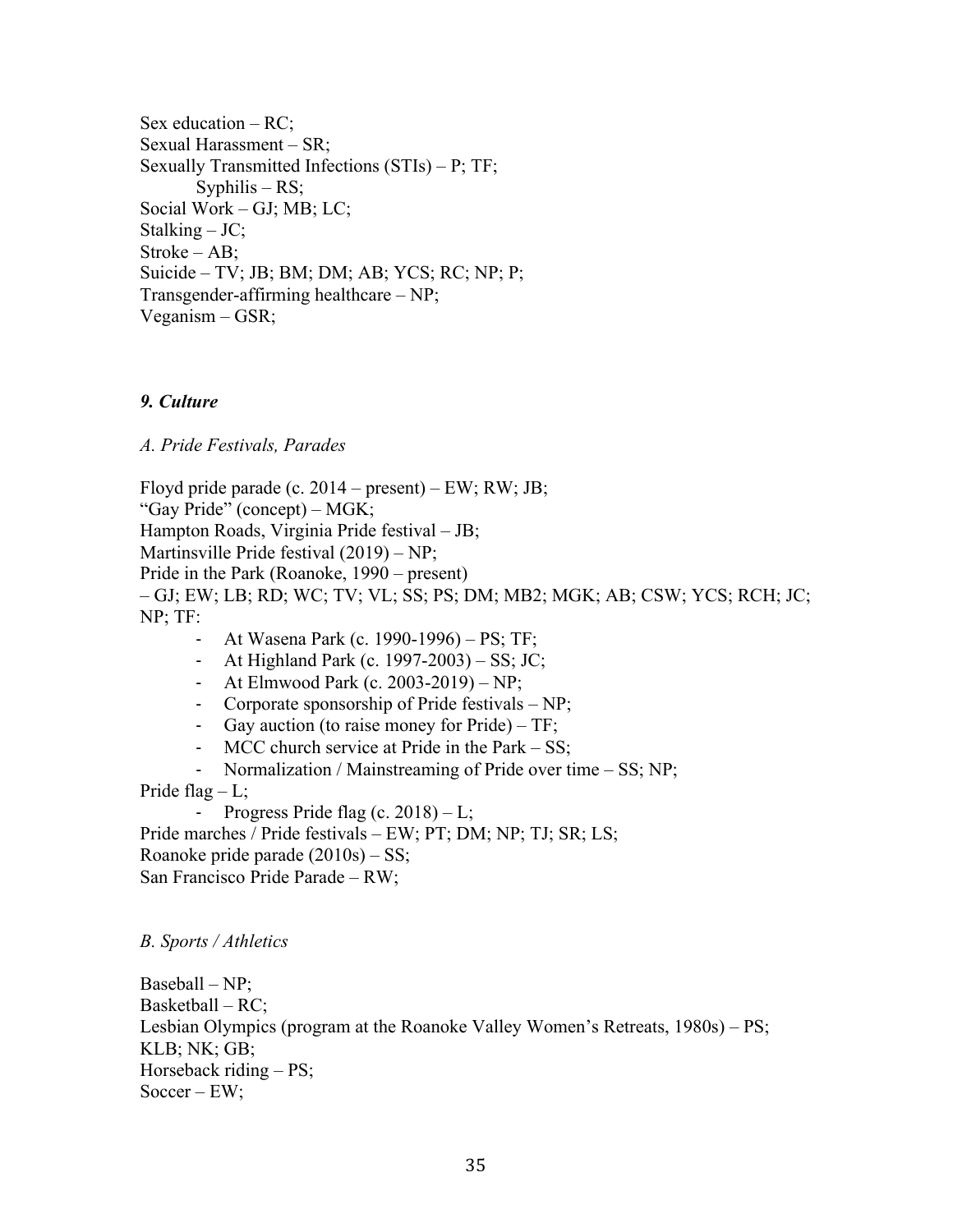Softball – PS; KLB; RC; Women's softball league (Salem, Virginia; late 1970s) – KLB; Sports/athletics and lesbianism – NK; Swimming – RC; - Diana Nyad (swimmer) – RC; Track – RC; Trans women in competitive sports  $- P$ ; Volleyball – RC;

*C. Drag Performance & Pageantry*

African Americans in drag performance – MGK; CSW; Body weight / size / shape, concerns over – MGK; Body modification within the drag community  $-$  CSW; Camp (style of drag) – MGK; Drag / female impersonation – EW; LB; DS; PT; BM; GG; MB2; MGK; AB; CSW; TF;

- Chow, Purina MGK;
- Cruise, Lee MGK;
- Grant, Stephanie MGK;
- Hart, Laura MGK;
- O'Hara, Neely MGK;
- Hartberger, Roger MGK;
- Jones, Jennifer MGK;
- Kelly, Grace LF;
- Kelly, Kristina AB; MGK;
- Lakes, Rosa AB; MB3;
- Salad, Enya MGK;
- Vega, Coco MGK;
- Wilson, Carolyn Sue MGK; AB; LF; TF;

Drag history – MGK;

Drag pageantry – MGK; AB; CSW; LF; NP; MB3;

- Miss Gay Roanoke (female impersonation competition; started in mid-1970s)
	- $PT$ ; MGK; CSW; TF;
		- $\circ$  current split into two rival pageants MGK;
- Miss Roanoke at Large pageant MGK;
- Mr. Roanoke Pride MI [male impersonator]  $AB$ ;
- Drama in the drag community MGK;
	- sabotaging each other's acts  $MGK$ ;
- Intergenerational conflict in the drag scene MGK; CSW; LF;
	- disrespect toward older queens  $-$  MGK;
- Male impersonation / Drag Kings AB;
- Michael Smith (Mr. Microphone) RCH;
- Racial issues in the drag scene MGK; CSW; LF;
- Street queens (trans sex workers) and relationship to drag performance LF;
- Surgery among drag queens / in drag pageantry CSW;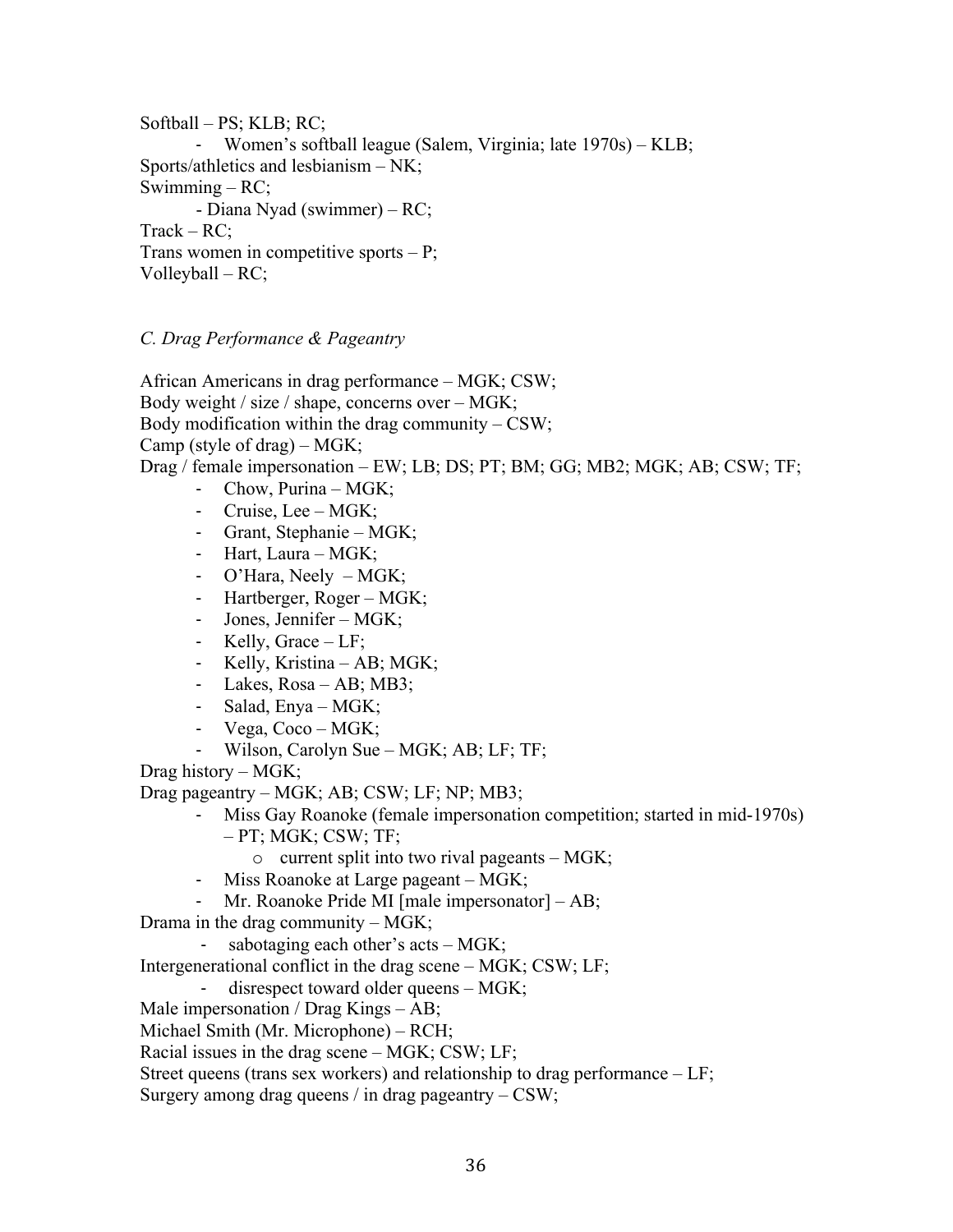Technologies of female impersonation (hip pads, breasts, wigs, etc.) – MGK; Transgender people in the competitive drag scene – AB;

## *D. Miscellaneous LGBTQ culture*

Ancestry.com – VL; Backpacking / camping – RJ; NK; Billiards  $/$  pool  $-$  EJ; Clubbing / partying  $- DM;$ Communal living – EJ; Diversity Bingo (game) – KO; English views on homosexuality – RJ; Erasure of LGBT gathering spaces – RC; Farming / agriculture  $-LF$ ; L; Gay assimilation into mainstream society – EW; LC; RC; AR; NP; Gay cruising – RS; PT; DM; CSW; RC; MSR; MB3; "Gaydar" (gay radar) – RS; TV; VL; BM; PS; - "Transdar" (transgender radar) – TV; Gay fashion – WC; RS; men's use of handkerchiefs to signal sexual intent  $- RS$ ; Gay tourism in the United States – KO; Guerilla Gay Bar – GSR;  $Hiking - RJ$ ; Hunting – MGK; Increasing homogeneity of LGBTQ community – RC; Internet (role in the LGBTQ community) – EJ; DM; RCH; RC; AR; P; SR; GSR; L; - cyberbullying – DM; - hate speech online – DM; AR; - Impact of internet on closure of LGBT bookstores – RC; - social media – AB; AR; GSR; L; o Facebook – AR; L;  $\circ$  Hashtags – L;  $\circ$  Instagram – L; Italian-Americans – M; MSR; Leather communities – DS; LF; Nerd/geek culture – AB; Performing music – EJ; - electric bass – EJ; - Loose Gravel (local band in Roanoke) – EJ; Retirement – MB; M; GB; MSR; P; Subjectivity / Intersubjectivity – RC; Terminology – M;  $Travel - GB; TJ;$ - Europe – JB; - Japan –  $LC$ ;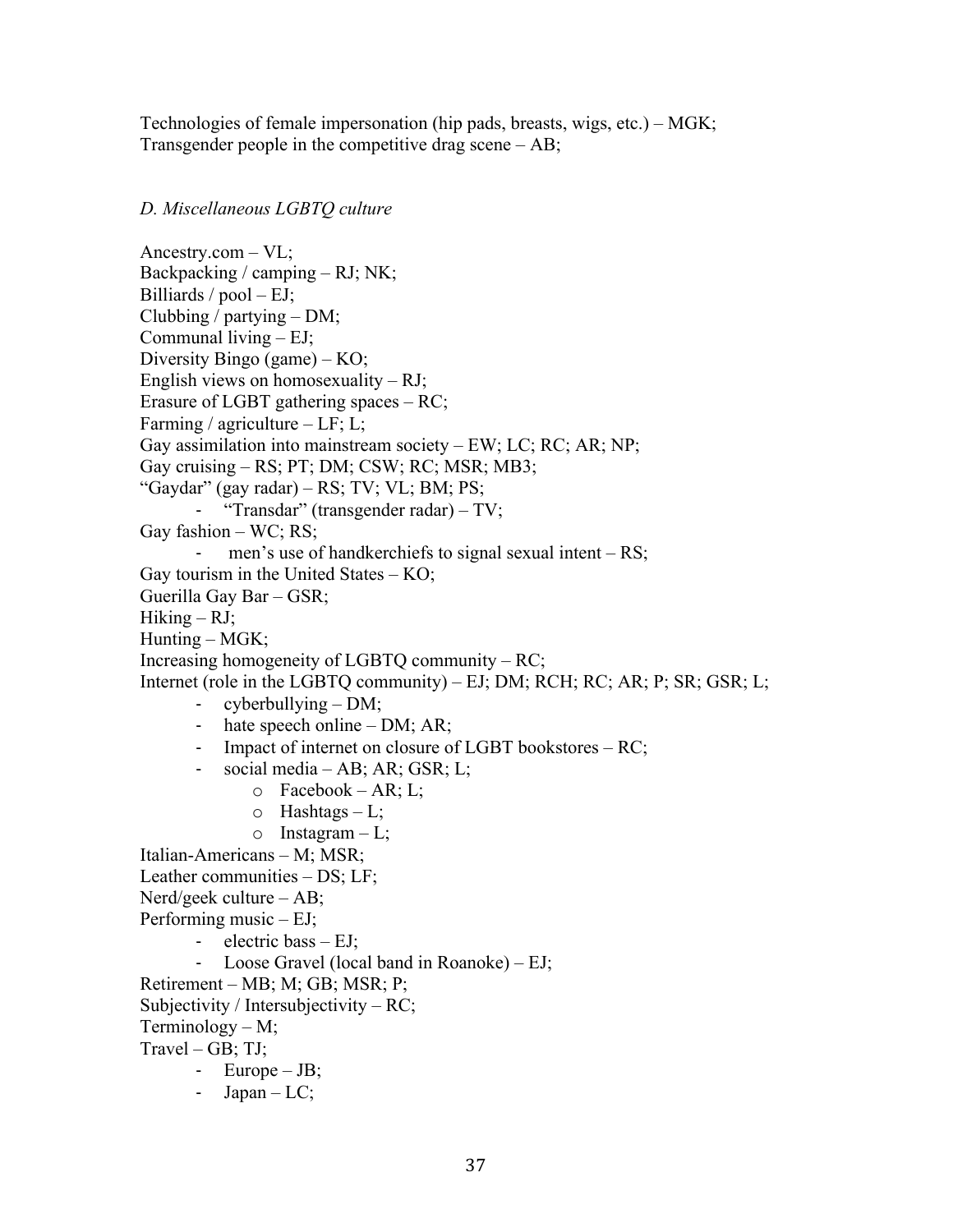- Nepal  $-KO$ ;

 $Passports - TJ;$ 

Volunteering / Community service – SS; GG; MB2; GB; CL; Women's music festivals – NK;

- rules about gender at women's music festivals – NK;

# *10. Relationships & Encounters*

*A. Romantic and sexual relationships*

Artificial insemination – BM; Celibacy – JB; Cheating / having an affair  $-$  JC; MB3; Dating – SS; PS; GG; KLB; CSW; LF; YCS; MSR; AR; JC; MB3; SR; GSR; Online dating in the gay community  $- DS$ ; RS; GG; AR; MB3;  $\circ$  Craigslist – MB3; o Silver Daddies (dating website) – MB3; - Age differences in dating – GG; - In the lesbian community – KLB; Divorce – JB; EJ; BM; JC; MB3; P; - Divorce within the LGBTQ community – BM; Domesticity – LC; The "Down low" / "DL" (men who are secretly having sex with other men) – RS; LF; TF; Interracial dating – DM; A; Interracial sexual attraction  $- R$ ; Lesbian relationships – GB; Long-distance relationships – YCS; GB; L; Long-term relationships – RJ;

Marriage – DM; M; MB2; AB; JC; MB3; GSR;

- Heterosexual marriage EJ; JC;
- Interracial marriage MB;
- Same-sex marriage / marriage equality EW; RD; RW; DS; TV; KO; BM; PS; DM; M; AR; JC; MB3; CL; SR; LS; TF;
	- $\circ$  Legal and financial benefits for couples M;
	- $\circ$  Same-sex weddings M;
	- $\circ$  and whiteness CL;
- Transgender persons and marriage TV;
- Married people, in the closet GB;

Open relationships – VL; M;

Polyamory – M; NP;

- creating poly families – NP;

Prostitution – RD; DS; RS; DM; A; MGK; AB; YCS;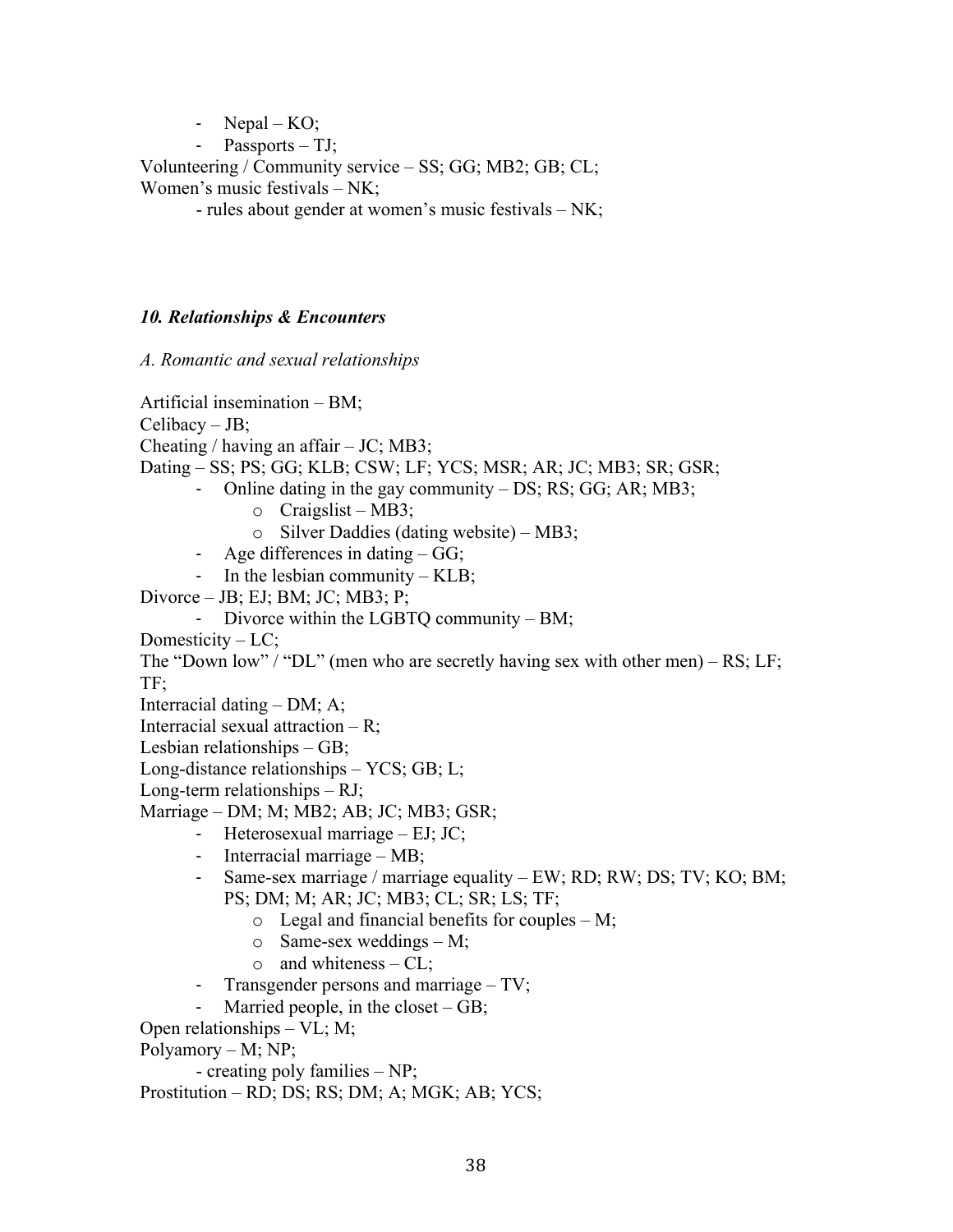- By men within the U.S. Navy RD;
- by transvestites in Roanoke DS; DM; MGK;
- by men at gay cruising areas in Roanoke RS;

Romantic relationships – RJ; AB; CSW; YCS; MSR; AR; MB3; TF;

- Gay love vs. straight love TF;
- Romantic relationships involving transgender people RC;

*B. Relationships with family members*

Adoption – BM; MB2; LC; NK; JC; MB3;

- LGBTO adoption  $&$  families CL; TJ;
	- o Rates among LGBTQ people of color CL;
- African-American families and homosexuality DM; YCS;
- Being a parent to an LGBTQ child RW; MB;
- Choosing your own family MB2; NP;

Coming out

– EW; RD; RW; DS; WC; RS; JB; KO; PT; BM; EJ; MB; SS; PS; DM; M; MB2; LC;

- KLB; NK; MGK; LF; YCS; GB; RC; RCH; MSR; AR; JC; NP; TJ; GSR; L; TF;
	- the "closet" EJ; GG; MB2; NK; RC; RCH; JC; P; TF;
	- in Black families vs. white families YCS; TJ;
- Disownment MB2; RC;

Drag family – MGK; AB; CSW;

- Interplay between drag family and bio family – AB;

- Fostering children LC; A;
- Gay families (chosen families) MB2; MGK; NP;

Gay relatives – MGK; LF;

Gay women with children – PS; KLB; NK;

Homophobia within one's family – PS;

Motherhood – RW; WC

Parenting – BM; WC; NK; AB; YCS; JC; NP; MB3;

- Custody issues for gay and lesbian parents WC;
- Legal issues for gay and lesbian parents BM; NK;
- Relationship with adult children JC; MB3;
- Relationship with stepchildren TF;

Relationship with family members

- DM; GG; KLB; NK; MGK; AB; CSW; LF; YCS; AR; P; TJ; SR;

- Relationship with parents BM; PS; SS; M; MB2; NK; CSW; LF; YCS; GB; RC; RCH; MSR; AR; JC; NP; MB3; P; TJ; L; TF;
- Relationship with stepparents NP;
- Relationship with grandparents NP; SR;
- Relationship with nieces and nephews TJ;
- Relationship with siblings EJ; PS; DM; GG; M; NK; CSW; LF; SR; TF;
- Relationship with in-laws M; MB3; TF;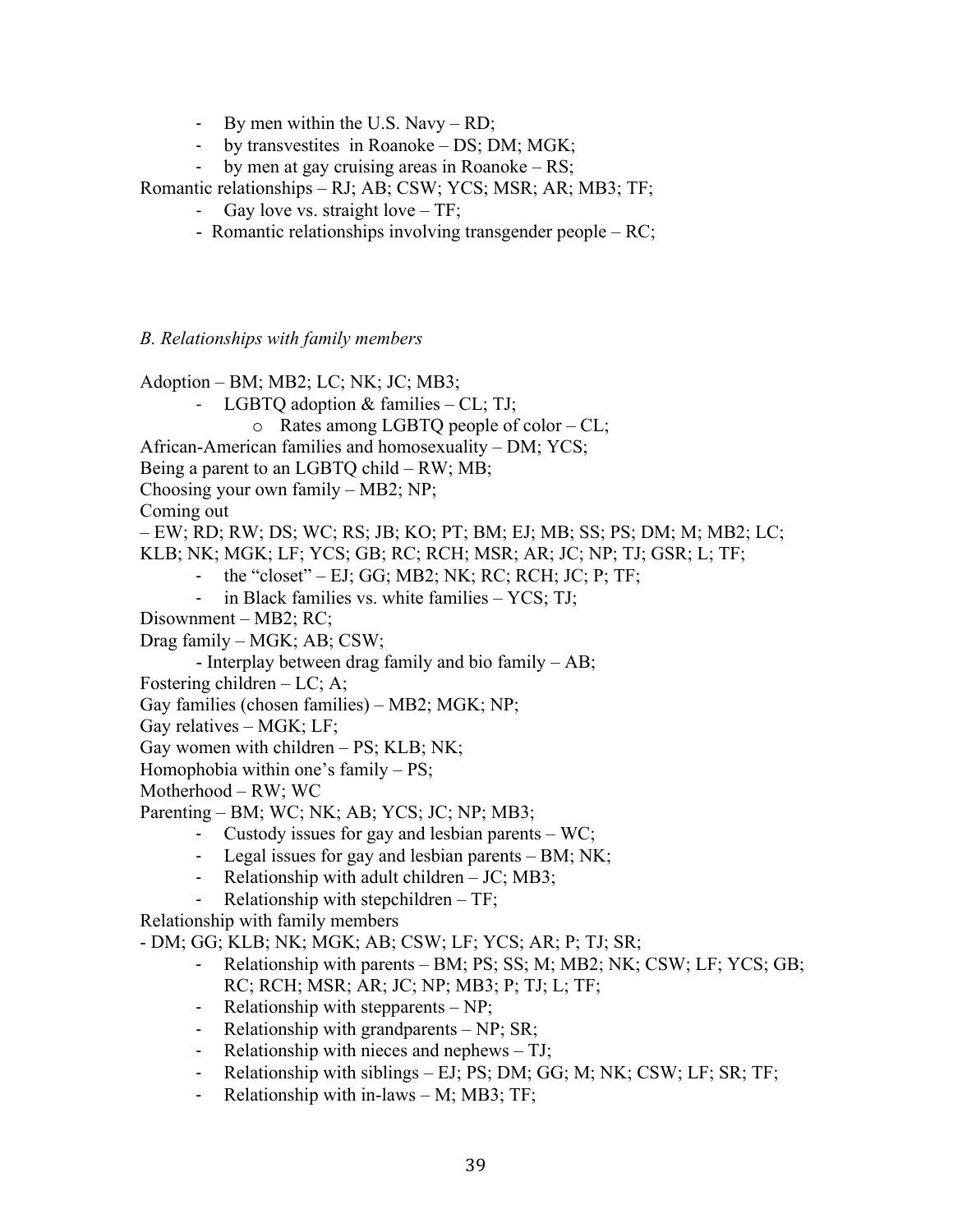*C. Relationships within the LGBTQ community*

Ageism within the gay community – DM; GG; LF;

Biphobia within the LGBTQ community – KLB; NK; L;

Class differences among gay men – TF;

Cliques within Roanoke's gay community – MGK;

Divisions within Roanoke's LGBTQ community – RCH;

- The dominance of white gay men in LGBTQ organizing and spaces – CL; GSR;

Friendships – AR; MB3; TJ;

- Female friendships – CL;

Gender roles in lesbian relationships – PS; MB2;

Generational differences in LGBTQ communities – SR;

Homonormativity – NP;

Labels within the queer community (including the LGBTQ+ acronym, in its various  $forms) - RS;$ 

- "Baby gay" (term)  $-SR$ ;
- "Dyke" (term) CL; P;
- "Faggot" (term) MGK; YCS; NP; MB3; P; LS;
- "Gay" (term) CSW; LF; RCH; MSR; L;
- "Homo" (term)  $-NK$ ;
- "Lesbian" (term) PS; NK; RCH;
- "LGBT"; "LGBTQ" (terms)  $-$  NK; LF; CL; P; SR; GSR;
- "Pride" (term) GSR;
- "Sissy" (term) CSW;
- "Stud" (term)  $-R$ ;
- $-$  "Oueer" (term) PS; LC; KLB; MSR; MB3; GSR; LS; L; TF;

Lack of lesbian participation in Roanoke's bar scene – DJ;

Metronormativity – GSR;

Misogyny within the gay community  $- EW$ ; TF;

Relationships between gay men and lesbians – DM; LC; KLB; NK; GB; TF;

Self-hating among gays and lesbians – JB;

Transgender community in Roanoke – AB;

Transphobia within the gay and lesbian community – DJ; TV; VL; MB; NP;

#### *D. Relationships with straight / cisgender communities*

Allies/Allyship – NK; AB; RC; LS; L; Conversion therapy – RW; Discrimination against gay customers – MB2; LGBTQ issues in the workplace – WC; RS; SS; MB2; RJ; KLB; RC; SR;

- Coming out in the workplace – SS; PS; YCS; MSR;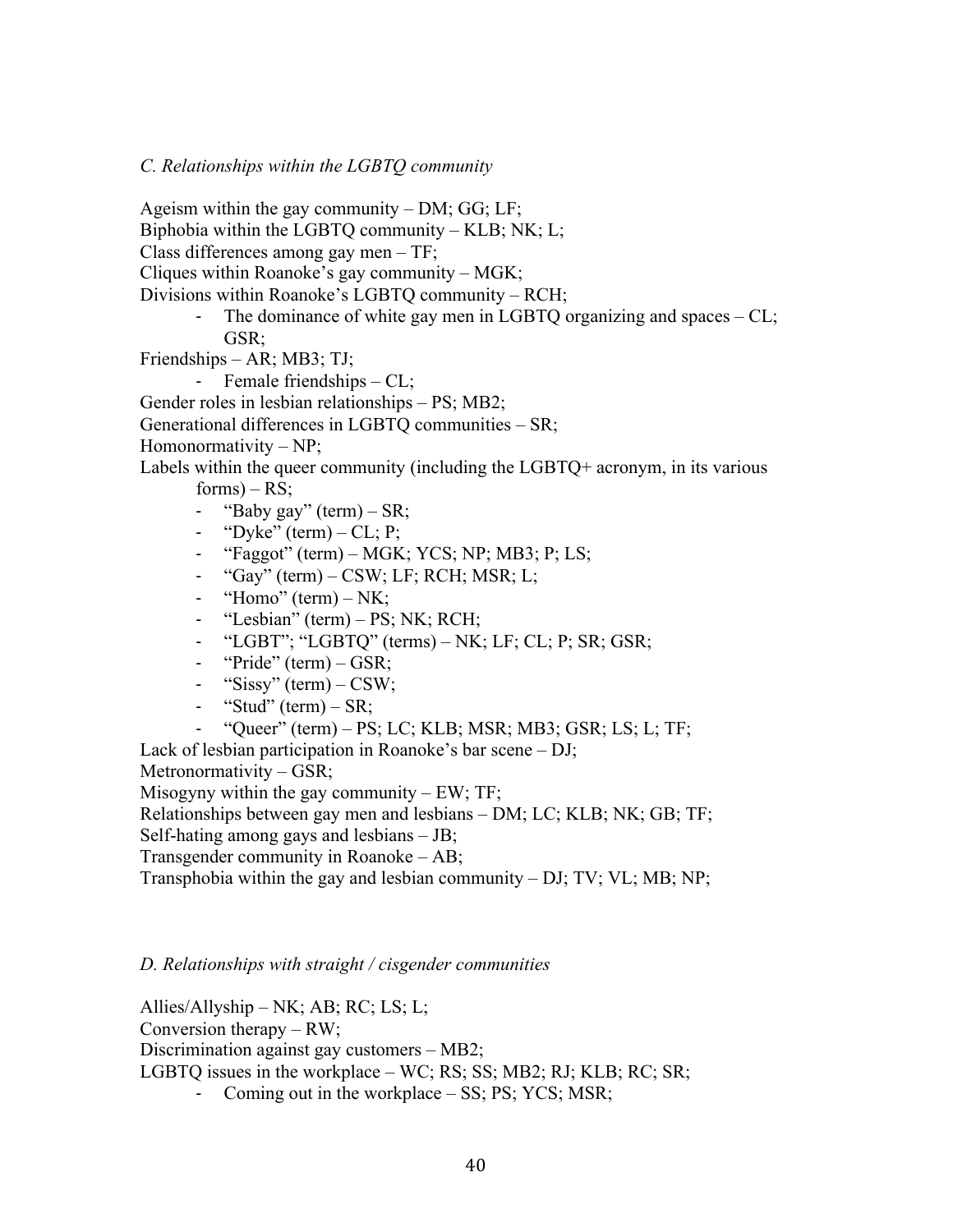- Employment /workplace discrimination against LGBTQ people, especially trans people – AB; CSW; NP; CL; P;
- LGBTQ workplace advocacy SR;

GGs ("genetic girls"; cisgender girls) versus TGs (transgender girls) – TV; VL; Heteronormativity – WC; LC;

Homophobia – RW; TV; JB; BM; EJ; PS; R; GG; RJ; NK; AB; YCS; GB; GSR; LS;

- among medical professionals  $PS$ ;
- basis in gender relations NK;
- in the workplace SS; MB2;
- in the Black community  $GG$ ; LF;

Intersectionality between LGBTQ activism and other movements – RW; Patriarchy – PS; M; RJ; L; Rednecks / the term "redneck" – VL; EJ; R; RJ; LS; TF;

Relationships with neighbors – CSW;

Relationships with straight people  $-GG$ ; RJ; L;

- Relations between straight women and gay men – DM; GG;

Reparative therapy  $-$  JB;

Sexism – RJ;

Skinheads – R;

Sports bars (heteronormative environment) – EJ;

Straight customers at gay bars – DJ; BM; GG;

Straight girls kissing – LS;

Tenant issues for gay couples  $- RI$ ;

Transphobia – TV; VL; P;

- Deadnaming – P;

## Violence against LGBTQ people – WC; BM; NK; A; AB; CSW; YCS; RC; SR; TF;

- "gay bashing" BM; YCS; TF;
- Violence against transgender persons WC; VL; SR;

# *11. Identity*

*A. Race*

African American LGBT experiences – PT; DJ; R; DM; GG; A; MGK; AB; CSW; LF; YCS; AR; NP; CL;

- Visibility of Black LGBTQ community in Roanoke AB;
- African American community attitudes toward homosexuality AR;

Anti-Asian racism – CL;

Biracial people  $-CL$ ;

Emotional labor (educating people about race) – CL;

History of African Americans in Southwest Virginia – CL;

Intersectionality –  $CL$ ;

of race, gender, and sexuality in the Black lesbian experience  $-CL$ ;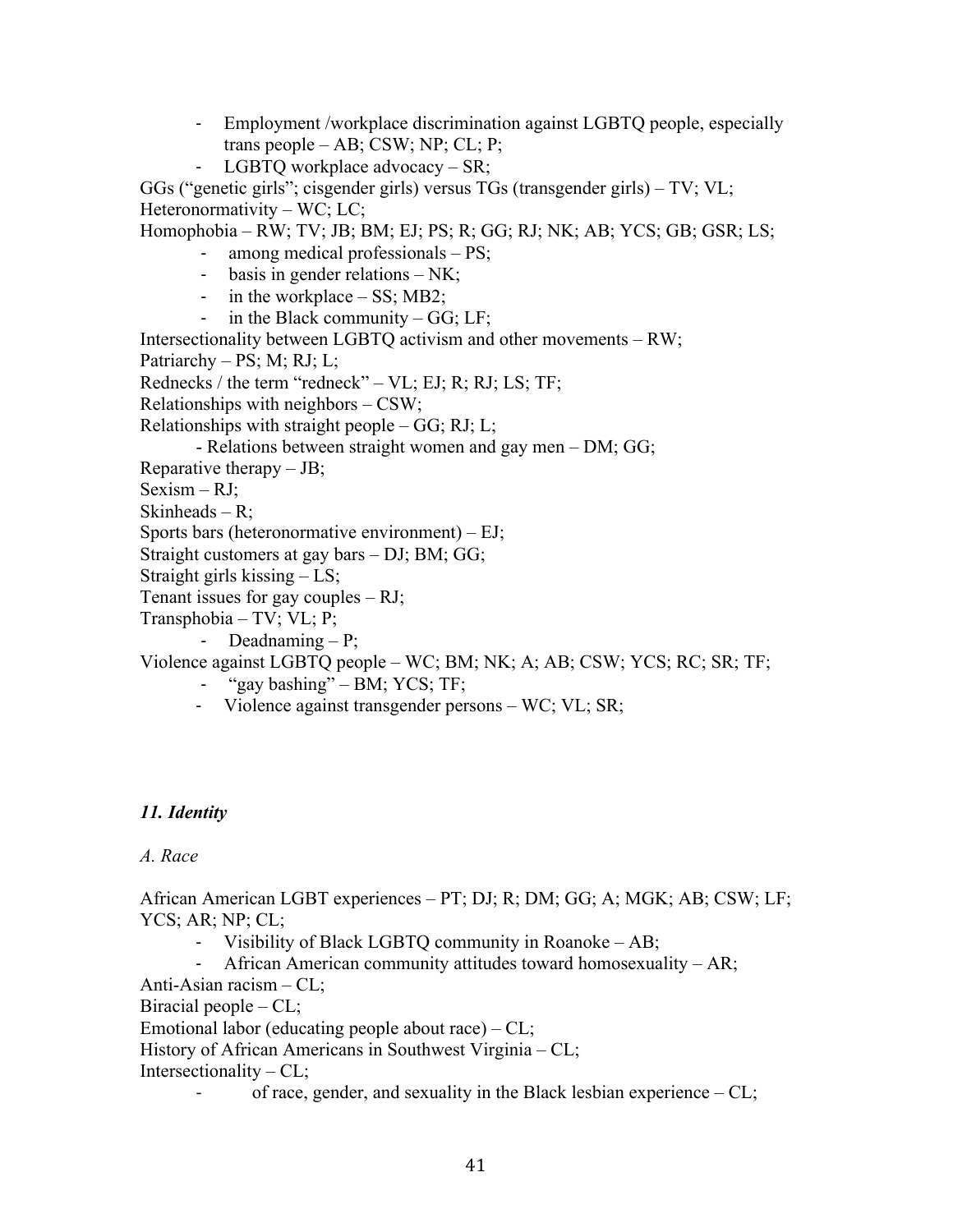Latinx population in Southwest Virginia – NP; "Mulatto" (term) – CL; Multiracial ancestry – YCS; The N word (term) – YCS; CL; Native American ancestry – YCS; "Negro" (term) – CL; Post-racial ideology – NP; Racial diversity within the LGBTQ community – GG; Racial identity – YCS; Racism within the gay community – DJ; DM; CL; TF; Experiences of people of color in LGBTQ spaces – SR; White guilt  $-$  GSR; White privilege  $-CL$ ; GSR; LGBTQ people and white supremacy  $-$  GSR; White gay privilege  $-CL$ ; t

"White trash" (term) – TF;

*B. Gender*

Agender – NP; Androgyny – AB;  $RC$ ; Barbie dolls – MGK; Biological explanations for gender/sexuality  $-$  CSW; Body weight / size / shape – MGK; Body hair –  $RC$ ; "Bunny" (term for butch boys) – MGK; The "clone" look in the gay scene – MB3; Clothes shopping as a transgender person – TV; Cross-dressing / transvestitism – TV; VL; EJ; R; DM; NK; A; MGK; AB; CSW; LF; GSR;

- As a child R; CSW;
- Feelings of shame around it  $EJ$ ;
- on men's desire to cross dress MGK;
- Transvestic fetishism GSR;
- wearing mother's clothes  $-$  GSR;

```
"Drag" (term) – R; MGK;
```
Drag kings – AB; LF;

Drag queens – BM; DM; A; MGK; AB; LF; RCH; MB3;

"Female illusionist" (term) – MGK;

Femininity – BM; EJ; R; KLB; MGK; MSR; JC; TF;

Gender and children's toys – MGK; CL; P; TF;

Gender dysphoria – RC; P; GSR;

Gender expression – PS; KLB; NK; LS;

- butch/femme PS; KLB; NK; MGK; P; SR;
	- o "butch" among gay men TF;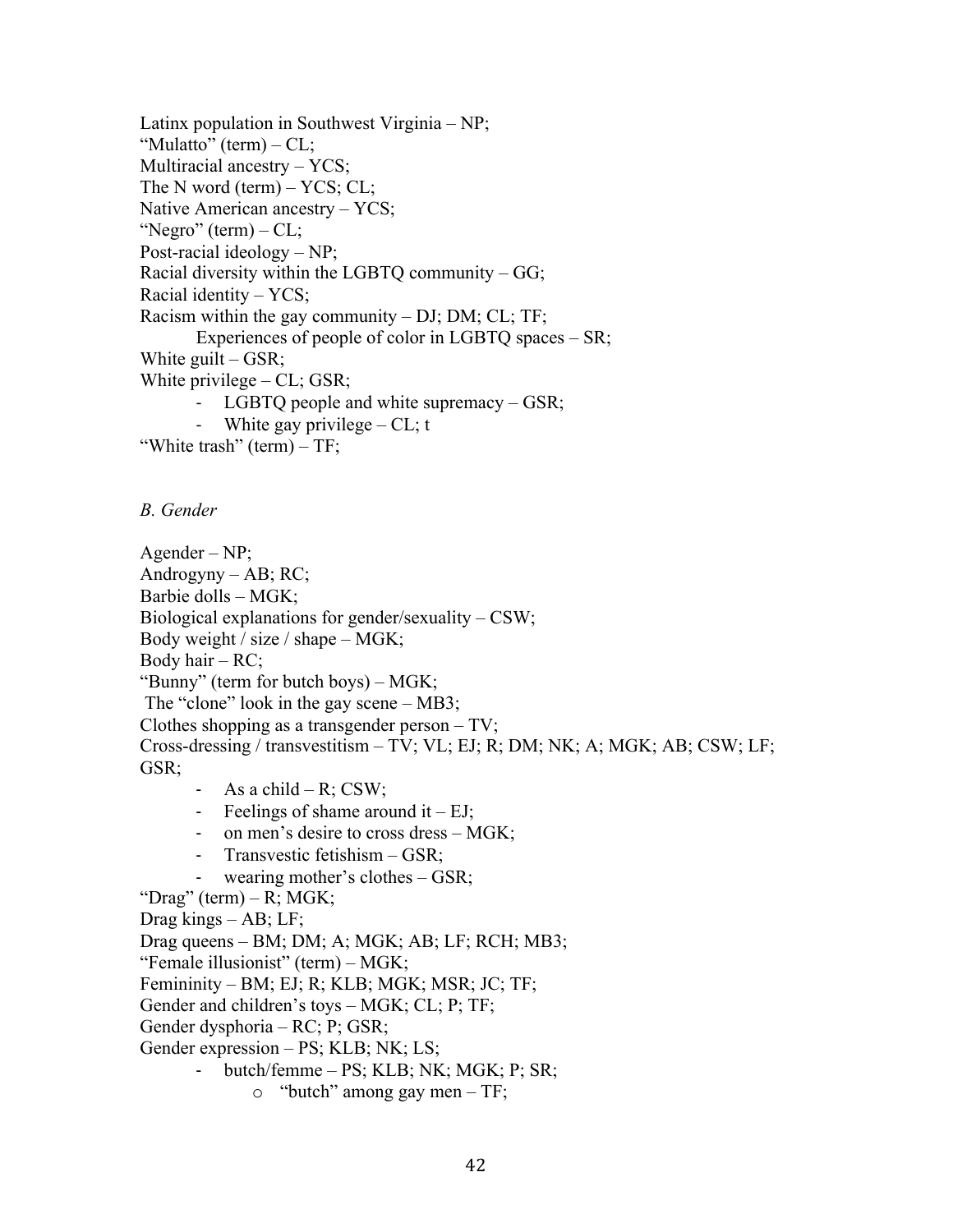- within the lesbian community – KLB; NK;

Gender fluidity – EJ; CSW; NP;

Gender identity – RW; RS; TV; VL; JB; KO; BM; EJ; R; RJ; AB; CSW; RC; NP; L;

- influenced by nature or nurture? TV; CSW;
- as a continuum / spectrum VL;
- the repression of childhood experiences VL;
- biological influences VL;
- among drag performers MGK;

Gender nonconforming – NP;

Gender performativity – GSR;

Gender roles – RJ;

Genderqueer – EJ; RC; L;

G.I. Joe dolls – MGK;

"Girl" (term)  $-L$ ;

Interplay between drag personas and trans identities – AB;

"Lady" (term)  $-L$ ;

Masculinity – VL; JB; EJ; R; NK; AB; MSR; JC; NP; SR;

Name changes (for trans  $\&$  non-binary people) – TV; VL; P; LS;

- legal name & gender marker changes – NP; P;

Non-binary – EJ; NP; P; L;

- Dealing with gendered language and terms – L;

Passing (when a transgender person "passes" as cisgender) – TV; VL; EJ; MGK; Pronouns – TV; CSW; L;

- "They"  $-L;$ 

"Queen" (term) – TF;

Street queens (trans sex workers) – A; MGK; CSW; LF;

- harassment and violence against transvestite sex workers  $A$ ; MGK; CSW;
- racial make up of Roanoke's street queens LF;
- and relationship with drag performance  $-LF$ ;

Swish queens – EW;

 $Tomboy - CL; P; SR;$ 

Transgender communities – P;

Transgender issues – WC; TV; KO; PT; EJ; MB; R; DM; RJ; LC; AB; CSW; RC; JC; NP; P; GSR;

- Coming out as trans EJ;
- generational divides among trans communities GSR;
- Restroom access policies for transgender persons EJ; MB; TV; DM; AB; CSW; RC; P;
- Second Puberty P;
- "Trapped in the wrong body" narrative  $NP$ ;

Transgender youth – RW; GSR;

Transitioning – TV; BM; EJ; MB; R; AB; RC; P;

- Transitioning  $(FTM) BM$ ; MB; R;
- Transitioning (MTF) EJ; MB; R;

Trans men  $-$  AB; P;